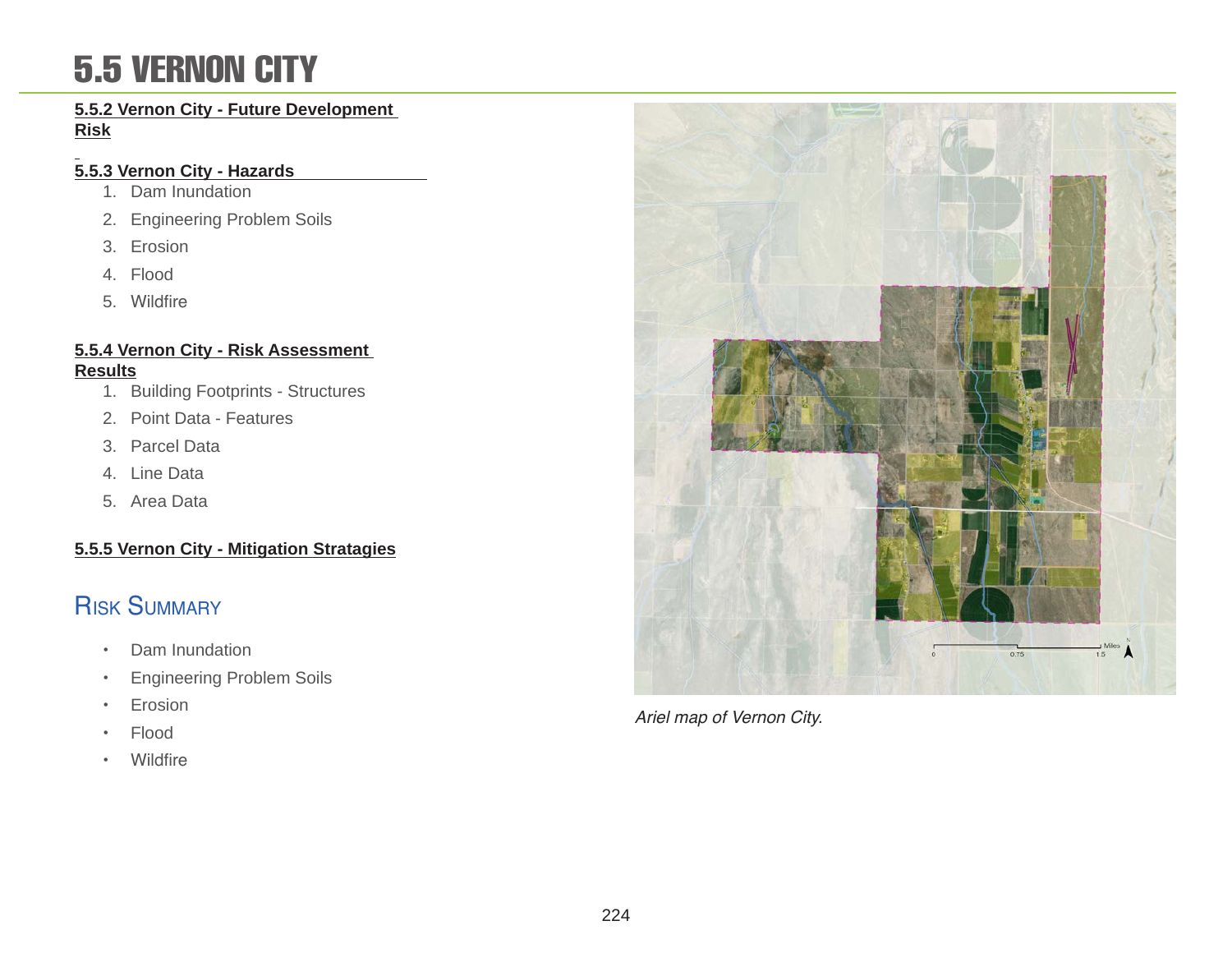### 5.5.2 VERNON CITY - FUTURE DEVELOPMENT RISK

### Future Development Risk

New areas of development are planned for the east side of SR 36 of Vernon. These areas are susceptible to wildfire, drought and severe weather events.



#### **HazType / Acres**

| <b>Engineering Problem Soils</b>    | 2,347 |
|-------------------------------------|-------|
| <b>Erosion</b>                      | 959   |
| <b>FEMA Flood Zone</b>              | 217   |
| <b>Flood Dam Inundation</b>         | 268   |
| <b>Flood_USU Valley Bottom</b>      | 233   |
| <b>Flood_Wetland &amp; Riparian</b> | 60    |
| <b>Wildfire Hazard Potential</b>    | 3,962 |

|                                     | <b>VERNON CITY - RISK SUMMARY</b>  |                             |                                  |                          |                                               |                     |
|-------------------------------------|------------------------------------|-----------------------------|----------------------------------|--------------------------|-----------------------------------------------|---------------------|
| <b>Hazard Type</b>                  | Probability of<br><b>Occurence</b> | Population<br><i>Impact</i> | <b>Property</b><br><i>Impact</i> | Econmic<br><i>Impact</i> | <b>Future</b><br>Development<br><i>Impact</i> | <b>Overall Risk</b> |
| Dam<br>Inundation                   | Low                                | <b>MODERATE</b>             | <b>MODERATE</b>                  | <b>HIGH</b>              | Low                                           | Low                 |
| Engineering<br><b>Problem Soils</b> | <b>HIGH</b>                        | Low                         | <b>MODERATE</b>                  | <b>MODERATE</b>          | <b>MODERATE</b>                               | <b>MODERATE</b>     |
| Erosion                             | <b>HIGH</b>                        | <b>LOW</b>                  | <b>HIGH</b>                      | <b>HIGH</b>              | <b>MODERATE</b>                               | <b>HIGH</b>         |
| Flood                               | <b>HIGH</b>                        | <b>MODERATE</b>             | <b>HIGH</b>                      | <b>HIGH</b>              | <b>MODERATE</b>                               | <b>HIGH</b>         |
| Wildfire                            | <b>HIGH</b>                        | <b>HIGH</b>                 | <b>HIGH</b>                      | <b>HIGH</b>              | <b>MODERATE</b>                               | <b>HIGH</b>         |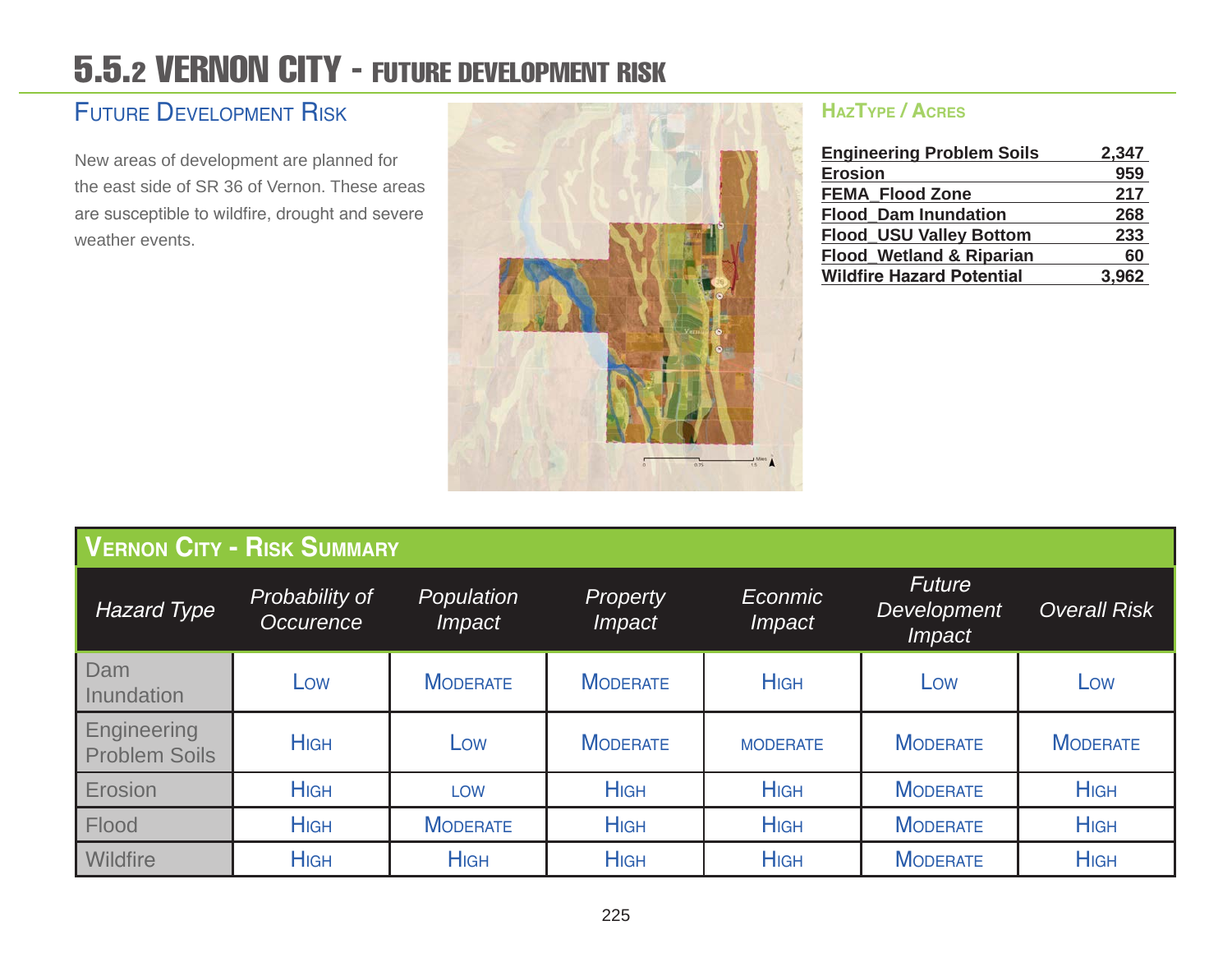### 5.5.3 VERNON CITY - HAZARDS

### Engineering Problem Soils 2,347 ac

Problem soils are located east and west of Main Street, parallel to to road. While these soils can be problematic for structures, they do not pose any imminent threats. Assets potentially impacted by problem soils include over 100 homes, 1 grocery store, 1 cemetery, 15 miles of roads, and many acres of agricultural land.

There are bands of erosive soils for roads and trails running north to south in bands parallel to Main Street throughout town. While these bands could impact structures or infrastructure, they are not considered substantial threats. Assets potentially impacted by erosion include 1 grocery store, over 90 homes, over 11 miles of roads, hundreds of acres of farmland, and around 64,000 acres of grazing allotment land.

### FEMA\_Flood Zone 217 ac Erosion 959 ac

The FEMA flood zone in Vernon is located in the drainage southwest of town between Harker Road and Olson Lane. There is also a small area northeast of town parallel to Vernon East Road. There are a few homes in or close to the floodplain, specifically along Sharp Road and it's intersection with Yates Road and Harker Road. Potential losses include 1 well, over 4 miles of roads, and many acres of agricultural lands.





**Problem Soils** Erosive Soils (Roads and Trails)



Flood Dam Inundation Flood\_Great Salt Lake Flooding Flood\_Valley Bottom

Flood\_Soils Flood\_FEMA 100 year floodplain Flood\_Riparian/Wetland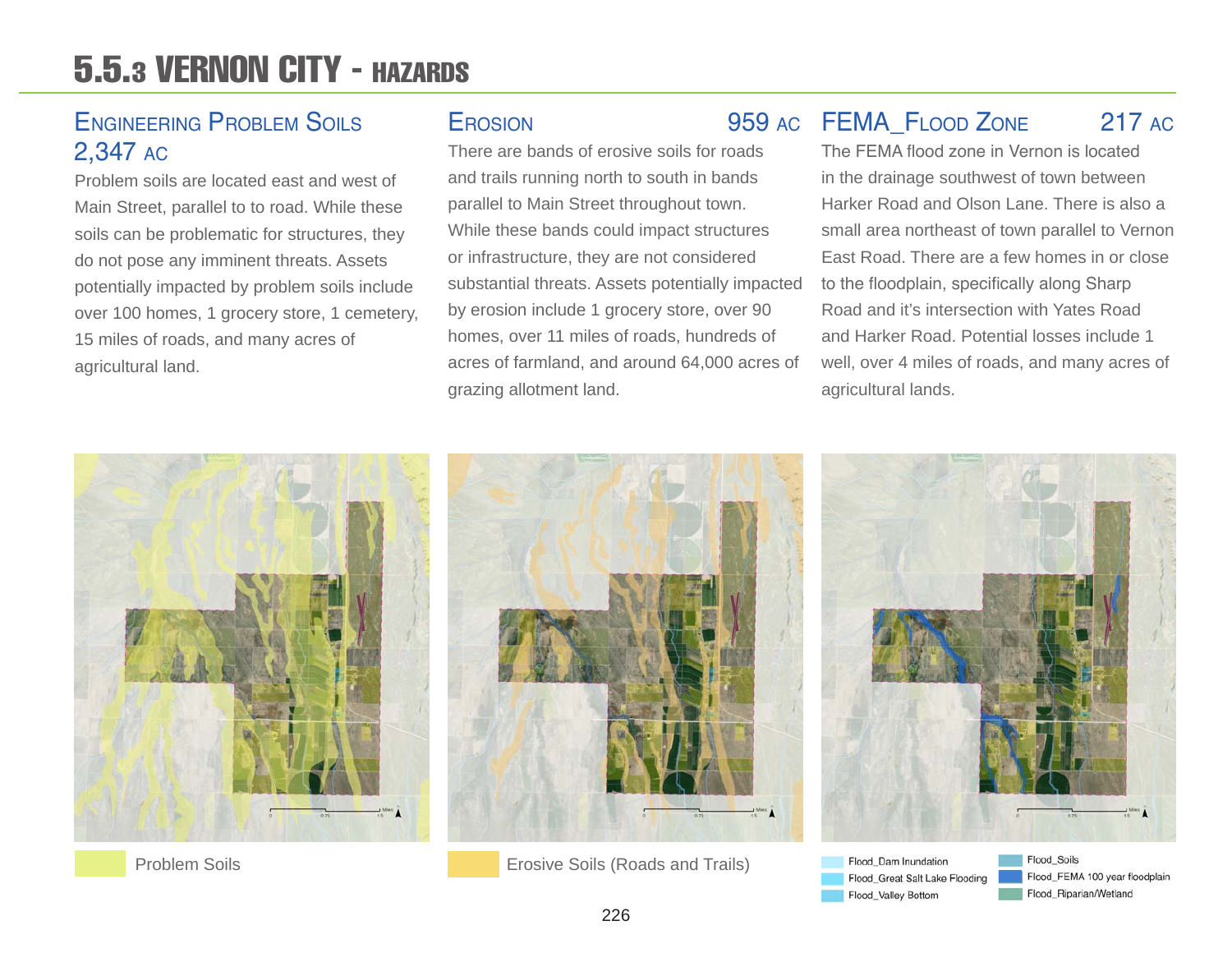### 5.5.3 VERNON CITY - HAZARDS

### FLOOD USU VALLEY BOTTOM 233 AC FLOOD WETLAND & RIPARIAN 60 AC

Additional flood risk in Vernon is located in the drainage southwest of town between Sharp Road and Olson Lane. One or two structures may be at risk near Sharp Road. Potential losses include 3 homes, over 8 miles of roads, and hundreds of acres of agricultural land.

### FLOOD DAM INUNDATION 268 AC

Dam innundation areas exist west of Main Street, mostly in the lower elevation areas and farmland. There are several farmsteads and/or homes located in these areas which could be at risk. Potential losses include 10 homes, 1.6 miles of roads, and hundreds of acres of local farmland.

### WII DEIRE HAZARD POTENTIAL 3,962 ac

Virtually all of Vernon is at risk from wildfire given the right future conditions, with the exception of the residential areas and irrigated farmlands. However, if homes in the future are located along the benches and surrounding hills, those could be at risk. Potential losses include 1 grocery store, around 110 homes, 1 cemetery, and thousands of acres of farmland and grazing allotment lands.



Flood Dam Inundation Flood\_Great Salt Lake Flooding Flood\_Valley Bottom

Flood Soils Flood\_FEMA 100 year floodplain Flood\_Riparian/Wetland

Dam Innundation Risk Wildflire Hazard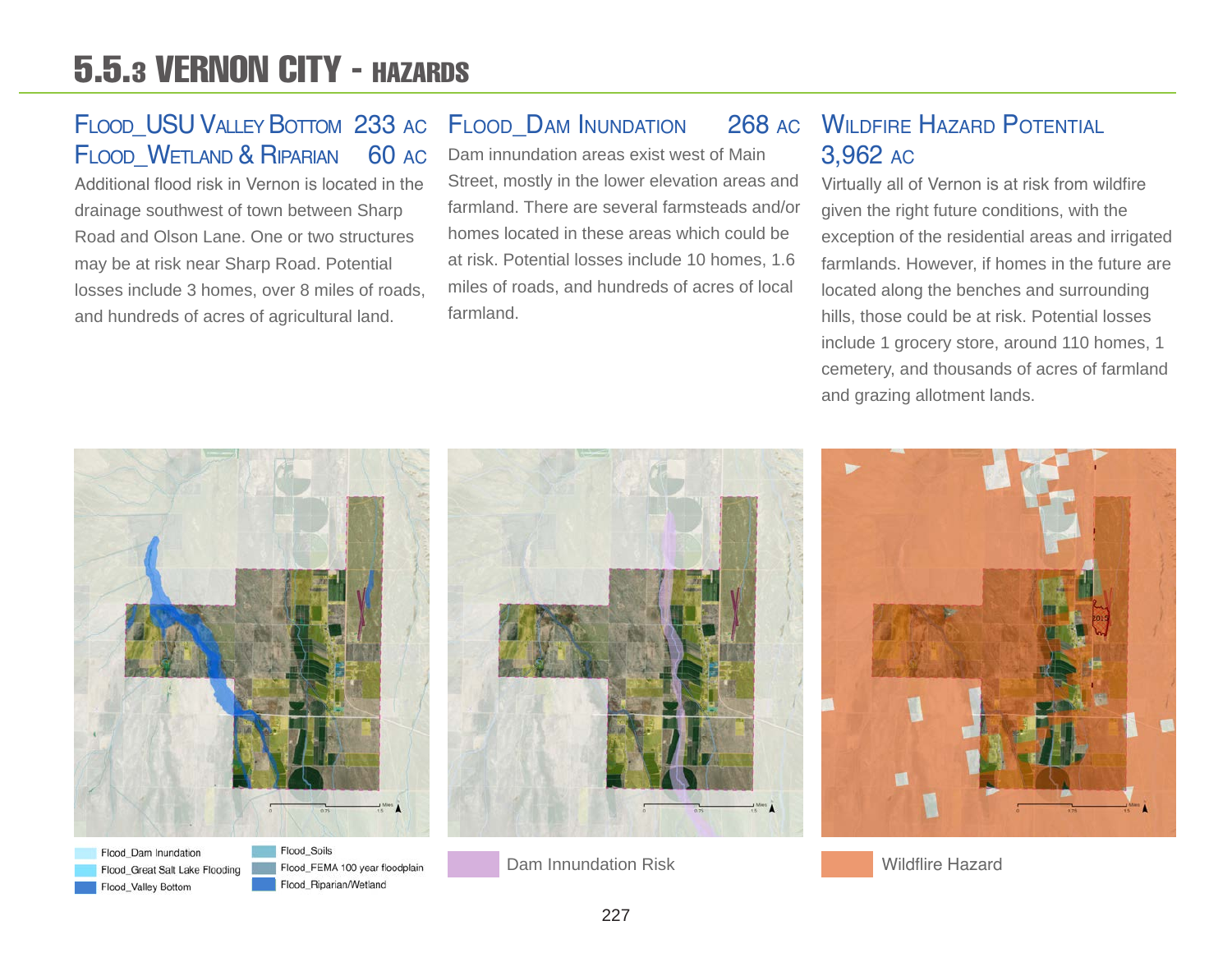### 5.5.4.1 VERNON CITY - RISK ASSESMENT RESULTS - STRUCTURES

| VERNON CITY - BUILDING FOOTPRINT - POTENTIAL LOSS TABLE |                            |                                  |                 |  |  |
|---------------------------------------------------------|----------------------------|----------------------------------|-----------------|--|--|
| <b>Hazard</b>                                           | Category                   | <b>Type</b>                      | # of Facilities |  |  |
| DwellingsWithBasements                                  | Commercial                 | Grocery_Store                    | 1               |  |  |
| DwellingsWithBasements                                  | <b>Government Facility</b> | Well                             | 1               |  |  |
| DwellingsWithBasements                                  | Other                      | Out                              | 1               |  |  |
| DwellingsWithBasements                                  | Residential                | Commercial_<br>Residential       | 4               |  |  |
| DwellingsWithBasements                                  | Residential                | Manufactured                     | 11              |  |  |
| DwellingsWithBasements                                  | Residential                | Res_MobileHome                   | $\overline{7}$  |  |  |
| <b>DwellingsWithBasements</b>                           | Residential                | Residential                      | 106             |  |  |
| <b>DwellingsWithoutBasements</b>                        | Commercial                 | Grocery_Store                    | 1               |  |  |
| <b>DwellingsWithoutBasements</b>                        | <b>Government Facility</b> | Well                             | 1               |  |  |
| <b>DwellingsWithoutBasements</b>                        | Other                      | Out                              | 1               |  |  |
| <b>DwellingsWithoutBasements</b>                        | Residential                | Commercial<br><b>Residential</b> | 4               |  |  |
| DwellingsWithoutBasements                               | Residential                | Manufactured                     | 11              |  |  |
| <b>DwellingsWithoutBasements</b>                        | Residential                | Res_MobileHome                   | $\overline{7}$  |  |  |
| <b>DwellingsWithoutBasements</b>                        | Residential                | <b>Residential</b>               | 106             |  |  |
| Erosion RoadTrail                                       | Commercial                 | Grocery_Store                    | 1               |  |  |
| Erosion_RoadTrail                                       | <b>Government Facility</b> | Well                             | 1               |  |  |
| Erosion_RoadTrail                                       | Residential                | Commercial<br>Residential        | 4               |  |  |
| Erosion_RoadTrail                                       | Residential                | Manufactured                     | 11              |  |  |
| Erosion_RoadTrail                                       | Residential                | Res MobileHome                   | $\overline{4}$  |  |  |
| Erosion RoadTrail                                       | Residential                | Residential                      | 75              |  |  |
| Flood DamInundation                                     | Other                      | Out                              | $\mathbf{1}$    |  |  |
| Flood DamInundation                                     | Residential                | Residential                      | 10              |  |  |
| Flood_Wetland/Riparian                                  | Residential                | Residential                      | 3               |  |  |
| Wildfire                                                | Commercial                 | Grocery_Store                    | $\overline{1}$  |  |  |
| Wildfire                                                | <b>Emergency Facility</b>  | FireStation                      | $\overline{4}$  |  |  |
| Wildfire                                                | Other                      | Out                              | $\overline{2}$  |  |  |
| Wildfire                                                | Residential                | Manufactured                     | 22              |  |  |
| Wildfire                                                | Residential                | Res_MobileHome                   | 10              |  |  |
| Wildfire                                                | Residential                | Residential                      | 86              |  |  |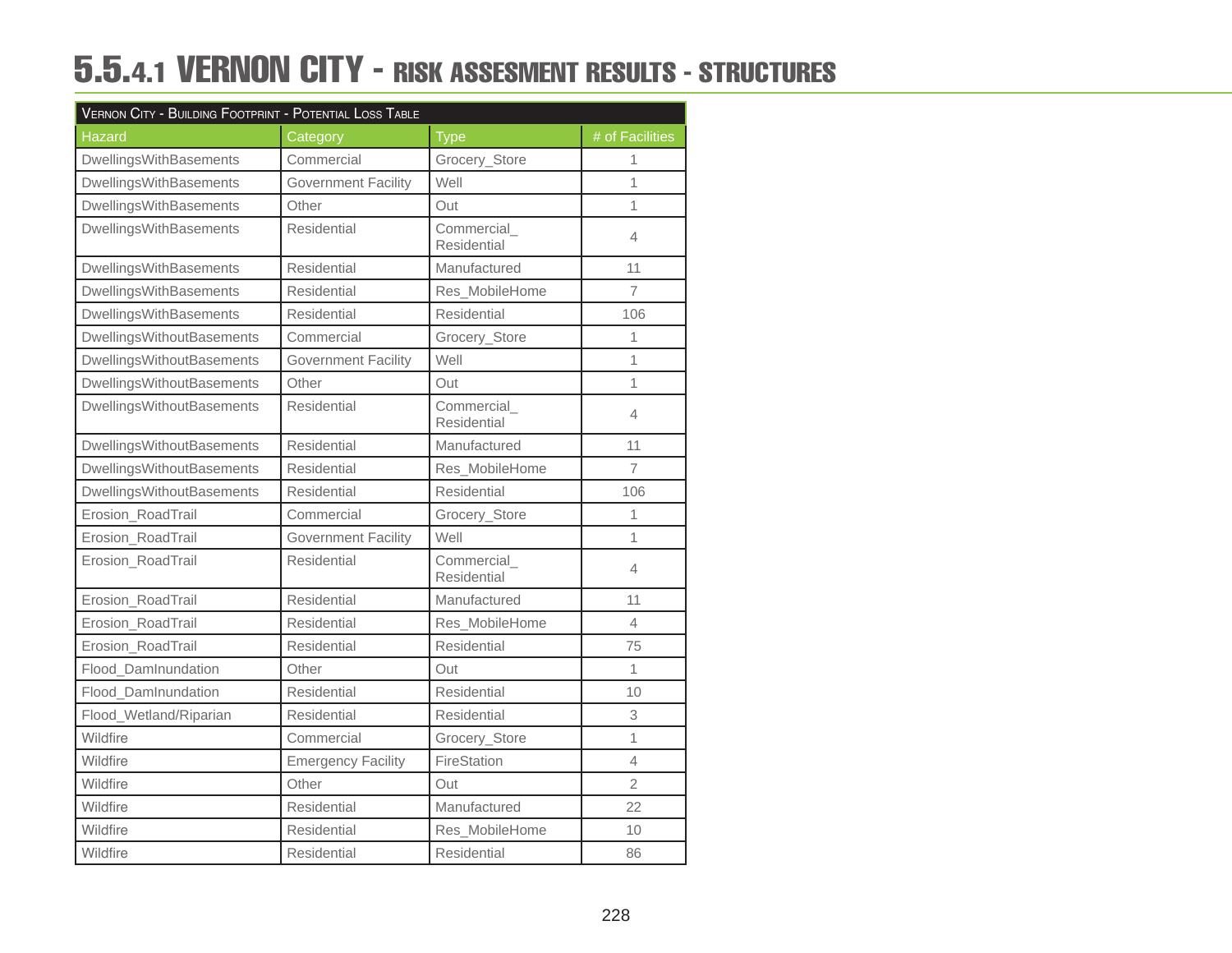### 5.5.4.2 VERNON CITY - RISK ASSESMENT RESULTS - CRITICAL FACILITIES

| VERNON CITY - CRITICAL FACILITIES - POTENTIAL LOSS TABLE |           |                   |                 |  |  |
|----------------------------------------------------------|-----------|-------------------|-----------------|--|--|
| Hazard                                                   | Category  | Type <sub>i</sub> | # of Facilities |  |  |
| DwellingsWithBasements                                   | Community | Cemetery          |                 |  |  |
| DwellingsWithBasements                                   | Water     | Well_Log          | 64              |  |  |
| <b>DwellingsWithoutBasements</b>                         | Community | Cemetery          |                 |  |  |
| <b>DwellingsWithoutBasements</b>                         | Water     | Well Log          | 64              |  |  |
| Erosion_RoadTrail                                        | Community | Cemetery          |                 |  |  |
| Erosion_RoadTrail                                        | Water     | Well_Log          | 20              |  |  |
| FEMA_FloodZone                                           | Water     | Well_Log          | 1               |  |  |
| Flood DamInundation                                      | Water     | Well_Log          | 13              |  |  |
| Flood_USUValleyBottom                                    | Water     | Well_Log          | $\overline{2}$  |  |  |
| Wildfire                                                 | Community | Cemetery          |                 |  |  |
| Wildfire                                                 | Emergency | FireStation       | 1               |  |  |
| Wildfire                                                 | Water     | Well_Log          | 76              |  |  |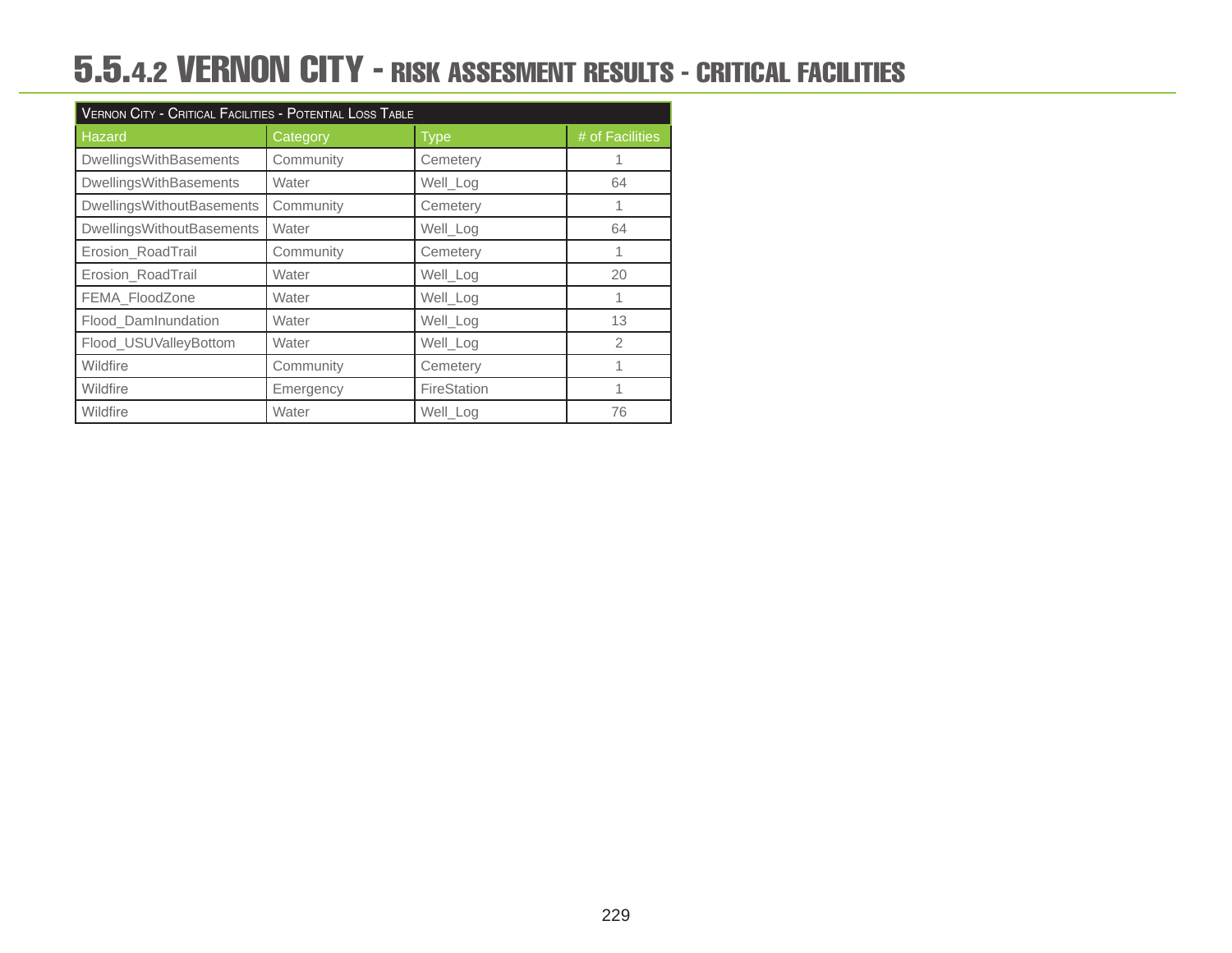| VERNON CITY - RISK ASSESSMENT - CRITICAL INFRASTRUCTURE PARCEL DATA |                                |                     |                          |                            |                                         |
|---------------------------------------------------------------------|--------------------------------|---------------------|--------------------------|----------------------------|-----------------------------------------|
| <b>Hazard</b>                                                       | <b>Infrastructure Category</b> | Infrastructure Type | # of Parcels             | <b>Sum Parcel</b><br>Acres | <b>Sum Total Market</b><br><b>Value</b> |
| DwellingsWithBasements                                              | Parcel                         | <b>BLM</b>          | 6                        | L,                         | $\mathcal{S}$ -                         |
| DwellingsWithBasements                                              | Parcel                         | Commercial          | $\mathbf{1}$             | 0.0                        | \$837                                   |
| DwellingsWithBasements                                              | Parcel                         | Community_Resources | $\mathbf{2}$             | 15.4                       | $\frac{2}{3}$                           |
| DwellingsWithBasements                                              | Parcel                         | EmergencyServices   | $\mathbf 1$              | 5.6                        | $\mathcal{S}$ -                         |
| DwellingsWithBasements                                              | Parcel                         | None                | 102                      | 4,099.2                    | \$1,474,794                             |
| DwellingsWithBasements                                              | Parcel                         | Residential         | 108                      | 1,057.2                    | \$9,068,442                             |
| DwellingsWithBasements                                              | Parcel                         | <b>SITLA</b>        | $\mathbf{1}$             |                            | $\mathcal{S}$ -                         |
| Erosion_RoadTrail                                                   | Parcel                         | <b>BLM</b>          | 5                        |                            | $\mathcal{S}$ -                         |
| Erosion_RoadTrail                                                   | Parcel                         | Commercial          | $\mathbf{1}$             | 0.0                        | \$837                                   |
| Erosion_RoadTrail                                                   | Parcel                         | Community_Resources | $\overline{2}$           | 15.4                       | $\mathcal{S}$ -                         |
| Erosion_RoadTrail                                                   | Parcel                         | EmergencyServices   | $\mathbf{1}$             | 5.6                        | $\mathcal{S}$ -                         |
| Erosion_RoadTrail                                                   | Parcel                         | None                | 75                       | 2,933.9                    | \$952,806                               |
| Erosion_RoadTrail                                                   | Parcel                         | Residential         | 94                       | 815.7                      | \$7,978,788                             |
| Erosion_RoadTrail                                                   | Parcel                         | <b>SITLA</b>        | $\mathbf{1}$             |                            | $\frac{2}{2}$                           |
| FEMA_FloodZone                                                      | Parcel                         | <b>BLM</b>          | 5                        |                            | $\mathcal{S}$ -                         |
| FEMA_FloodZone                                                      | Parcel                         | None                | 16                       | 876.2                      | \$159,168                               |
| FEMA_FloodZone                                                      | Parcel                         | Residential         | 14                       | 404.0                      | \$1,315,590                             |
| Flood_DamInundation                                                 | Parcel                         | None                | 32                       | 949.0                      | \$363,679                               |
| Flood_DamInundation                                                 | Parcel                         | Residential         | $\overline{\mathcal{L}}$ | 194.1                      | \$700,281                               |
| Flood_USUValleyBottom                                               | Parcel                         | <b>BLM</b>          | $\mathbf 1$              |                            | $\mathcal{S}$ -                         |
| Flood_USUValleyBottom                                               | Parcel                         | None                | 13                       | 960.3                      | \$221,844                               |
| Flood_USUValleyBottom                                               | Parcel                         | Residential         | $\overline{4}$           | 88.8                       | \$214,945                               |
| Flood_Wetland_Riparian                                              | Parcel                         | <b>BLM</b>          | $\overline{4}$           |                            | $\mathcal{L}$                           |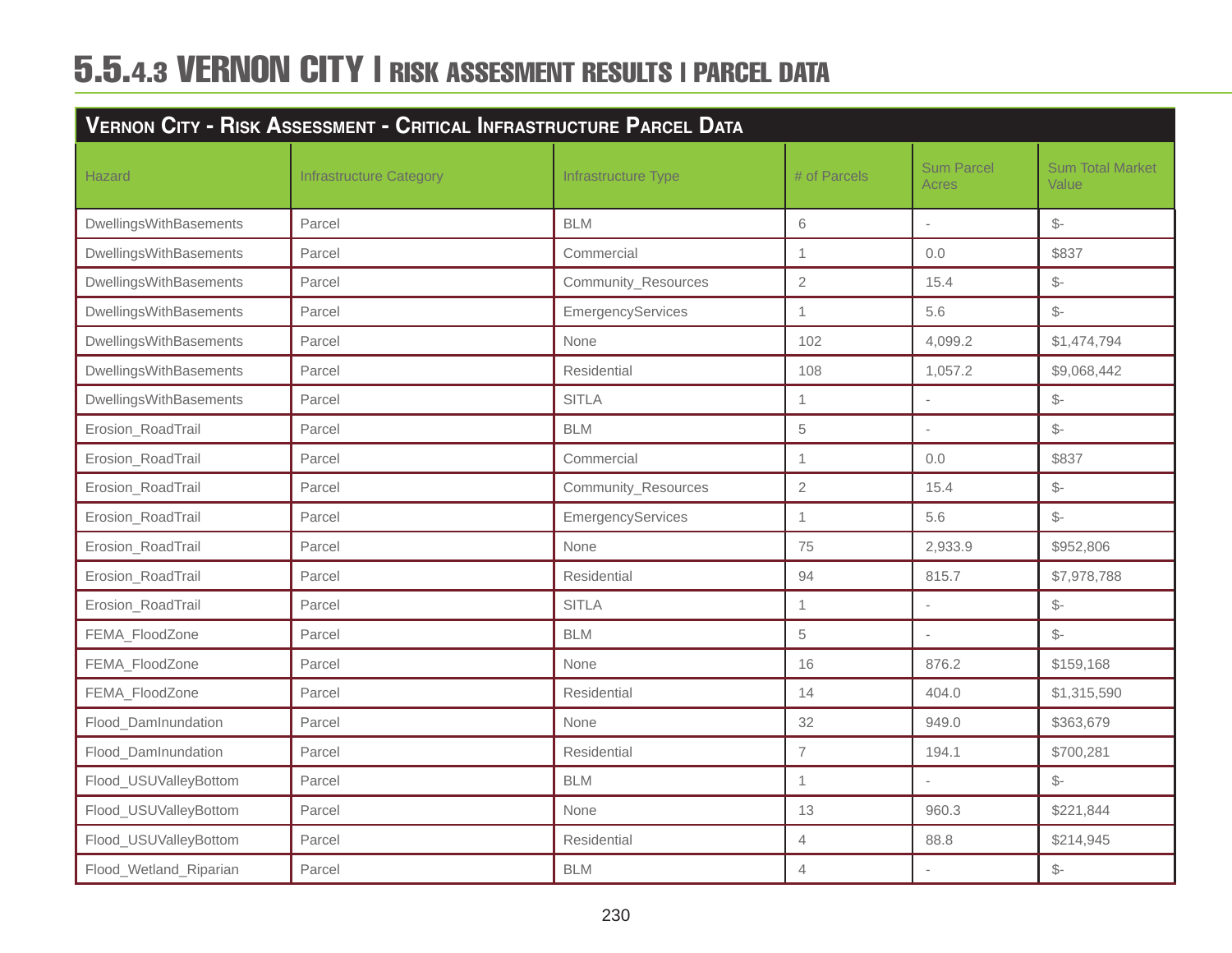| VERNON CITY - RISK ASSESSMENT - CRITICAL INFRASTRUCTURE PARCEL DATA |                         |                     |              |                            |                                  |
|---------------------------------------------------------------------|-------------------------|---------------------|--------------|----------------------------|----------------------------------|
| Hazard                                                              | Infrastructure Category | Infrastructure Type | # of Parcels | <b>Sum Parcel</b><br>Acres | <b>Sum Total Market</b><br>Value |
| Flood_Wetland_Riparian                                              | Parcel                  | None                | 51           | 2,186.1                    | \$634,437                        |
| Flood_Wetland_Riparian                                              | Parcel                  | Residential         | 17           | 401.4                      | \$1,499,548                      |
| RMRS WildFireHP 2020                                                | Parcel                  | <b>BLM</b>          |              |                            | $\mathbb{S}^-$                   |
| RMRS_WildFireHP_2020                                                | Parcel                  | EmergencyServices   |              | 5.6                        | -\$                              |
| RMRS_WildFireHP_2020                                                | Parcel                  | None                | 99           | 4,103.7                    | \$1,520,762                      |
| RMRS_WildFireHP_2020                                                | Parcel                  | Residential         | 96           | 1,210.9                    | \$8,993,863                      |
| RMRS_WildFireHP_2020                                                | Parcel                  | <b>SITLA</b>        |              |                            | \$-                              |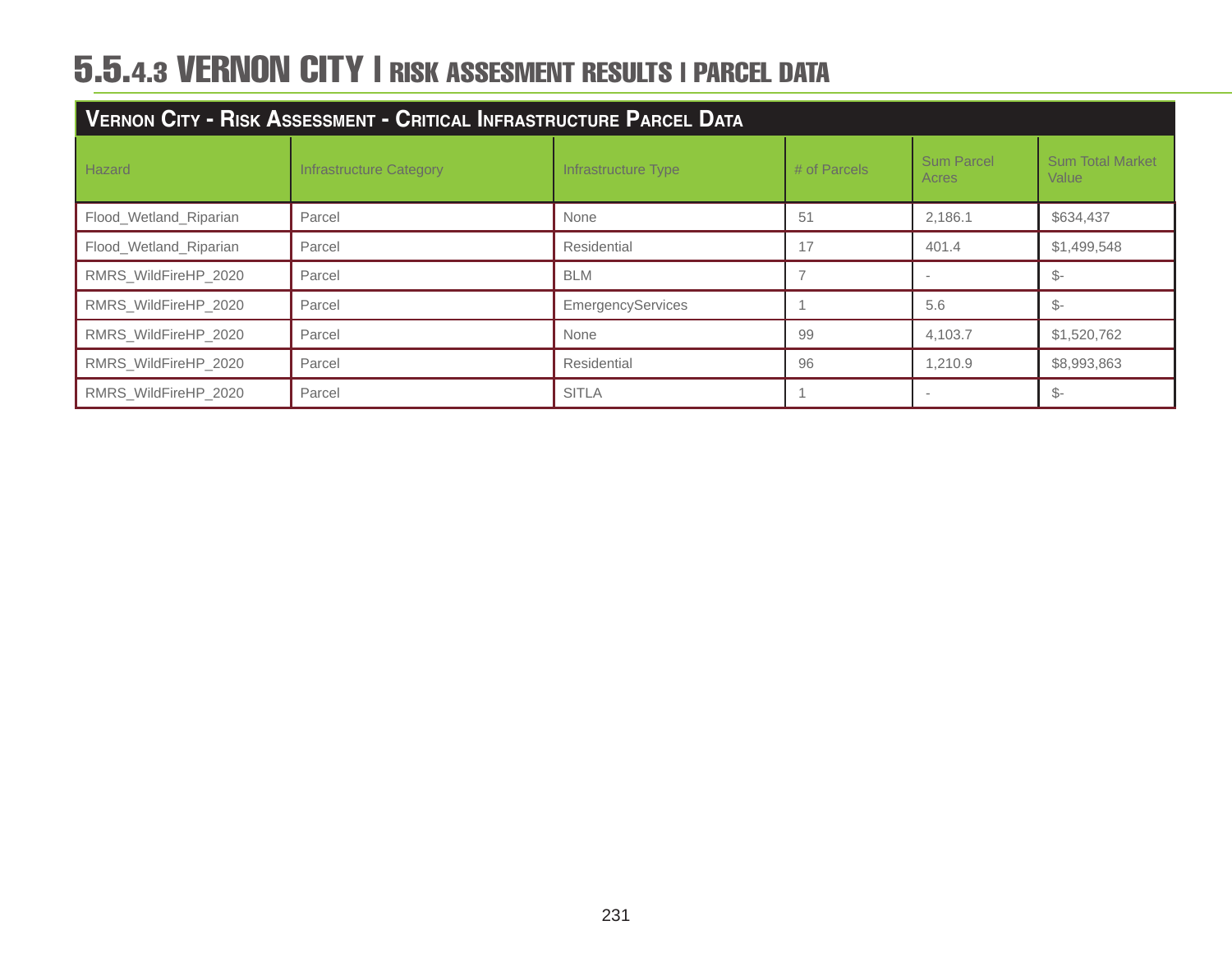| VERNON CITY - RISK ASSESSMENT - CRITICAL INFRASTRUCTURE LINE DATA |                                |                            |                      |                                             |  |
|-------------------------------------------------------------------|--------------------------------|----------------------------|----------------------|---------------------------------------------|--|
| <b>HAZARD</b>                                                     | <b>INFRASTRUCTURE CATEGORY</b> | <b>INFRASTRUCTURE TYPE</b> | <b># OF SEGMENTS</b> | <b>SUM SEGMENT</b><br><b>LENGTH (MILES)</b> |  |
| DwellingsWithBasements                                            | Natural                        | StreamRiver_Ephemeral      | $\overline{7}$       | 8.9                                         |  |
| <b>DwellingsWithBasements</b>                                     | Natural                        | StreamRiver_Intermittent   | $\overline{2}$       | 1.2                                         |  |
| <b>DwellingsWithBasements</b>                                     | Natural                        | StreamRiver_Perennial      | $\overline{2}$       | 2.9                                         |  |
| <b>DwellingsWithBasements</b>                                     | Recreation                     | Trail_RoadConcurrent       | 3                    | 1.8                                         |  |
| <b>DwellingsWithBasements</b>                                     | Transportation                 | Road                       | 8                    | 2.6                                         |  |
| <b>DwellingsWithBasements</b>                                     | Transportation                 | Road_A                     | 5                    | 2.7                                         |  |
| DwellingsWithBasements                                            | Transportation                 | Road_B                     | $\overline{2}$       | 1.6                                         |  |
| <b>DwellingsWithBasements</b>                                     | Transportation                 | Road_C                     | 19                   | 9.3                                         |  |
| <b>DwellingsWithBasements</b>                                     | Transportation                 | Road_D                     | 1                    | 0.3                                         |  |
| DwellingsWithBasements                                            | Water                          | Connector                  | 6                    | 3.5                                         |  |
| Erosion_RoadTrail                                                 | Natural                        | StreamRiver_Ephemeral      | 3                    | 6.0                                         |  |
| Erosion_RoadTrail                                                 | Recreation                     | Trail_RoadConcurrent       | $\overline{2}$       | 0.9                                         |  |
| Erosion_RoadTrail                                                 | Transportation                 | Road                       | 6                    | 2.1                                         |  |
| Erosion_RoadTrail                                                 | Transportation                 | Road_A                     | 5                    | 2.7                                         |  |
| Erosion_RoadTrail                                                 | Transportation                 | Road_C                     | 15                   | 7.8                                         |  |
| Erosion_RoadTrail                                                 | Transportation                 | Road_D                     | $\overline{1}$       | 0.3                                         |  |
| Erosion_RoadTrail                                                 | Water                          | Connector                  | $\overline{4}$       | 3.3                                         |  |
| FEMA_FloodZone                                                    | Natural                        | StreamRiver_Ephemeral      | 3                    | 5.1                                         |  |
| FEMA FloodZone                                                    | Natural                        | StreamRiver_Perennial      | $\overline{2}$       | 2.9                                         |  |
| FEMA_FloodZone                                                    | Recreation                     | Trail_RoadConcurrent       | $\mathbf 1$          | 1.0                                         |  |
| FEMA_FloodZone                                                    | Transportation                 | Road                       | $\overline{2}$       | 0.6                                         |  |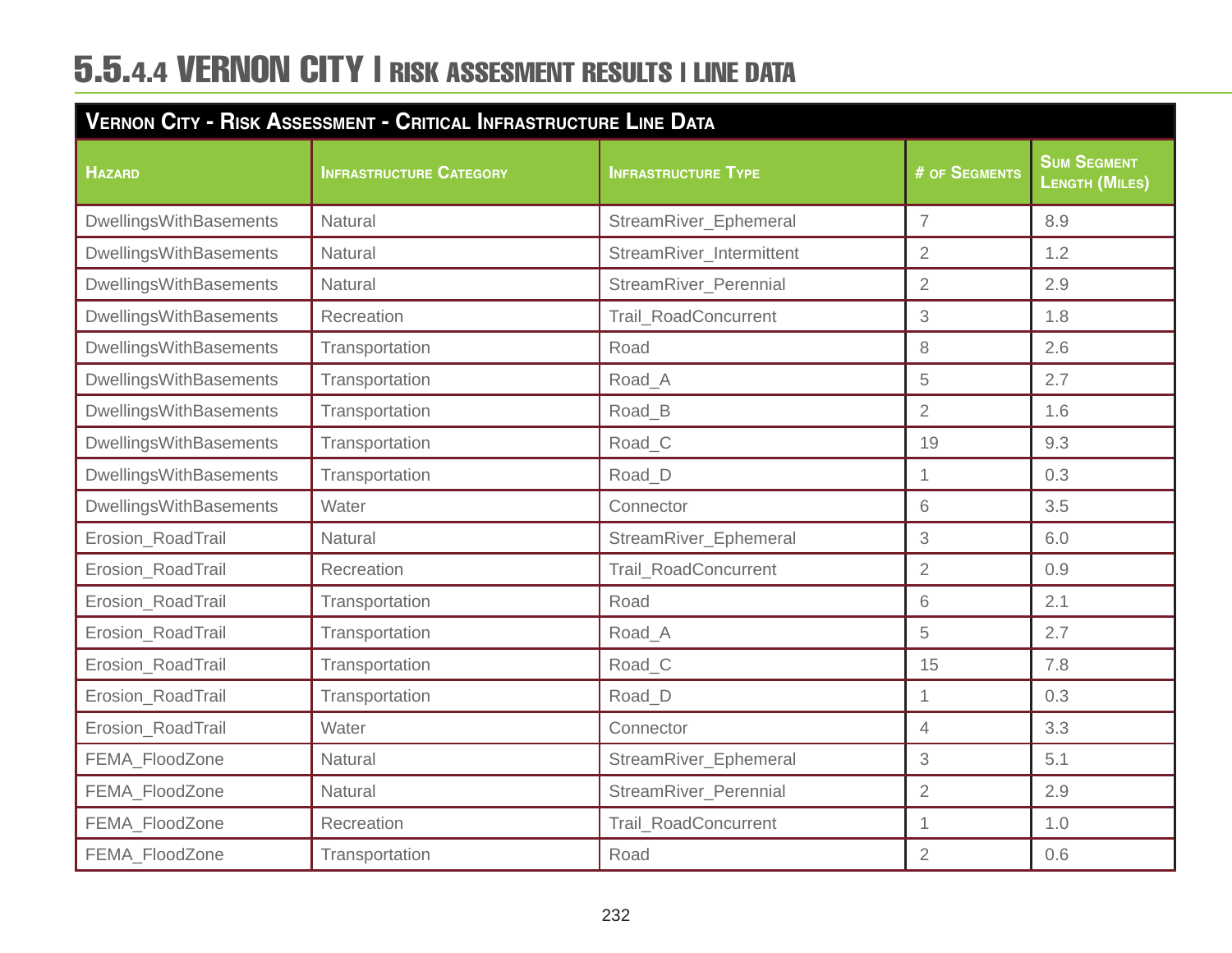| VERNON CITY - RISK ASSESSMENT - CRITICAL INFRASTRUCTURE LINE DATA |                                |                            |                      |                                      |  |
|-------------------------------------------------------------------|--------------------------------|----------------------------|----------------------|--------------------------------------|--|
| <b>HAZARD</b>                                                     | <b>INFRASTRUCTURE CATEGORY</b> | <b>INFRASTRUCTURE TYPE</b> | <b># OF SEGMENTS</b> | <b>SUM SEGMENT</b><br>LENGTH (MILES) |  |
| FEMA_FloodZone                                                    | Transportation                 | Road B                     | 1                    | 1.4                                  |  |
| FEMA_FloodZone                                                    | Transportation                 | Road C                     | 6                    | 3.8                                  |  |
| FEMA_FloodZone                                                    | Water                          | Connector                  | 3                    | 1.9                                  |  |
| Flood_DamInundation                                               | Natural                        | StreamRiver_Ephemeral      | $\overline{4}$       | 4.9                                  |  |
| Flood DamInundation                                               | <b>Natural</b>                 | StreamRiver Intermittent   | $\overline{1}$       | 1.1                                  |  |
| Flood DamInundation                                               | Transportation                 | Road C                     | $\overline{2}$       | 1.6                                  |  |
| Flood DamInundation                                               | Water                          | Connector                  | $\overline{2}$       | 0.8                                  |  |
| Flood_USUValleyBottom                                             | Natural                        | StreamRiver_Ephemeral      | 1                    | 0.5                                  |  |
| Flood_USUValleyBottom                                             | Natural                        | StreamRiver_Perennial      | $\overline{2}$       | 2.9                                  |  |
| Flood_USUValleyBottom                                             | Transportation                 | Road_B                     | 1                    | 0.2                                  |  |
| Flood_USUValleyBottom                                             | Transportation                 | Road_C                     | $\overline{4}$       | 2.5                                  |  |
| Flood_USUValleyBottom                                             | Water                          | Connector                  | $\overline{2}$       | 1.3                                  |  |
| Flood_Wetland_Riparian                                            | <b>Natural</b>                 | StreamRiver_Ephemeral      | 9                    | 11.9                                 |  |
| Flood_Wetland_Riparian                                            | Natural                        | StreamRiver_Intermittent   | $\overline{1}$       | 0.1                                  |  |
| Flood_Wetland_Riparian                                            | Natural                        | StreamRiver_Perennial      | $\overline{2}$       | 2.9                                  |  |
| Flood_Wetland_Riparian                                            | Recreation                     | Trail_RoadConcurrent       | $\overline{1}$       | 0.6                                  |  |
| Flood_Wetland_Riparian                                            | Transportation                 | Road                       | $\overline{4}$       | 1.7                                  |  |
| Flood_Wetland_Riparian                                            | Transportation                 | Road C                     | $\overline{7}$       | 4.6                                  |  |
| Flood_Wetland_Riparian                                            | Water                          | Connector                  | $\,8\,$              | 4.6                                  |  |
| RMRS_WildFireHP_2020                                              | Natural                        | StreamRiver_Ephemeral      | $\hbox{9}$           | 11.9                                 |  |
| RMRS_WildFireHP_2020                                              | Natural                        | StreamRiver_Intermittent   | $\overline{2}$       | 1.2                                  |  |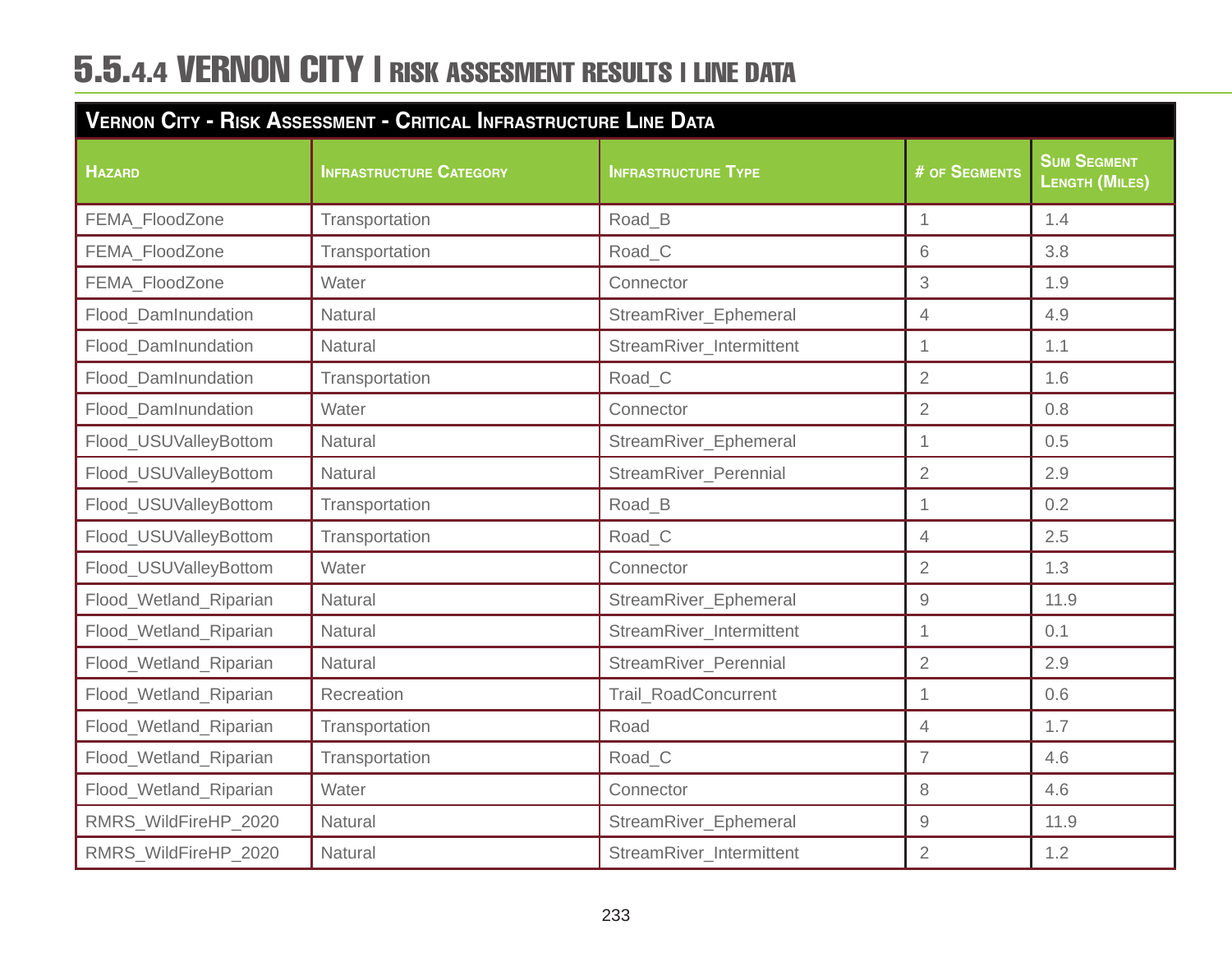| VERNON CITY - RISK ASSESSMENT - CRITICAL INFRASTRUCTURE LINE DATA |                                |                             |               |                                             |  |
|-------------------------------------------------------------------|--------------------------------|-----------------------------|---------------|---------------------------------------------|--|
| <b>HAZARD</b>                                                     | <b>INFRASTRUCTURE CATEGORY</b> | <b>INFRASTRUCTURE TYPE</b>  | # OF SEGMENTS | <b>SUM SEGMENT</b><br><b>LENGTH (MILES)</b> |  |
| RMRS_WildFireHP_2020                                              | <b>Natural</b>                 | StreamRiver_Perennial       | 2             | 2.9                                         |  |
| RMRS WildFireHP 2020                                              | Recreation                     | <b>Trail RoadConcurrent</b> | 4             | 3.1                                         |  |
| RMRS_WildFireHP_2020                                              | Transportation                 | Road                        |               | 3.8                                         |  |
| RMRS_WildFireHP_2020                                              | Transportation                 | Road A                      | 6             | 3.4                                         |  |
| RMRS_WildFireHP_2020                                              | Transportation                 | Road_B                      |               | 1.4                                         |  |
| RMRS WildFireHP 2020                                              | Transportation                 | Road <sub>C</sub>           | 26            | 11.7                                        |  |
| RMRS_WildFireHP_2020                                              | Transportation                 | Road_D                      |               | 0.2                                         |  |
| RMRS_WildFireHP_2020                                              | Transportation                 | Road X                      |               | 0.5                                         |  |
| RMRS WildFireHP 2020                                              | Water                          | Connector                   | 6             | 3.8                                         |  |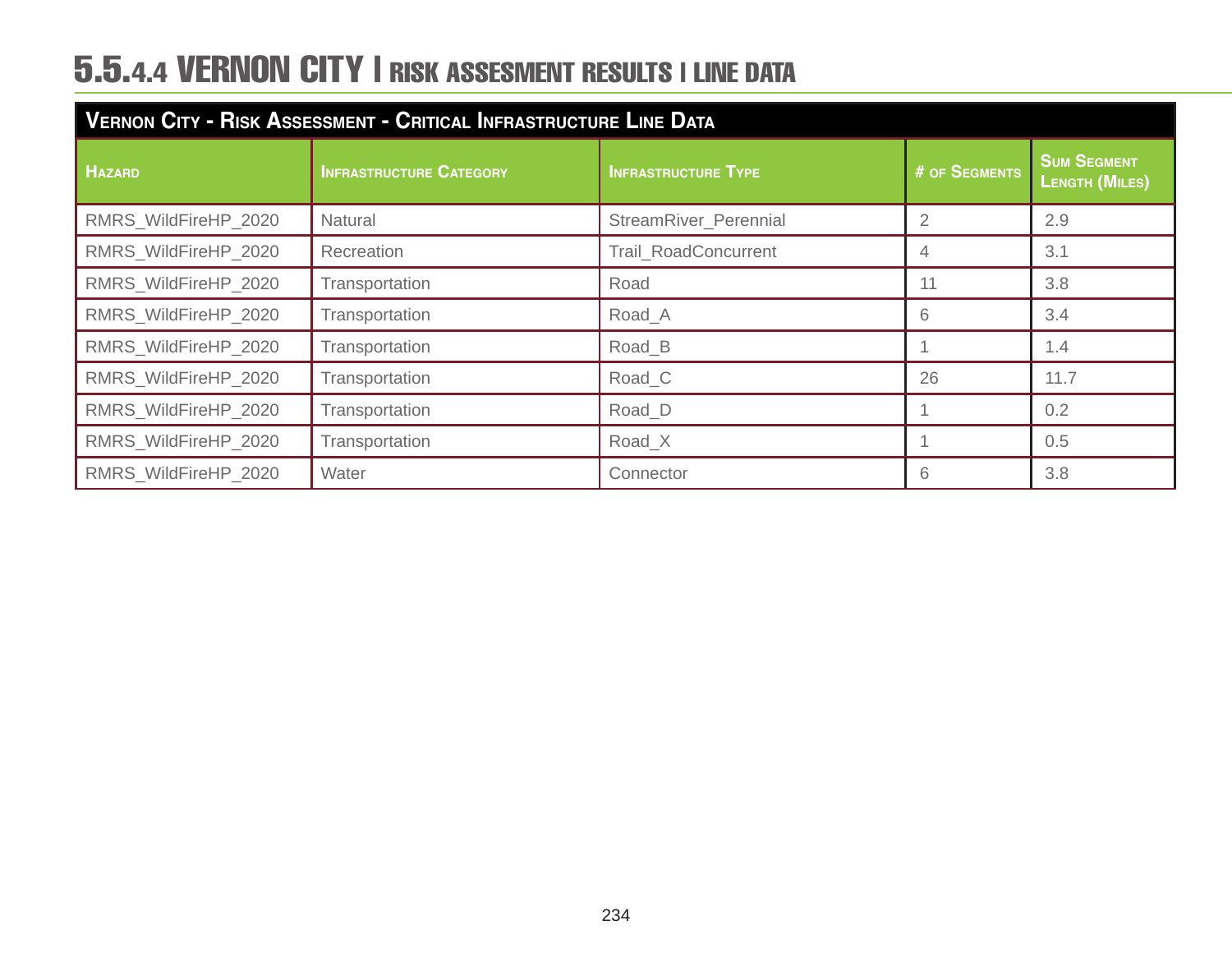| <b>VERNON CITY - RISK ASSESSMENT - CRITICAL INFRASTRUCTURE AREAS DATA</b> |                                |                                |                |                                |
|---------------------------------------------------------------------------|--------------------------------|--------------------------------|----------------|--------------------------------|
| <b>HAZARD</b>                                                             | <b>INFRASTRUCTURE CATEGORY</b> | <b>INFRASTRUCTURE TYPE</b>     | # OF SEGMENTS  | <b>SUM OF AREAS</b><br>(ACRES) |
| DwellingsWithBasements                                                    | Agricultural                   | Agriculture_Parcel             | 91             | 2,450.1                        |
| <b>DwellingsWithBasements</b>                                             | Agricultural                   | AgricultureWRLA_DryCrop        | 21             | 370.6                          |
| DwellingsWithBasements                                                    | Agricultural                   | AgricultureWRLA_Food           | 20             | 64.4                           |
| <b>DwellingsWithBasements</b>                                             | Agricultural                   | AgricultureWRLU_Sprinkler      | 158            | 1,180.0                        |
| <b>DwellingsWithBasements</b>                                             | Agricultural                   | AgricultureWRLU_SubIrrigated   | 47             | 638.8                          |
| <b>DwellingsWithBasements</b>                                             | Agricultural                   | GrazingAllotment               | $\overline{4}$ | 63,899.0                       |
| <b>DwellingsWithBasements</b>                                             | Natural                        | Riparian                       | 1              | 1.4                            |
| DwellingsWithBasements                                                    | Natural                        | Wetland                        | 35             | 287.6                          |
| DwellingsWithBasements                                                    | Water                          | GWPZone_1                      | $\overline{1}$ | 0.7                            |
| <b>DwellingsWithBasements</b>                                             | Water                          | GWPZone 2                      | 1              | 37.9                           |
| <b>DwellingsWithBasements</b>                                             | Water                          | GWPZone_3                      | 1              | 96.5                           |
| <b>DwellingsWithBasements</b>                                             | Water                          | GWPZone_4                      | 1              | 445.0                          |
| <b>DwellingsWithBasements</b>                                             | Water                          | RetailCulinaryWaterServiceArea | $\overline{1}$ | 5,301.8                        |
| Erosion_RoadTrail                                                         | Agricultural                   | Agriculture_Parcel             | 68             | 1,795.4                        |
| Erosion_RoadTrail                                                         | Agricultural                   | AgricultureWRLA_DryCrop        | 19             | 322.0                          |
| Erosion_RoadTrail                                                         | Agricultural                   | AgricultureWRLA_Food           | 10             | 27.4                           |
| Erosion_RoadTrail                                                         | Agricultural                   | AgricultureWRLU_Sprinkler      | 83             | 680.8                          |
| Erosion_RoadTrail                                                         | Agricultural                   | AgricultureWRLU_SubIrrigated   | 18             | 279.2                          |
| Erosion_RoadTrail                                                         | Agricultural                   | GrazingAllotment               | $\overline{4}$ | 63,899.0                       |
| Erosion_RoadTrail                                                         | Natural                        | Wetland                        | 12             | 251.1                          |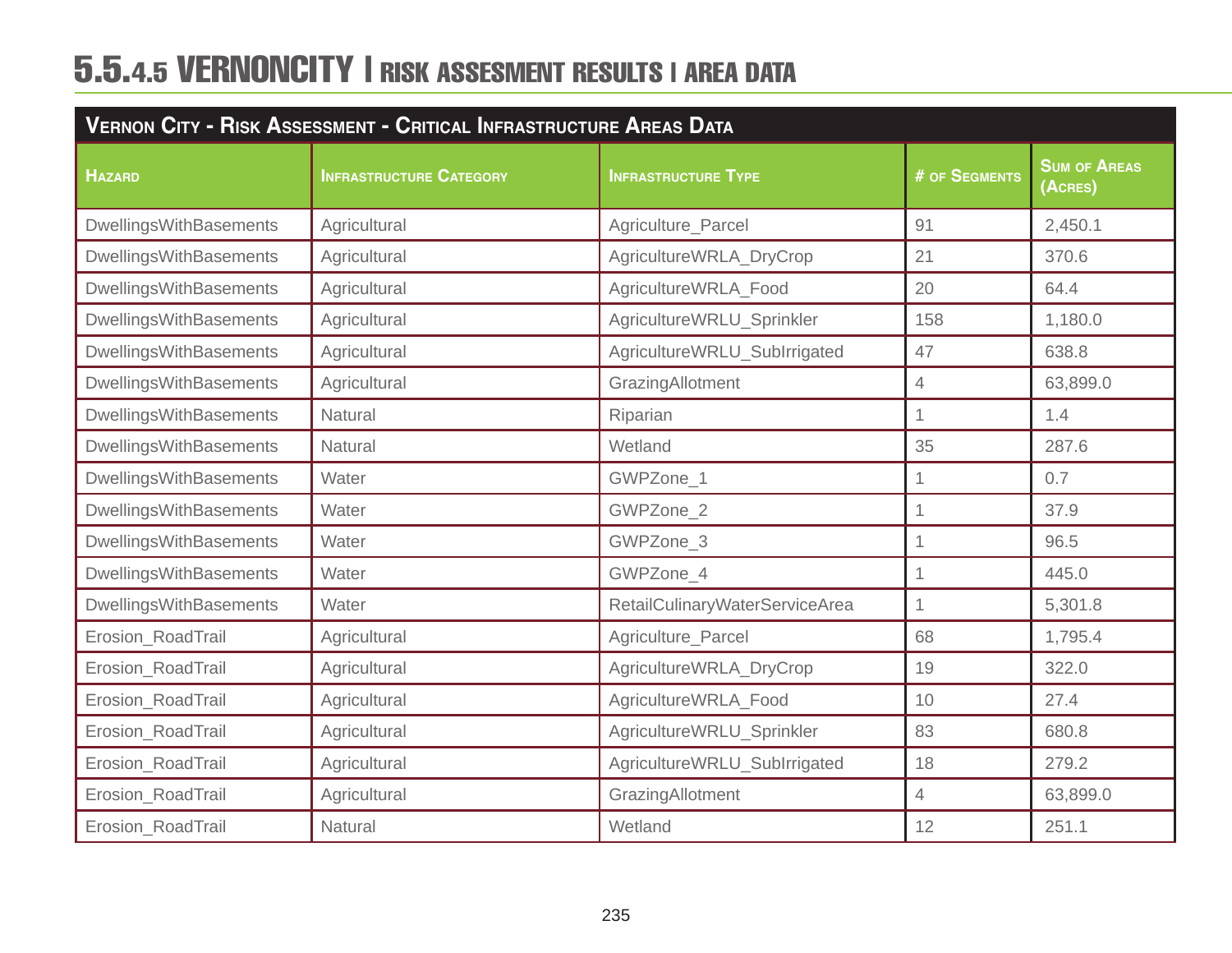| VERNON CITY - RISK ASSESSMENT - CRITICAL INFRASTRUCTURE AREAS DATA |                                |                                |                     |                                                                 |  |
|--------------------------------------------------------------------|--------------------------------|--------------------------------|---------------------|-----------------------------------------------------------------|--|
| <b>HAZARD</b>                                                      | <b>INFRASTRUCTURE CATEGORY</b> | <b>INFRASTRUCTURE TYPE</b>     | # OF SEGMENTS       | <b>SUM OF AREAS</b><br>$\overline{(\overline{\mathsf{ACRES}})}$ |  |
| Erosion_RoadTrail                                                  | Water                          | RetailCulinaryWaterServiceArea | $\mathbf{1}$        | 5,301.8                                                         |  |
| <b>FEMA FloodZone</b>                                              | Agricultural                   | Agriculture_Parcel             | 18                  | 934.6                                                           |  |
| FEMA_FloodZone                                                     | Agricultural                   | AgricultureWRLA_DryCrop        | 6                   | 90.3                                                            |  |
| FEMA_FloodZone                                                     | Agricultural                   | AgricultureWRLA_Food           | $\overline{4}$      | 8.4                                                             |  |
| FEMA_FloodZone                                                     | Agricultural                   | AgricultureWRLU_Sprinkler      | 18                  | 207.1                                                           |  |
| FEMA_FloodZone                                                     | Agricultural                   | AgricultureWRLU_SubIrrigated   | 29                  | 425.9                                                           |  |
| FEMA_FloodZone                                                     | Agricultural                   | GrazingAllotment               | $\overline{2}$      | 46,285.8                                                        |  |
| FEMA FloodZone                                                     | <b>Natural</b>                 | Wetland                        | 16                  | 318.5                                                           |  |
| FEMA FloodZone                                                     | Water                          | RetailCulinaryWaterServiceArea | $\mathbf{1}$        | 5,301.8                                                         |  |
| Flood DamInundation                                                | Agricultural                   | Agriculture_Parcel             | 25                  | 544.7                                                           |  |
| Flood DamInundation                                                | Agricultural                   | AgricultureWRLA_DryCrop        | $\overline{1}$      | 11.8                                                            |  |
| Flood_DamInundation                                                | Agricultural                   | AgricultureWRLA_Food           | 5                   | 11.7                                                            |  |
| <b>Flood DamInundation</b>                                         | Agricultural                   | AgricultureWRLU_Sprinkler      | 55                  | 458.6                                                           |  |
| Flood_DamInundation                                                | Agricultural                   | AgricultureWRLU_SubIrrigated   | $\,$ 3 $\,$         | 25.9                                                            |  |
| Flood_DamInundation                                                | Natural                        | Riparian                       | $\overline{1}$      | 1.4                                                             |  |
| Flood_DamInundation                                                | Natural                        | Wetland                        | $\hbox{${\cal G}$}$ | 40.1                                                            |  |
| Flood_DamInundation                                                | Water                          | GWPZone_1                      | $\overline{1}$      | 0.7                                                             |  |
| Flood DamInundation                                                | Water                          | GWPZone 2                      | $\overline{1}$      | 37.9                                                            |  |
| Flood_DamInundation                                                | Water                          | GWPZone_3                      | 1                   | 96.5                                                            |  |
| <b>Flood DamInundation</b>                                         | Water                          | GWPZone 4                      | $\mathbf{1}$        | 445.0                                                           |  |
| Flood_DamInundation                                                | Water                          | RetailCulinaryWaterServiceArea | $\overline{1}$      | 5,301.8                                                         |  |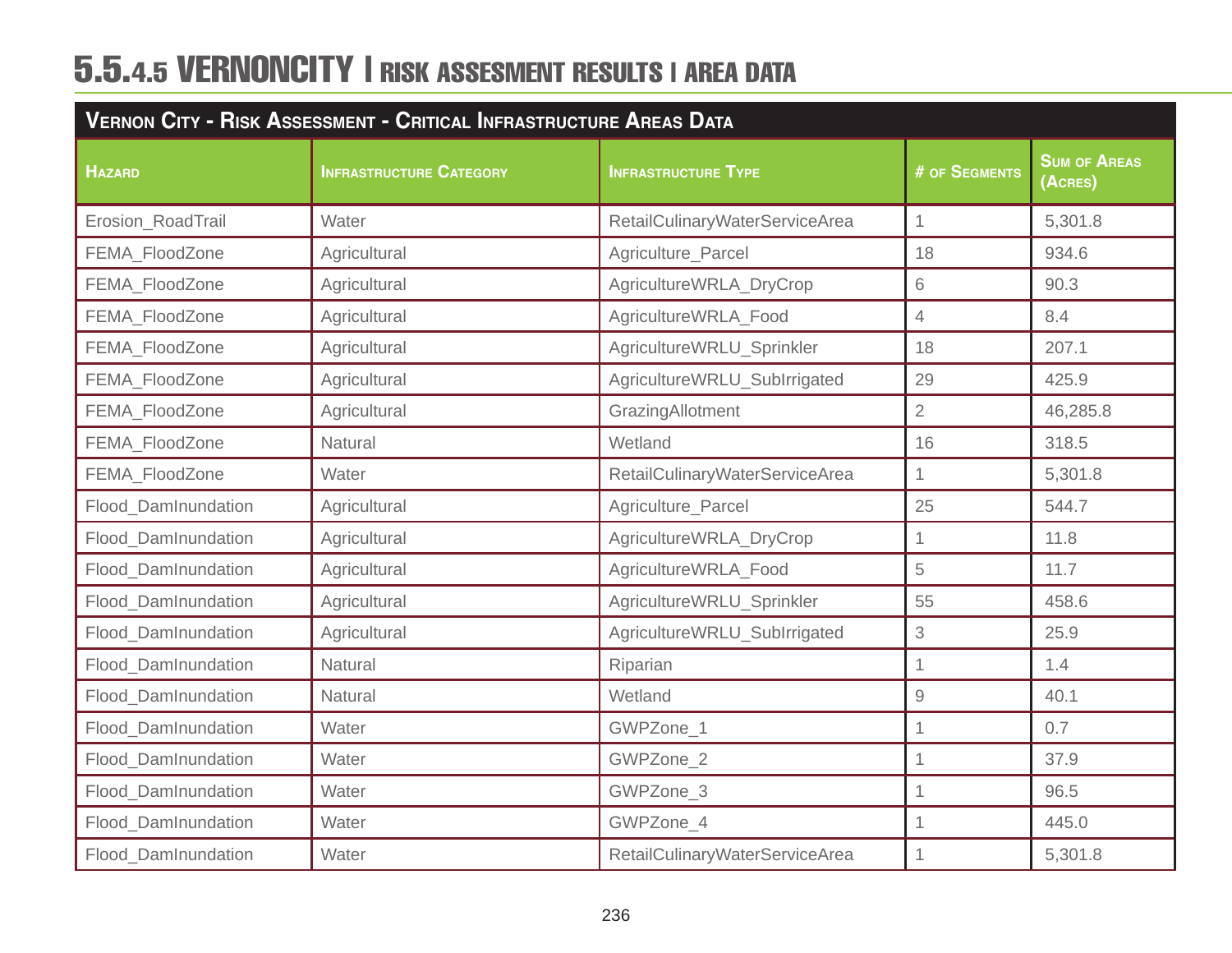| <b>VERNON CITY - RISK ASSESSMENT - CRITICAL INFRASTRUCTURE AREAS DATA</b> |                                |                                |                |                                |
|---------------------------------------------------------------------------|--------------------------------|--------------------------------|----------------|--------------------------------|
| <b>HAZARD</b>                                                             | <b>INFRASTRUCTURE CATEGORY</b> | <b>INFRASTRUCTURE TYPE</b>     | # OF SEGMENTS  | <b>SUM OF AREAS</b><br>(ACRES) |
| Flood_USUValleyBottom                                                     | Agricultural                   | Agriculture_Parcel             | $\,8\,$        | 727.2                          |
| Flood_USUValleyBottom                                                     | Agricultural                   | AgricultureWRLA_DryCrop        | 3              | 31.3                           |
| Flood_USUValleyBottom                                                     | Agricultural                   | AgricultureWRLA_Food           | $\overline{2}$ | 21.0                           |
| Flood_USUValleyBottom                                                     | Agricultural                   | AgricultureWRLU_Sprinkler      | 1              | 48.4                           |
| Flood_USUValleyBottom                                                     | Agricultural                   | AgricultureWRLU_SubIrrigated   | 20             | 371.6                          |
| Flood_USUValleyBottom                                                     | Agricultural                   | GrazingAllotment               | 1              | 2,992.8                        |
| Flood_USUValleyBottom                                                     | Natural                        | Wetland                        | 11             | 23.1                           |
| Flood_USUValleyBottom                                                     | Water                          | RetailCulinaryWaterServiceArea | $\overline{1}$ | 5,301.8                        |
| Flood_Wetland_Riparian                                                    | Agricultural                   | Agriculture_Parcel             | 41             | 1,540.2                        |
| Flood_Wetland_Riparian                                                    | Agricultural                   | AgricultureWRLA_DryCrop        | $\sqrt{3}$     | 122.0                          |
| Flood_Wetland_Riparian                                                    | Agricultural                   | AgricultureWRLA_Food           | 5              | 14.4                           |
| Flood_Wetland_Riparian                                                    | Agricultural                   | AgricultureWRLU_Sprinkler      | 52             | 542.3                          |
| Flood_Wetland_Riparian                                                    | Agricultural                   | AgricultureWRLU_SubIrrigated   | 30             | 465.1                          |
| Flood_Wetland_Riparian                                                    | Agricultural                   | GrazingAllotment               | $\overline{2}$ | 46,285.8                       |
| Flood_Wetland_Riparian                                                    | Natural                        | Riparian                       | $\overline{1}$ | 1.4                            |
| Flood_Wetland_Riparian                                                    | Natural                        | Wetland                        | 37             | 366.2                          |
| Flood_Wetland_Riparian                                                    | Water                          | GWPZone_1                      |                | 0.7                            |
| Flood_Wetland_Riparian                                                    | Water                          | GWPZone_2                      | 1              | 37.9                           |
| Flood_Wetland_Riparian                                                    | Water                          | GWPZone_3                      | $\overline{1}$ | 96.5                           |
| Flood_Wetland_Riparian                                                    | Water                          | GWPZone_4                      | 1              | 445.0                          |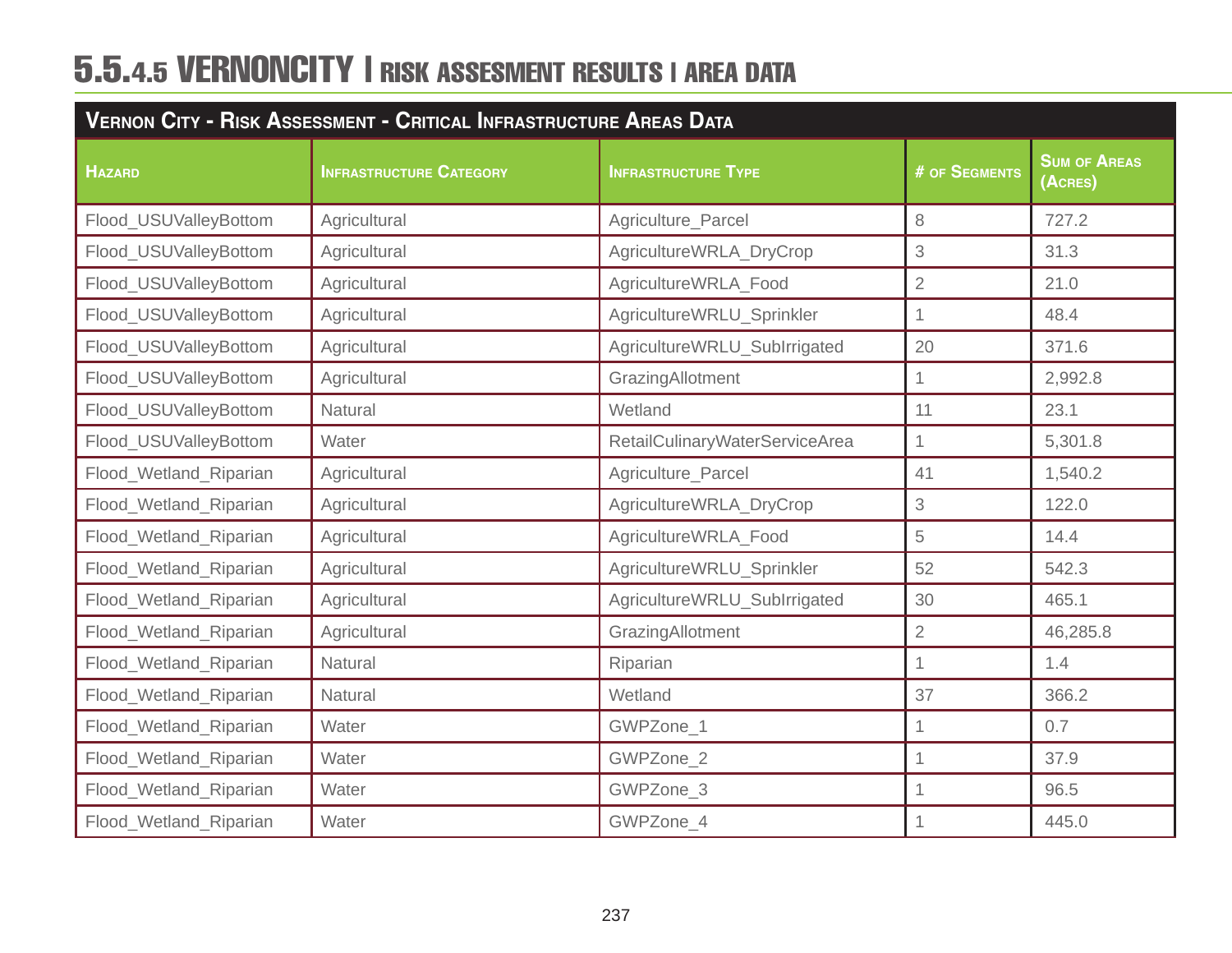| <b>VERNON CITY - RISK ASSESSMENT - CRITICAL INFRASTRUCTURE AREAS DATA</b> |                                |                                |               |                                |
|---------------------------------------------------------------------------|--------------------------------|--------------------------------|---------------|--------------------------------|
| <b>HAZARD</b>                                                             | <b>INFRASTRUCTURE CATEGORY</b> | <b>INFRASTRUCTURE TYPE</b>     | # OF SEGMENTS | <b>SUM OF AREAS</b><br>(Acres) |
| Flood_Wetland_Riparian                                                    | Water                          | RetailCulinaryWaterServiceArea |               | 5,301.8                        |
| RMRS_WildFireHP_2020                                                      | Agricultural                   | Agriculture_Parcel             | 81            | 2,357.5                        |
| RMRS_WildFireHP_2020                                                      | Agricultural                   | AgricultureWRLA_DryCrop        | 29            | 519.4                          |
| RMRS_WildFireHP_2020                                                      | Agricultural                   | AgricultureWRLA_Food           | 20            | 87.3                           |
| RMRS_WildFireHP_2020                                                      | Agricultural                   | AgricultureWRLU_Sprinkler      | 108           | 930.5                          |
| RMRS_WildFireHP_2020                                                      | Agricultural                   | AgricultureWRLU_SubIrrigated   | 46            | 634.7                          |
| RMRS_WildFireHP_2020                                                      | Agricultural                   | GrazingAllotment               | 4             | 63,899.0                       |
| RMRS_WildFireHP_2020                                                      | Natural                        | Riparian                       |               | 1.4                            |
| RMRS_WildFireHP_2020                                                      | Natural                        | Wetland                        | 34            | 357.5                          |
| RMRS_WildFireHP_2020                                                      | Water                          | GWPZone_1                      |               | 0.7                            |
| RMRS_WildFireHP_2020                                                      | Water                          | GWPZone_2                      |               | 37.9                           |
| RMRS_WildFireHP_2020                                                      | Water                          | GWPZone_3                      |               | 96.5                           |
| RMRS_WildFireHP_2020                                                      | Water                          | GWPZone_4                      |               | 445.0                          |
| RMRS_WildFireHP_2020                                                      | Water                          | RetailCulinaryWaterServiceArea |               | 5,301.8                        |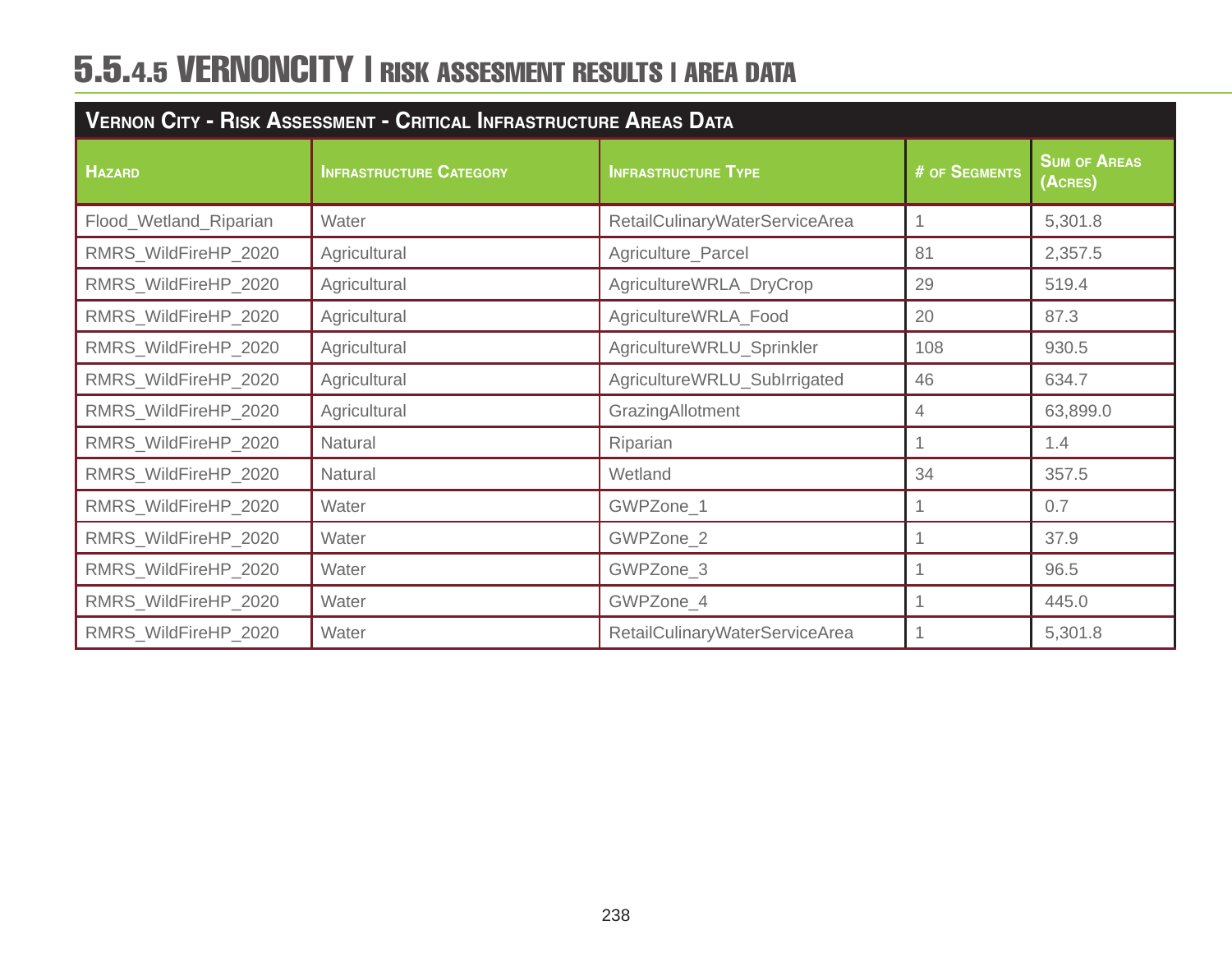### 5.5.5 VERNON CITY - MITIGATION STRATAGIES

| <b>Hazard</b>                            | <b>Strategy</b>                                                                                                 | <b>Strategy Informational</b><br><b>Categories</b> | <b>Details</b>    |
|------------------------------------------|-----------------------------------------------------------------------------------------------------------------|----------------------------------------------------|-------------------|
| AVALANCHE - CURRENT RESIDENTS/PROPERTY   | Conduct training with backcountry winter outdoor users                                                          | NFIP compliant?                                    | N/A               |
| AVALANCHE - CURRENT RESIDENTS/PROPERTY   | Develop an avalanche codes or regulations prohibiting or limiting structures in known avalanche zones           | NFIP compliant?                                    | N/A               |
| AVALANCHE - CURRENT RESIDENTS/PROPERTY   | Develop an avalanche warning system                                                                             | NFIP compliant?                                    | N/A               |
| AVALANCHE - CURRENT RESIDENTS/PROPERTY   | Increase knowledge for city and county emergency managers                                                       | NFIP compliant?                                    | N/A               |
| AVALANCHE - CURRENT RESIDENTS/PROPERTY   | Install fencing to support structures arranged to retain snow                                                   | NFIP compliant?                                    | N/A               |
| AVALANCHE - CURRENT RESIDENTS/PROPERTY   | Plant trees and other vegetation to reduce impact of avalanches                                                 | NFIP compliant?                                    | N/A               |
| AVALANCHE - CURRENT RESIDENTS/PROPERTY   | Purchase avalanche risk area lands or require buffers when developing infrastructure such as roads or buildings | NFIP compliant?                                    | N/A               |
| AVALANCHE - CURRENT RESIDENTS/PROPERTY   | Retrofit critical facilities and infrastructure to withstand avalanches such as reinforced concrete walls       | NFIP compliant?                                    | N/A               |
| AVALANCHE - FUTURE RESIDENTS/PROPERTY    | Conduct training with backcountry winter outdoor users                                                          | NFIP compliant?                                    | N/A               |
| AVALANCHE - FUTURE RESIDENTS/PROPERTY    | Develop an avalanche codes or regulations prohibiting or limiting structures in known avalanche zones           | NFIP compliant?                                    | N/A               |
| AVALANCHE - FUTURE RESIDENTS/PROPERTY    | Develop an avalanche warning system                                                                             | NFIP compliant?                                    | N/A               |
| AVALANCHE - FUTURE RESIDENTS/PROPERTY    | Increase knowledge for city and county emergency managers                                                       | NFIP compliant?                                    | N/A               |
| AVALANCHE - FUTURE RESIDENTS/PROPERTY    | Install fencing to support structures arranged to retain snow                                                   | NFIP compliant?                                    | N/A               |
| AVALANCHE - FUTURE RESIDENTS/PROPERTY    | Plant trees and other vegetation to reduce impact of avalanches                                                 | NFIP compliant?                                    | N/A               |
| AVALANCHE - FUTURE RESIDENTS/PROPERTY    | Purchase avalanche risk area lands or require buffers when developing infrastructure such as roads or buildings | NFIP compliant?                                    | N/A               |
| AVALANCHE - FUTURE RESIDENTS/PROPERTY    | Retrofit critical facilities and infrastructure to withstand avalanches such as reinforced concrete walls       | NFIP compliant?                                    | N/A               |
| DAM FAILURE - CURRENT RESIDENTS/PROPERTY | Develop ordinances to prohibit or limit critical facilities and/or structures in dam inundation areas           | NFIP compliant?                                    | N/A               |
| DAM FAILURE - CURRENT RESIDENTS/PROPERTY | Ensure new critical facilities and infrastructure are not built in dam inundation areas                         | NFIP compliant?                                    | N/A               |
| DAM FAILURE - CURRENT RESIDENTS/PROPERTY | Identify areas of encroachment below high hazard dams especially in dam inundation areas                        | NFIP compliant?                                    | N/A               |
|                                          |                                                                                                                 | Pot. Funding Sources                               | Local             |
|                                          |                                                                                                                 | Priority                                           | High              |
|                                          |                                                                                                                 | NFIP compliant?                                    | Helps reduce risk |
| DAM FAILURE - CURRENT RESIDENTS/PROPERTY | Promote National Dam Safety Awareness Day                                                                       | <b>Responsible Entity</b>                          | City              |
|                                          |                                                                                                                 | <b>Estimated Cost</b>                              | \$0 - \$25 K      |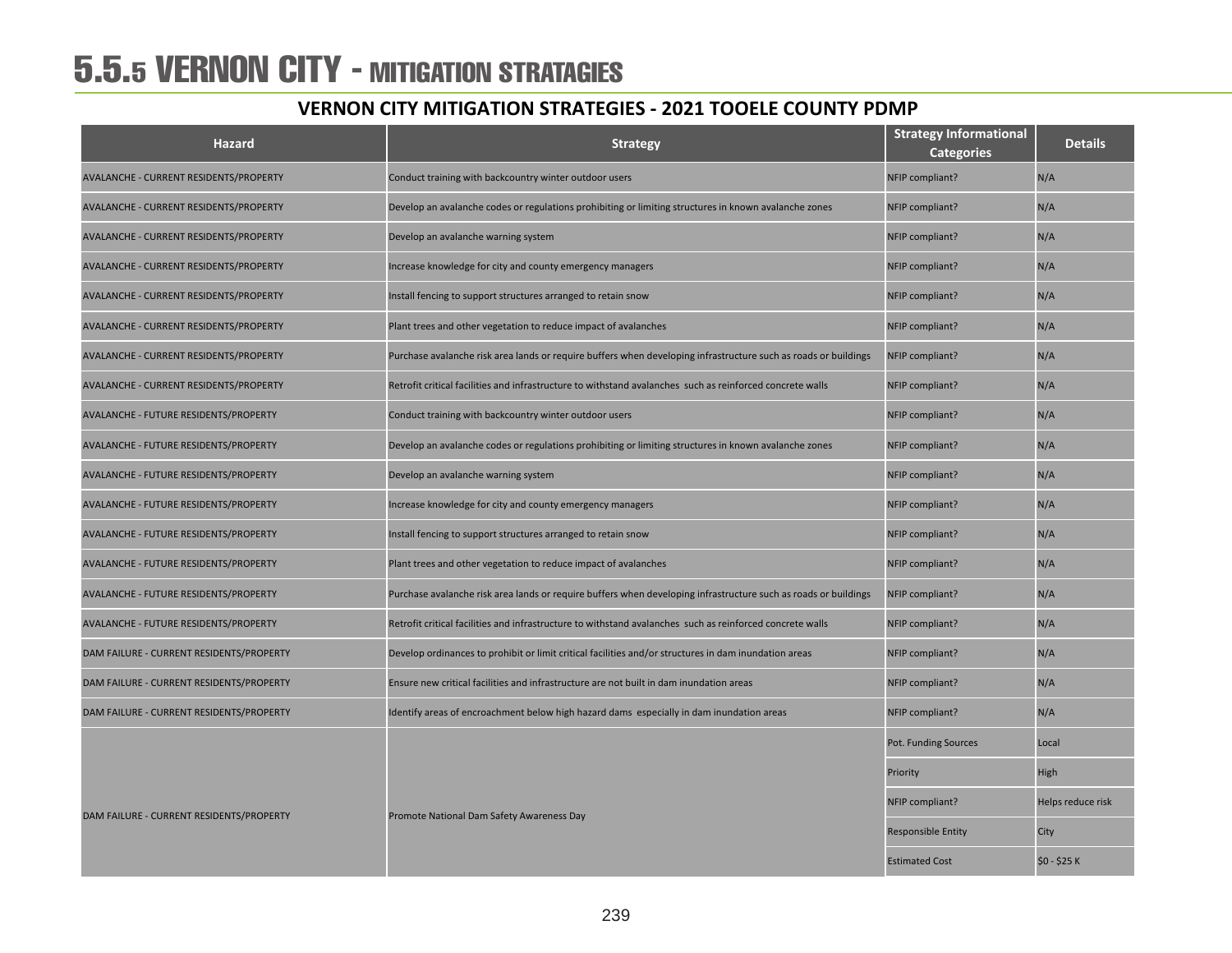| <b>Hazard</b>                            | <b>Strategy</b>                                                                                         | <b>Strategy Informational</b><br><b>Categories</b> | <b>Details</b>    |
|------------------------------------------|---------------------------------------------------------------------------------------------------------|----------------------------------------------------|-------------------|
|                                          |                                                                                                         | Timeframe                                          | 2022              |
| DAM FAILURE - CURRENT RESIDENTS/PROPERTY | Relocate government-owned facilities located near high risk dam failures                                | NFIP compliant?                                    | N/A               |
|                                          |                                                                                                         | Priority                                           | Low               |
|                                          |                                                                                                         | NFIP compliant?                                    | Helps reduce risk |
|                                          | Work with the Utah Division of Water Rights and dam companies to bring deficient high hazard dams up to | Pot. Funding Sources                               | County            |
| DAM FAILURE - CURRENT RESIDENTS/PROPERTY | current industry standards                                                                              | <b>Responsible Entity</b>                          | City              |
|                                          |                                                                                                         | <b>Estimated Cost</b>                              | \$0 - \$25 K      |
|                                          |                                                                                                         | <b>Timeframe</b>                                   | 2024              |
| DAM FAILURE - CURRENT RESIDENTS/PROPERTY | Work with the Utah Division of Water Rights and dam companies to install a dam monitoring system        | NFIP compliant?                                    | N/A               |
|                                          | Work with the Utah Division of Water Rights and dam companies to update dam emergency action plans      | Priority                                           | Low               |
|                                          |                                                                                                         | Pot. Funding Sources                               | Local             |
|                                          |                                                                                                         | NFIP compliant?                                    | Helps reduce risk |
| DAM FAILURE - CURRENT RESIDENTS/PROPERTY |                                                                                                         | <b>Responsible Entity</b>                          | City              |
|                                          |                                                                                                         | <b>Estimated Cost</b>                              | \$0 - \$25 K      |
|                                          |                                                                                                         | Timeframe                                          | 2024              |
| DAM FAILURE - FUTURE RESIDENTS/PROPERTY  | Develop ordinances to prohibit or limit critical facilities and/or structures in dam inundation areas   | NFIP compliant?                                    | N/A               |
| DAM FAILURE - FUTURE RESIDENTS/PROPERTY  | Ensure new critical facilities and infrastructure are not built in dam inundation areas                 | NFIP compliant?                                    | N/A               |
| DAM FAILURE - FUTURE RESIDENTS/PROPERTY  | Identify areas of encroachment below high hazard dams especially in dam inundation areas                | NFIP compliant?                                    | N/A               |
| DAM FAILURE - FUTURE RESIDENTS/PROPERTY  | Promote National Dam Safety Awareness Day                                                               | NFIP compliant?                                    | N/A               |
| DAM FAILURE - FUTURE RESIDENTS/PROPERTY  | Relocate government-owned facilities located near high risk dam failures                                | NFIP compliant?                                    | N/A               |
|                                          |                                                                                                         | Priority                                           | Low               |
|                                          |                                                                                                         | Pot. Funding Sources                               | Local             |
|                                          | Work with the Utah Division of Water Rights and dam companies to bring deficient high hazard dams up to | NFIP compliant?                                    | Helps reduce risk |
| DAM FAILURE - FUTURE RESIDENTS/PROPERTY  | current industry standards                                                                              | <b>Responsible Entity</b>                          | City              |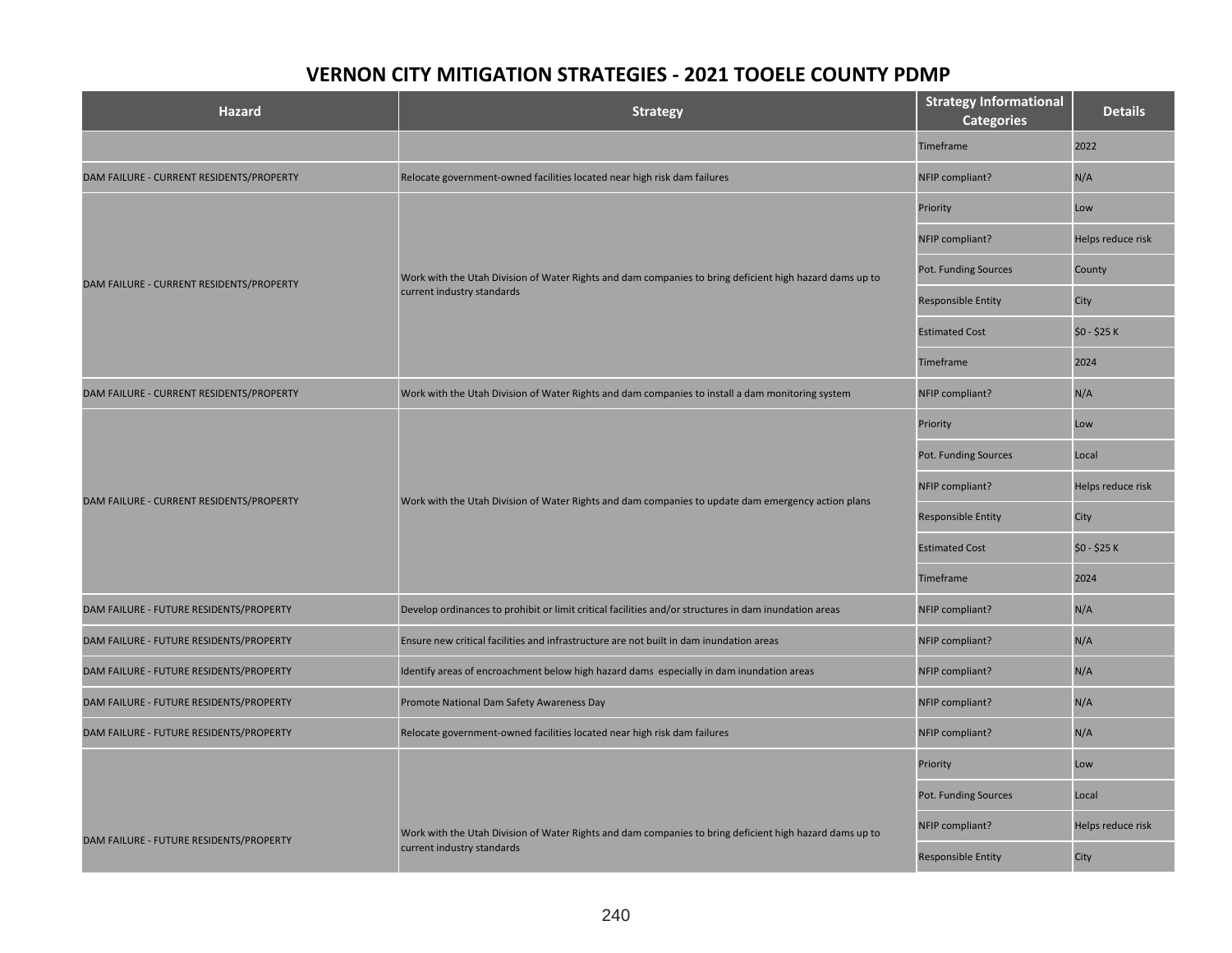| Hazard                                  | <b>Strategy</b>                                                                                                   | <b>Strategy Informational</b><br><b>Categories</b> | <b>Details</b>    |
|-----------------------------------------|-------------------------------------------------------------------------------------------------------------------|----------------------------------------------------|-------------------|
|                                         |                                                                                                                   | <b>Estimated Cost</b>                              | \$0 - \$25 K      |
|                                         |                                                                                                                   | Timeframe                                          | 2024              |
| DAM FAILURE - FUTURE RESIDENTS/PROPERTY | Work with the Utah Division of Water Rights and dam companies to install a dam monitoring system                  | NFIP compliant?                                    | N/A               |
|                                         |                                                                                                                   | Priority                                           | Low               |
|                                         |                                                                                                                   | NFIP compliant?                                    | Helps reduce risk |
|                                         |                                                                                                                   | Pot. Funding Sources                               | County            |
| DAM FAILURE - FUTURE RESIDENTS/PROPERTY | Work with the Utah Division of Water Rights and dam companies to update dam emergency action plans                | <b>Responsible Entity</b>                          | County            |
|                                         |                                                                                                                   | <b>Estimated Cost</b>                              | \$0 - \$25 K      |
|                                         |                                                                                                                   | Timeframe                                          | 2024              |
| DROUGHT - CURRENT RESIDENTS/PROPERTY    | Designate and or preserve adequate source water protection zones or groundwater recharge areas                    | NFIP compliant?                                    | N/A               |
| DROUGHT - CURRENT RESIDENTS/PROPERTY    | Educate Decision Makers and Government Employees on Water Saving Techniques (list event details in<br>"comments") | NFIP compliant?                                    | N/A               |
|                                         | Educate Residents on Water Saving Techniques (list event details in "comments")                                   | Priority                                           | Low               |
|                                         |                                                                                                                   | Pot. Funding Sources                               | Local             |
|                                         |                                                                                                                   | NFIP compliant?                                    | Helps reduce risk |
| DROUGHT - CURRENT RESIDENTS/PROPERTY    |                                                                                                                   | Responsible Entity                                 | City              |
|                                         |                                                                                                                   | <b>Estimated Cost</b>                              | \$0 - \$25 K      |
|                                         |                                                                                                                   | Timeframe                                          | 2023              |
| DROUGHT - CURRENT RESIDENTS/PROPERTY    | Educate the Agriculture Sector on Soil and Water Saving Practices (list event details in "comments")              | NFIP compliant?                                    | N/A               |
| DROUGHT - CURRENT RESIDENTS/PROPERTY    | Enforce codes ordinances statues and laws that promote drought resiliency and water conservation practices        | NFIP compliant?                                    | N/A               |
|                                         |                                                                                                                   | <b>Responsible Entity</b>                          | <b>State</b>      |
|                                         |                                                                                                                   | Priority                                           | Medium            |
|                                         |                                                                                                                   | Pot. Funding Sources                               | Local             |
| DROUGHT - CURRENT RESIDENTS/PROPERTY    | <b>Expand and Improve Existing Potable Water Systems</b>                                                          | NFIP compliant?                                    | Helps reduce risk |
|                                         |                                                                                                                   | <b>Estimated Cost</b>                              | \$50 K - \$100 K  |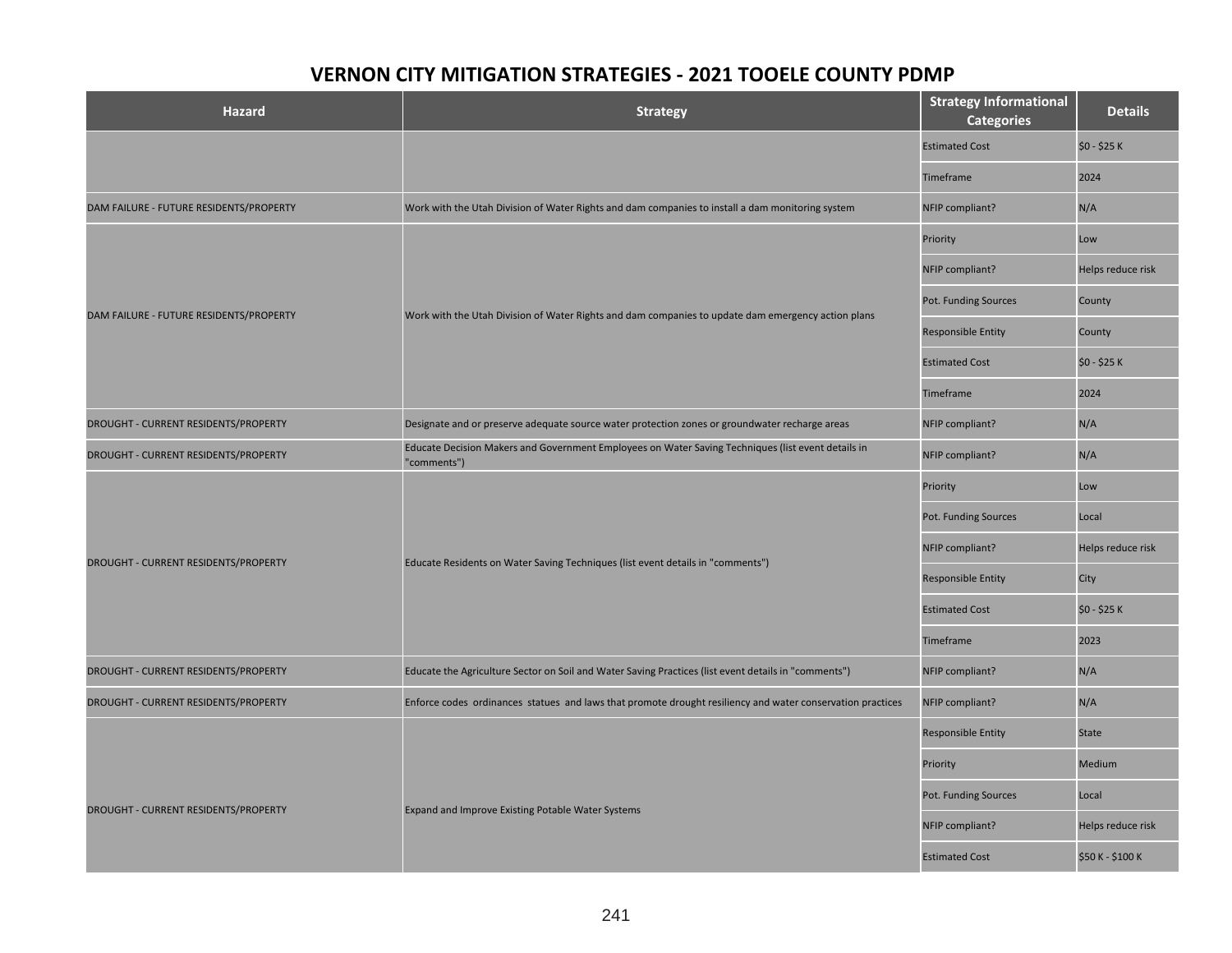| <b>Hazard</b>                        | <b>Strategy</b>                                                                                                   | <b>Strategy Informational</b><br><b>Categories</b> | <b>Details</b>    |
|--------------------------------------|-------------------------------------------------------------------------------------------------------------------|----------------------------------------------------|-------------------|
|                                      |                                                                                                                   | Timeframe                                          | 2023              |
| DROUGHT - CURRENT RESIDENTS/PROPERTY | Improve Public Water Infrastructure and Management with Water Provider                                            | NFIP compliant?                                    | N/A               |
| DROUGHT - CURRENT RESIDENTS/PROPERTY | Monitor Water Supply for leaks system failures inefficiencies etc. via monitoring system and audits               | NFIP compliant?                                    | N/A               |
|                                      |                                                                                                                   | Priority                                           | Medium            |
|                                      |                                                                                                                   | NFIP compliant?                                    | Helps reduce risk |
| DROUGHT - CURRENT RESIDENTS/PROPERTY | Plan and Prepare for Drought via emergency planning and warning systems                                           | Pot. Funding Sources                               | County            |
|                                      |                                                                                                                   | Responsible Entity                                 | City              |
|                                      |                                                                                                                   | <b>Estimated Cost</b>                              | \$0 - \$25 K      |
|                                      |                                                                                                                   | Timeframe                                          | 2023              |
| DROUGHT - CURRENT RESIDENTS/PROPERTY | Retrofit Water Supply Systems to handle current and new growth                                                    | NFIP compliant?                                    | N/A               |
|                                      | Update and adopt drought ordinances                                                                               | Pot. Funding Sources                               | <b>State UGS</b>  |
|                                      |                                                                                                                   | Priority                                           | Low               |
| DROUGHT - CURRENT RESIDENTS/PROPERTY |                                                                                                                   | NFIP compliant?                                    | Helps reduce risk |
|                                      |                                                                                                                   | <b>Responsible Entity</b>                          | City              |
|                                      |                                                                                                                   | <b>Estimated Cost</b>                              | \$0 - \$25 K      |
|                                      |                                                                                                                   | <b>Timeframe</b>                                   | 2023              |
| DROUGHT - FUTURE RESIDENTS/PROPERTY  | Designate and or preserve adequate source water protection zones or groundwater recharge areas                    | NFIP compliant?                                    | N/A               |
| DROUGHT - FUTURE RESIDENTS/PROPERTY  | Educate Decision Makers and Government Employees on Water Saving Techniques (list event details in<br>"comments") | NFIP compliant?                                    | N/A               |
|                                      |                                                                                                                   | Priority                                           | Medium            |
|                                      |                                                                                                                   | Pot. Funding Sources                               | Local             |
|                                      |                                                                                                                   | NFIP compliant?                                    | Helps reduce risk |
| DROUGHT - FUTURE RESIDENTS/PROPERTY  | Educate Residents on Water Saving Techniques (list event details in "comments")                                   | <b>Responsible Entity</b>                          | County            |
|                                      |                                                                                                                   | <b>Estimated Cost</b>                              | \$0 - \$25 K      |
|                                      |                                                                                                                   | Timeframe                                          | 2023              |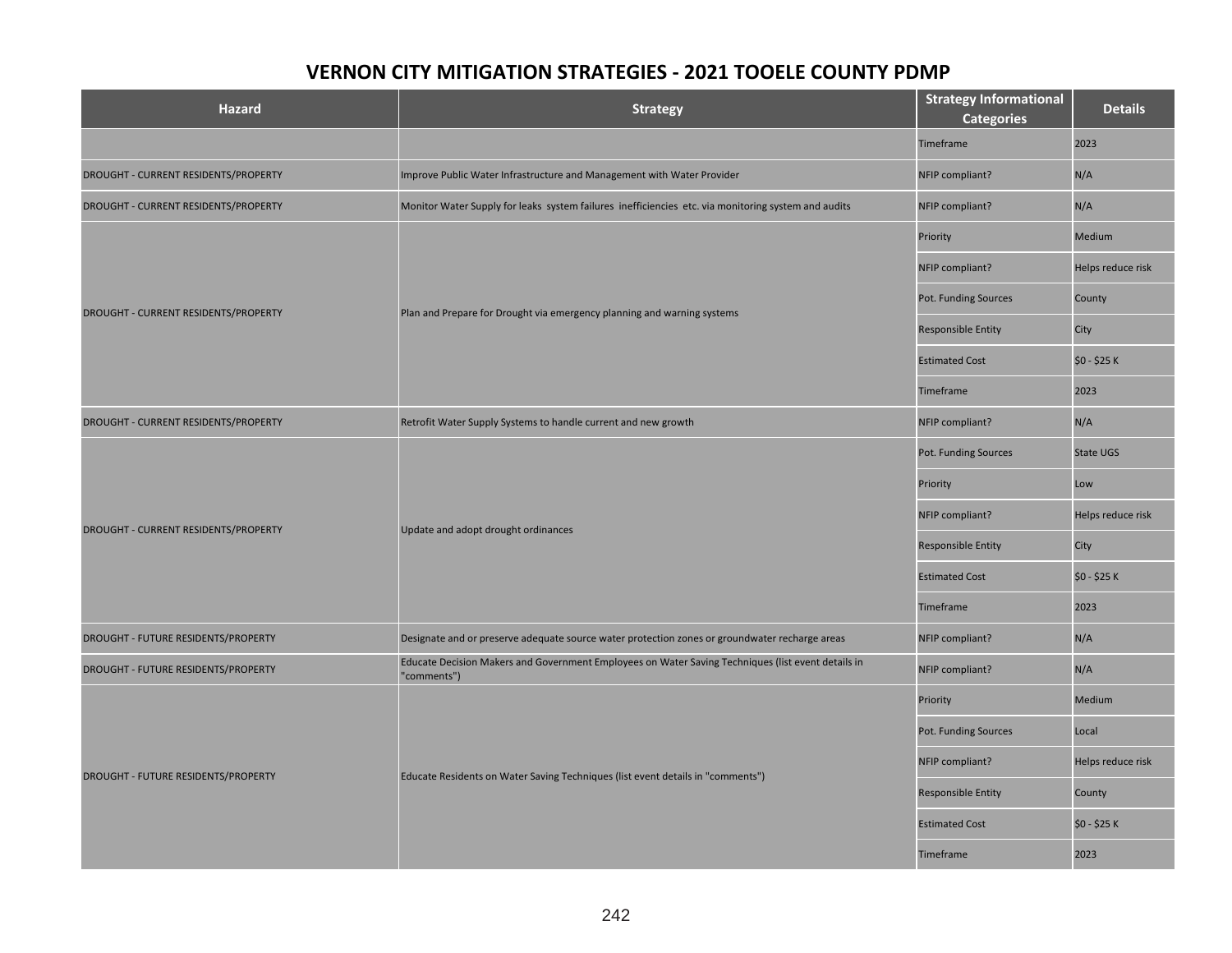| <b>Hazard</b>                           | <b>Strategy</b>                                                                                            | <b>Strategy Informational</b><br><b>Categories</b> | <b>Details</b>    |
|-----------------------------------------|------------------------------------------------------------------------------------------------------------|----------------------------------------------------|-------------------|
| DROUGHT - FUTURE RESIDENTS/PROPERTY     | Educate the Agriculture Sector on Soil and Water Saving Practices (list event details in "comments")       | NFIP compliant?                                    | N/A               |
| DROUGHT - FUTURE RESIDENTS/PROPERTY     | Enforce codes ordinances statues and laws that promote drought resiliency and water conservation practices | NFIP compliant?                                    | N/A               |
| DROUGHT - FUTURE RESIDENTS/PROPERTY     | Expand and Improve Existing Potable Water Systems                                                          | NFIP compliant?                                    | N/A               |
| DROUGHT - FUTURE RESIDENTS/PROPERTY     | Improve Public Water Infrastructure and Management with Water Provider                                     | NFIP compliant?                                    | N/A               |
| DROUGHT - FUTURE RESIDENTS/PROPERTY     | Monitor Water Supply for leaks system failures inefficiencies etc. via monitoring system and audits        | NFIP compliant?                                    | N/A               |
|                                         |                                                                                                            | Priority                                           | Medium            |
|                                         |                                                                                                            | Pot. Funding Sources                               | Local             |
| DROUGHT - FUTURE RESIDENTS/PROPERTY     | Plan and Prepare for Drought via emergency planning and warning systems                                    | NFIP compliant?                                    | Helps reduce risk |
|                                         |                                                                                                            | <b>Responsible Entity</b>                          | County            |
|                                         |                                                                                                            | <b>Estimated Cost</b>                              | \$0 - \$25 K      |
|                                         |                                                                                                            | Timeframe                                          | 2024              |
| DROUGHT - FUTURE RESIDENTS/PROPERTY     | Retrofit Water Supply Systems to handle current and new growth                                             | NFIP compliant?                                    | N/A               |
| DROUGHT - FUTURE RESIDENTS/PROPERTY     | Update and adopt drought ordinances                                                                        | NFIP compliant?                                    | Helps reduce risk |
|                                         | <b>Building Code Adoption and Enforcement</b>                                                              | Pot. Funding Sources                               | Local             |
|                                         |                                                                                                            | Priority                                           | High              |
| EARTHQUAKE - CURRENT RESIDENTS/PROPERTY |                                                                                                            | NFIP compliant?                                    | Helps reduce risk |
|                                         |                                                                                                            | <b>Responsible Entity</b>                          | County            |
|                                         |                                                                                                            | <b>Estimated Cost</b>                              | \$0 - \$25 K      |
|                                         |                                                                                                            | Timeframe                                          | 2022              |
|                                         |                                                                                                            | Priority                                           | High              |
|                                         |                                                                                                            | NFIP compliant?                                    | Helps reduce risk |
| EARTHQUAKE - CURRENT RESIDENTS/PROPERTY | <b>Conduct Building Safety Inspections</b>                                                                 | Pot. Funding Sources                               | County            |
|                                         |                                                                                                            | <b>Responsible Entity</b>                          | City              |
|                                         |                                                                                                            | <b>Estimated Cost</b>                              | \$0 - \$25 K      |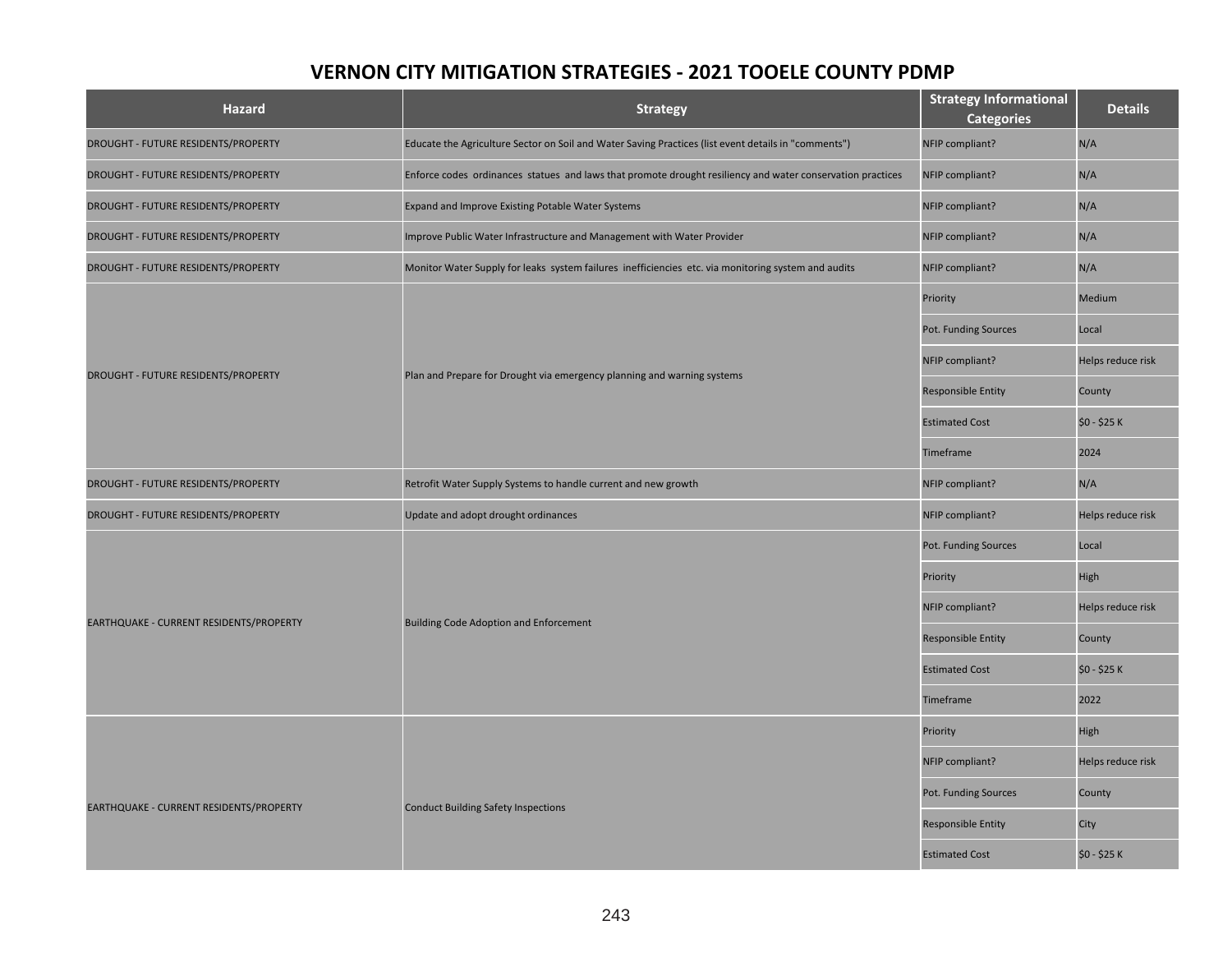| <b>Hazard</b>                           | <b>Strategy</b>                                                                                                                | <b>Strategy Informational</b><br><b>Categories</b> | <b>Details</b>    |
|-----------------------------------------|--------------------------------------------------------------------------------------------------------------------------------|----------------------------------------------------|-------------------|
|                                         |                                                                                                                                | Timeframe                                          | 2023              |
| EARTHQUAKE - CURRENT RESIDENTS/PROPERTY | Conduct Outreach to Builders Architects Engineers and Inspectors                                                               | NFIP compliant?                                    | N/A               |
| EARTHQUAKE - CURRENT RESIDENTS/PROPERTY | Develop and/or review or adopt model earthquake hazard ordinance                                                               | NFIP compliant?                                    | N/A               |
| EARTHQUAKE - CURRENT RESIDENTS/PROPERTY | Establish a "green infrastructure" program to link manage and expand existing parks preserves greenways etc                    | NFIP compliant?                                    | N/A               |
|                                         |                                                                                                                                | Priority                                           | Medium            |
|                                         |                                                                                                                                | NFIP compliant?                                    | Helps reduce risk |
| EARTHQUAKE - CURRENT RESIDENTS/PROPERTY |                                                                                                                                | Pot. Funding Sources                               | County            |
|                                         | Increase Awareness and Education of Earthquakes through an educational event                                                   | <b>Responsible Entity</b>                          | City              |
|                                         |                                                                                                                                | <b>Estimated Cost</b>                              | \$0 - \$25 K      |
|                                         |                                                                                                                                | Timeframe                                          | 2022              |
| EARTHQUAKE - CURRENT RESIDENTS/PROPERTY | Local Planning such as critical facilities planning financial incentives creating a safety committee emergency<br>planning etc | NFIP compliant?                                    | N/A               |
| EARTHQUAKE - CURRENT RESIDENTS/PROPERTY | Retrofit Critical Facilities and Infrastructure to Withstand Earthquakes (list specifics in "comments" section)                | NFIP compliant?                                    | N/A               |
|                                         | <b>Building Code Adoption and Enforcement</b>                                                                                  | Priority                                           | High              |
|                                         |                                                                                                                                | NFIP compliant?                                    | Helps reduce risk |
|                                         |                                                                                                                                | Pot. Funding Sources                               | County            |
| EARTHQUAKE - FUTURE RESIDENTS/PROPERTY  |                                                                                                                                | Responsible Entity                                 | City              |
|                                         |                                                                                                                                | <b>Estimated Cost</b>                              | \$0 - \$25 K      |
|                                         |                                                                                                                                | Timeframe                                          | 2022              |
|                                         |                                                                                                                                | Priority                                           | High              |
|                                         |                                                                                                                                | NFIP compliant?                                    | Helps reduce risk |
|                                         |                                                                                                                                | Pot. Funding Sources                               | County            |
| EARTHQUAKE - FUTURE RESIDENTS/PROPERTY  | <b>Conduct Building Safety Inspections</b>                                                                                     | <b>Responsible Entity</b>                          | City              |
|                                         |                                                                                                                                | <b>Estimated Cost</b>                              | \$0 - \$25 K      |
|                                         |                                                                                                                                | Timeframe                                          | 2022              |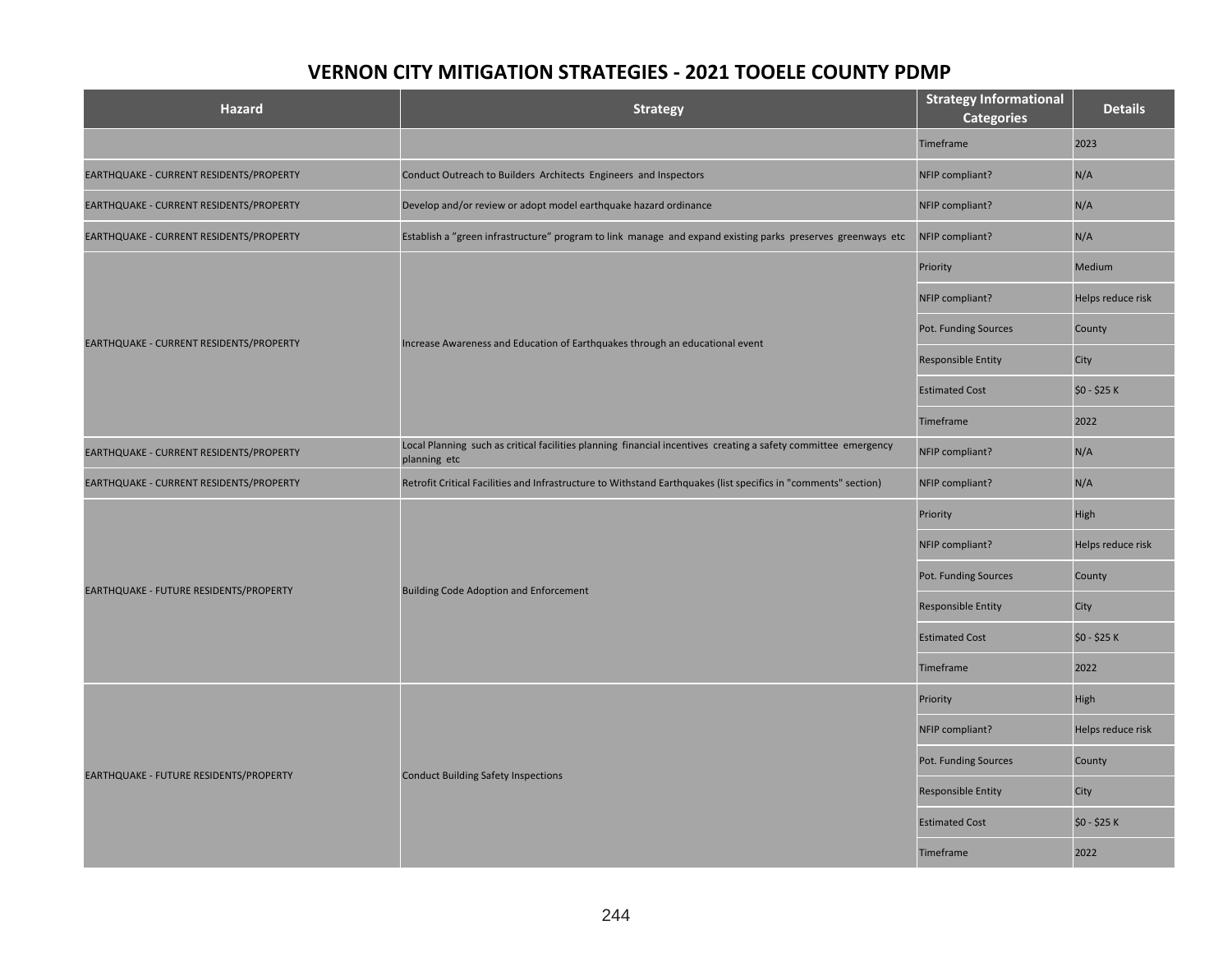| <b>Hazard</b>                          | <b>Strategy</b>                                                                                                                | <b>Strategy Informational</b><br><b>Categories</b> | <b>Details</b>    |
|----------------------------------------|--------------------------------------------------------------------------------------------------------------------------------|----------------------------------------------------|-------------------|
| EARTHQUAKE - FUTURE RESIDENTS/PROPERTY | Conduct Outreach to Builders Architects Engineers and Inspectors                                                               | NFIP compliant?                                    | N/A               |
| EARTHQUAKE - FUTURE RESIDENTS/PROPERTY | Develop and/or review or adopt model earthquake hazard ordinance                                                               | NFIP compliant?                                    | N/A               |
| EARTHQUAKE - FUTURE RESIDENTS/PROPERTY | Establish a "green infrastructure" program to link manage and expand existing parks preserves greenways etc                    | NFIP compliant?                                    | N/A               |
|                                        |                                                                                                                                | Priority                                           | Medium            |
|                                        |                                                                                                                                | NFIP compliant?                                    | Helps reduce risk |
| EARTHQUAKE - FUTURE RESIDENTS/PROPERTY | Increase Awareness and Education of Earthquakes through an educational event                                                   | Pot. Funding Sources                               | County            |
|                                        |                                                                                                                                | Responsible Entity                                 | City              |
|                                        |                                                                                                                                | <b>Estimated Cost</b>                              | \$0 - \$25 K      |
|                                        |                                                                                                                                | Timeframe                                          | 2022              |
| EARTHQUAKE - FUTURE RESIDENTS/PROPERTY | Local Planning such as critical facilities planning financial incentives creating a safety committee emergency<br>planning etc | NFIP compliant?                                    | N/A               |
| EARTHQUAKE - FUTURE RESIDENTS/PROPERTY | Retrofit Critical Facilities and Infrastructure to Withstand Earthquakes (list specifics in "comments" section)                | NFIP compliant?                                    | N/A               |
|                                        | Adopt and Enforce Building Codes and Development Standards                                                                     | Pot. Funding Sources                               | Local             |
|                                        |                                                                                                                                | Priority                                           | High              |
| FLOOD - CURRENT RESIDENTS/PROPERTY     |                                                                                                                                | NFIP compliant?                                    | Helps reduce risk |
|                                        |                                                                                                                                | <b>Responsible Entity</b>                          | City              |
|                                        |                                                                                                                                | <b>Estimated Cost</b>                              | \$0 - \$25 K      |
|                                        |                                                                                                                                | Timeframe                                          | 2022              |
| FLOOD - CURRENT RESIDENTS/PROPERTY     | Conduct Regular Maintenance for Drainage Systems and Flood Control Structures                                                  | NFIP compliant?                                    | N/A               |
| FLOOD - CURRENT RESIDENTS/PROPERTY     | Coordination and Partnerships i.e. develop stormwater committee regional watershed council local councils etc NFIP compliant?  |                                                    | N/A               |
| FLOOD - CURRENT RESIDENTS/PROPERTY     | Elevate or Retrofit Facilities and Infrastructure                                                                              | NFIP compliant?                                    | N/A               |
| FLOOD - CURRENT RESIDENTS/PROPERTY     | Floodproof At-Risk Residential and Non-Residential Structures                                                                  | NFIP compliant?                                    | N/A               |
| FLOOD - CURRENT RESIDENTS/PROPERTY     | <b>Improve Stormwater Drainage Capacity</b>                                                                                    | NFIP compliant?                                    | N/A               |
|                                        |                                                                                                                                | Priority                                           | High              |
|                                        |                                                                                                                                | NFIP compliant?                                    | Helps reduce risk |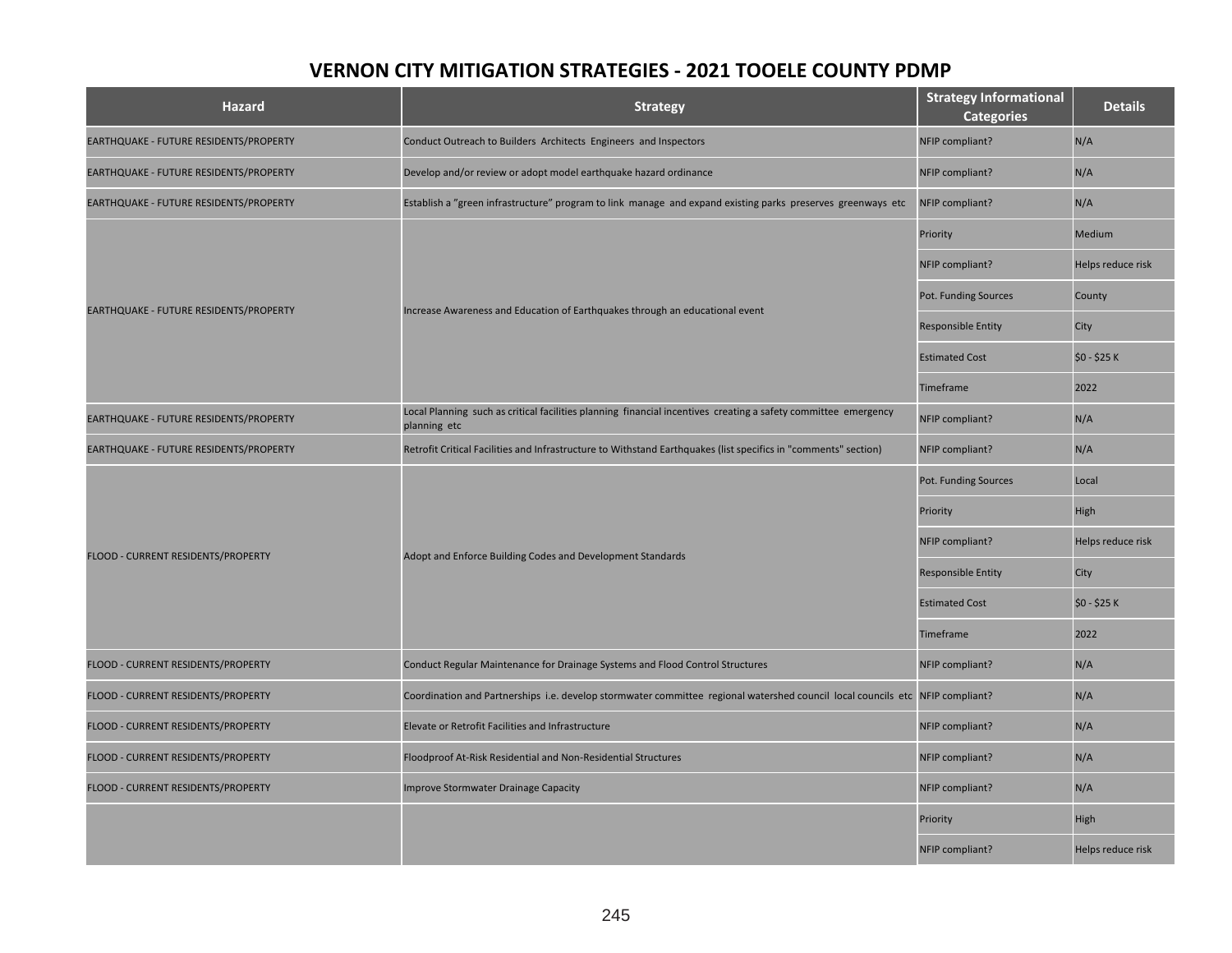| <b>Hazard</b>                            | <b>Strategy</b>                                                                                                            | <b>Strategy Informational</b><br><b>Categories</b> | <b>Details</b>    |
|------------------------------------------|----------------------------------------------------------------------------------------------------------------------------|----------------------------------------------------|-------------------|
|                                          |                                                                                                                            | Pot. Funding Sources                               | County            |
| FLOOD - CURRENT RESIDENTS/PROPERTY       | Information and educational events (list details in "comments" section)                                                    | <b>Responsible Entity</b>                          | County            |
|                                          |                                                                                                                            | <b>Estimated Cost</b>                              | \$0 - \$25 K      |
|                                          |                                                                                                                            | Timeframe                                          | 2022              |
| FLOOD - CURRENT RESIDENTS/PROPERTY       | Other local planning mechanisms such as joining the NFIP creating risk plans establishing green infrastructure<br>plan etc | NFIP compliant?                                    | N/A               |
| FLOOD - CURRENT RESIDENTS/PROPERTY       | Preserve Floodplains and Open Space through ordinances land purchase conservation easements etc                            | NFIP compliant?                                    | N/A               |
| FLOOD - CURRENT RESIDENTS/PROPERTY       | Protect and Restore Natural Flood Mitigation Features through natural greenway protection and restoration                  | NFIP compliant?                                    | N/A               |
|                                          |                                                                                                                            | Priority                                           | High              |
|                                          |                                                                                                                            | NFIP compliant?                                    | Helps reduce risk |
|                                          | Protect Infrastructure such as roads bridges wastewater treatment etc                                                      | Pot. Funding Sources                               | County            |
| FLOOD - CURRENT RESIDENTS/PROPERTY       |                                                                                                                            | Responsible Entity                                 | City              |
|                                          |                                                                                                                            | <b>Estimated Cost</b>                              | \$0 - \$25 K      |
|                                          |                                                                                                                            | Timeframe                                          | 2022              |
| FLOOD - CURRENT RESIDENTS/PROPERTY       | Remove Existing Structures from Flood Hazard Area                                                                          | NFIP compliant?                                    | N/A               |
|                                          | Review and/or Develop Codes Ordinances and Policies                                                                        | Priority                                           | Low               |
|                                          |                                                                                                                            | Pot. Funding Sources                               | Local             |
| FLOOD - CURRENT RESIDENTS/PROPERTY       |                                                                                                                            | NFIP compliant?                                    | Helps reduce risk |
|                                          |                                                                                                                            | <b>Responsible Entity</b>                          | City              |
|                                          |                                                                                                                            | <b>Estimated Cost</b>                              | \$0 - \$25 K      |
|                                          |                                                                                                                            | Timeframe                                          | 2024              |
| FLOOD - CURRENT RESIDENTS/PROPERTY       | <b>Stormwater Management Planning</b>                                                                                      | NFIP compliant?                                    | N/A               |
|                                          |                                                                                                                            | Priority                                           | High              |
|                                          |                                                                                                                            | NFIP compliant?                                    | Helps reduce risk |
| <b>FLOOD - FUTURE RESIDENTS/PROPERTY</b> | Adont and Enforce Building Codes and Development Standards                                                                 | Pot. Funding Sources                               | County            |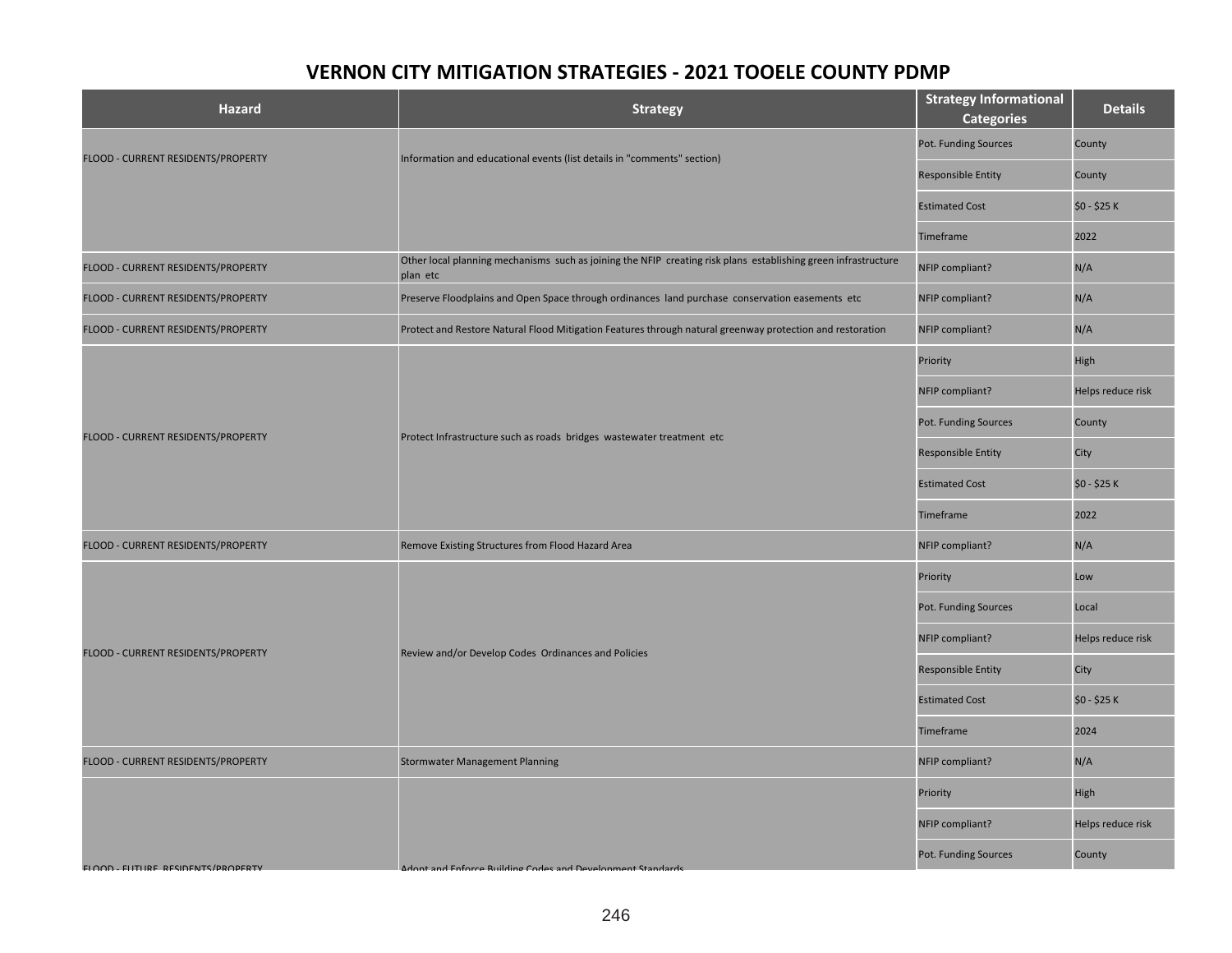| <b>Hazard</b>                       | <b>Strategy</b>                                                                                                               | <b>Strategy Informational</b><br><b>Categories</b> | <b>Details</b>    |
|-------------------------------------|-------------------------------------------------------------------------------------------------------------------------------|----------------------------------------------------|-------------------|
| ו בטטע וויטונען וויטונאון וויטונאון | and the material community of the component or an international                                                               | <b>Responsible Entity</b>                          | City              |
|                                     |                                                                                                                               | <b>Estimated Cost</b>                              | \$0 - \$25 K      |
|                                     |                                                                                                                               | Timeframe                                          | 2023              |
|                                     |                                                                                                                               | Priority                                           | Medium            |
|                                     |                                                                                                                               | Pot. Funding Sources                               | Local             |
|                                     | Conduct Regular Maintenance for Drainage Systems and Flood Control Structures                                                 | NFIP compliant?                                    | Helps reduce risk |
| FLOOD - FUTURE RESIDENTS/PROPERTY   |                                                                                                                               | <b>Responsible Entity</b>                          | City              |
|                                     |                                                                                                                               | <b>Estimated Cost</b>                              | \$0 - \$25 K      |
|                                     |                                                                                                                               | Timeframe                                          | 2023              |
| FLOOD - FUTURE RESIDENTS/PROPERTY   | Coordination and Partnerships i.e. develop stormwater committee regional watershed council local councils etc NFIP compliant? |                                                    | N/A               |
| FLOOD - FUTURE RESIDENTS/PROPERTY   | Elevate or Retrofit Facilities and Infrastructure                                                                             | NFIP compliant?                                    | N/A               |
| FLOOD - FUTURE RESIDENTS/PROPERTY   | Floodproof At-Risk Residential and Non-Residential Structures                                                                 | NFIP compliant?                                    | N/A               |
| FLOOD - FUTURE RESIDENTS/PROPERTY   | <b>Improve Stormwater Drainage Capacity</b>                                                                                   | NFIP compliant?                                    | N/A               |
|                                     | Information and educational events (list details in "comments" section)                                                       | Priority                                           | Medium            |
|                                     |                                                                                                                               | NFIP compliant?                                    | Helps reduce risk |
| FLOOD - FUTURE RESIDENTS/PROPERTY   |                                                                                                                               | Pot. Funding Sources                               | County            |
|                                     |                                                                                                                               | <b>Responsible Entity</b>                          | City              |
|                                     |                                                                                                                               | <b>Estimated Cost</b>                              | \$0 - \$25 K      |
|                                     |                                                                                                                               | <b>Timeframe</b>                                   | 2023              |
| FLOOD - FUTURE RESIDENTS/PROPERTY   | Other local planning mechanisms such as joining the NFIP creating risk plans establishing green infrastructure<br>plan etc    | NFIP compliant?                                    | N/A               |
| FLOOD - FUTURE RESIDENTS/PROPERTY   | Preserve Floodplains and Open Space through ordinances land purchase conservation easements etc                               | NFIP compliant?                                    | N/A               |
| FLOOD - FUTURE RESIDENTS/PROPERTY   | Protect and Restore Natural Flood Mitigation Features through natural greenway protection and restoration                     | NFIP compliant?                                    | N/A               |
|                                     |                                                                                                                               | Priority                                           | Medium            |
|                                     |                                                                                                                               | NFIP compliant?                                    | Helps reduce risk |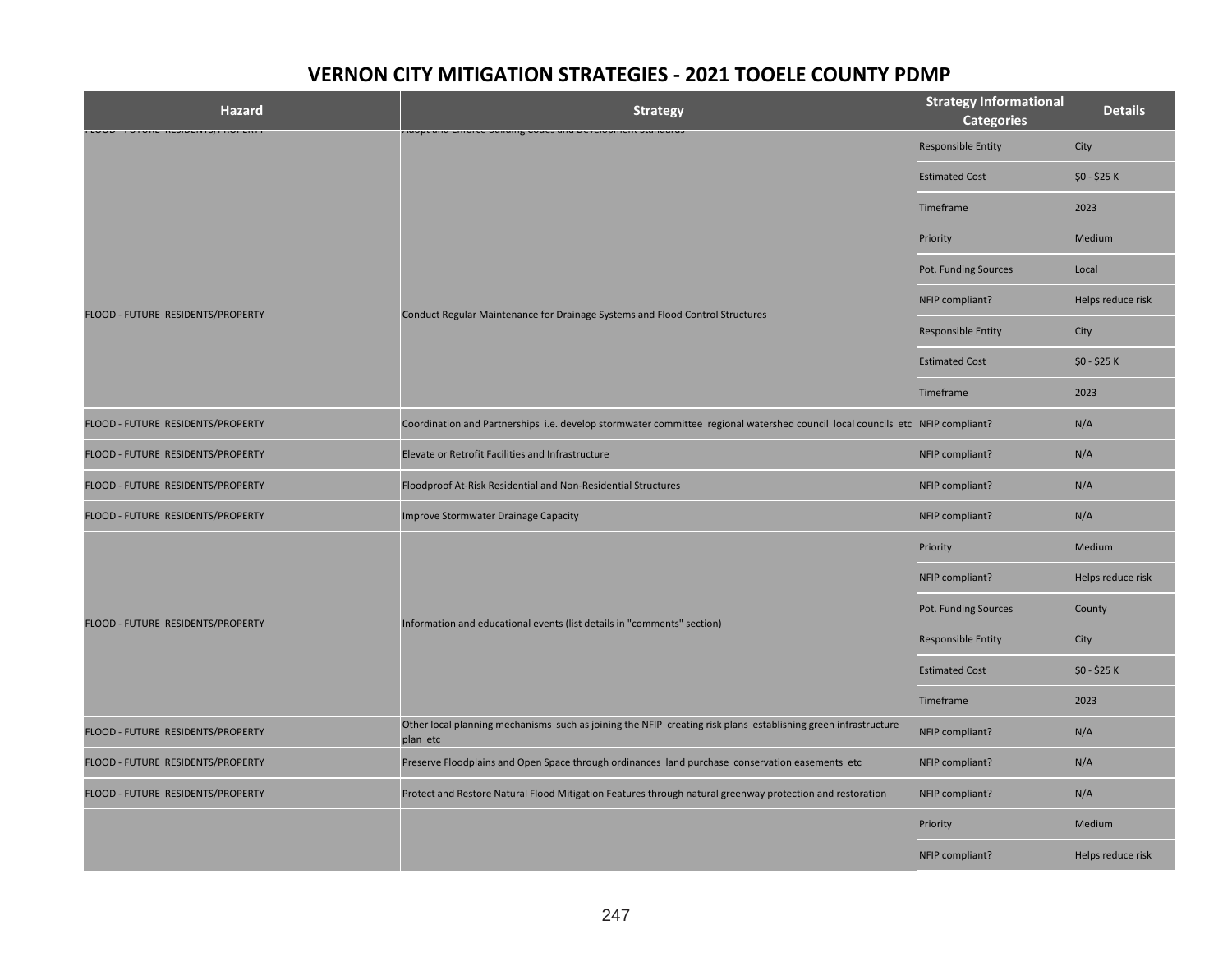| <b>Hazard</b>                                       | <b>Strategy</b>                                                                                               | <b>Strategy Informational</b><br><b>Categories</b> | <b>Details</b>    |
|-----------------------------------------------------|---------------------------------------------------------------------------------------------------------------|----------------------------------------------------|-------------------|
|                                                     |                                                                                                               | Pot. Funding Sources                               | County            |
| FLOOD - FUTURE RESIDENTS/PROPERTY                   | Protect Infrastructure such as roads bridges wastewater treatment etc                                         | <b>Responsible Entity</b>                          | City              |
|                                                     |                                                                                                               | <b>Estimated Cost</b>                              | \$0 - \$25 K      |
|                                                     |                                                                                                               | Timeframe                                          | 2023              |
| FLOOD - FUTURE RESIDENTS/PROPERTY                   | Remove Existing Structures from Flood Hazard Area                                                             | NFIP compliant?                                    | N/A               |
|                                                     |                                                                                                               | Priority                                           | Medium            |
|                                                     |                                                                                                               | NFIP compliant?                                    | Helps reduce risk |
|                                                     |                                                                                                               | Pot. Funding Sources                               | County            |
| FLOOD - FUTURE RESIDENTS/PROPERTY                   | Review and/or Develop Codes Ordinances and Policies                                                           | <b>Responsible Entity</b>                          | City              |
|                                                     |                                                                                                               | <b>Estimated Cost</b>                              | \$0 - \$25 K      |
|                                                     |                                                                                                               | Timeframe                                          | 2022              |
| FLOOD - FUTURE RESIDENTS/PROPERTY                   | <b>Stormwater Management Planning</b>                                                                         | NFIP compliant?                                    | N/A               |
| LANDSLIDE/STEEP SLOPES - CURRENT RESIDENTS/PROPERTY | Apply soil stabilization measures such as planting soil stabilizing vegetation on steep publicly-owned slopes | NFIP compliant?                                    | N/A               |
|                                                     |                                                                                                               | Priority                                           | Low               |
|                                                     |                                                                                                               | Pot. Funding Sources                               | Local             |
| LANDSLIDE/STEEP SLOPES - CURRENT RESIDENTS/PROPERTY | Create a plan to implement reinforcement measures in high-risk landslide areas                                | NFIP compliant?                                    | Helps reduce risk |
|                                                     |                                                                                                               | <b>Responsible Entity</b>                          | City              |
|                                                     |                                                                                                               | <b>Estimated Cost</b>                              | \$0 - \$25 K      |
|                                                     |                                                                                                               | Timeframe                                          | 2023              |
| LANDSLIDE/STEEP SLOPES - CURRENT RESIDENTS/PROPERTY | Implement monitoring mechanisms/procedures (i.e. visual inspection or electronic monitoring systems)          | NFIP compliant?                                    | N/A               |
|                                                     |                                                                                                               | <b>Estimated Cost</b>                              | \$0 - \$25 K      |
|                                                     |                                                                                                               | NFIP compliant?                                    | Helps reduce risk |
|                                                     |                                                                                                               | Pot. Funding Sources                               | Local             |
| LANDSLIDE/STEEP SLOPES - CURRENT RESIDENTS/PROPERTY | Increase Landslide/Steep Slope Risk Awareness and Education (list specifics in comments)                      | Priority                                           | Low               |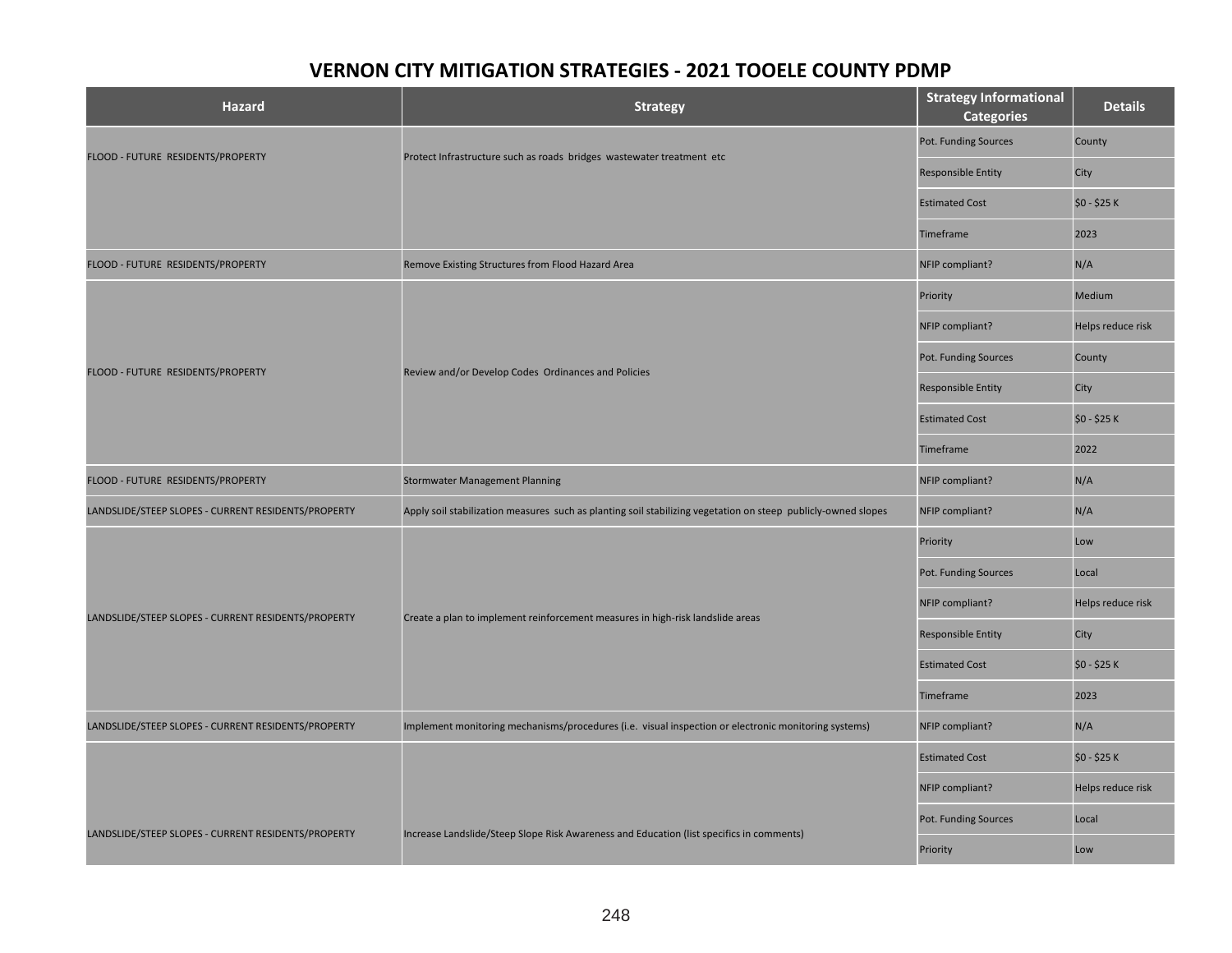| <b>Hazard</b>                                       | <b>Strategy</b>                                                                                                                        | <b>Strategy Informational</b><br><b>Categories</b> | <b>Details</b>    |
|-----------------------------------------------------|----------------------------------------------------------------------------------------------------------------------------------------|----------------------------------------------------|-------------------|
|                                                     |                                                                                                                                        | <b>Responsible Entity</b>                          | City              |
|                                                     |                                                                                                                                        | <b>Timeframe</b>                                   | 2024              |
| LANDSLIDE/STEEP SLOPES - CURRENT RESIDENTS/PROPERTY | Install catch-fall nets for rocks at steep slopes near roadways                                                                        | NFIP compliant?                                    | N/A               |
| LANDSLIDE/STEEP SLOPES - CURRENT RESIDENTS/PROPERTY | Locate and/or relocate utilities outside of landslide areas to decrease the risk of service disruption                                 | NFIP compliant?                                    | N/A               |
| LANDSLIDE/STEEP SLOPES - CURRENT RESIDENTS/PROPERTY | Prevent or Reduce Impacts from Landslides by Stabilizing Slopes                                                                        | NFIP compliant?                                    | N/A               |
| LANDSLIDE/STEEP SLOPES - CURRENT RESIDENTS/PROPERTY | Remove Existing Building and Infrastructure from Landslide/Steep Slope Hazard Area                                                     | NFIP compliant?                                    | N/A               |
| LANDSLIDE/STEEP SLOPES - CURRENT RESIDENTS/PROPERTY | Require secondary water meters and smart irrigation controllers to reduce excessive groundwater near known<br>landslide areas          | NFIP compliant?                                    | N/A               |
| LANDSLIDE/STEEP SLOPES - CURRENT RESIDENTS/PROPERTY | Retrofit power water and sewer infrastructure                                                                                          | NFIP compliant?                                    | N/A               |
| LANDSLIDE/STEEP SLOPES - CURRENT RESIDENTS/PROPERTY | Use debris-flow measures that may reduce damage in sloping areas such as stabilization energy dissipation and<br>flow control measures | NFIP compliant?                                    | N/A               |
| LANDSLIDE/STEEP SLOPES - FUTURE RESIDENTS/PROPERTY  | Apply soil stabilization measures such as planting soil stabilizing vegetation on steep publicly-owned slopes                          | NFIP compliant?                                    | N/A               |
|                                                     | Create a plan to implement reinforcement measures in high-risk landslide areas                                                         | Priority                                           | Low               |
|                                                     |                                                                                                                                        | NFIP compliant?                                    | Helps reduce risk |
| LANDSLIDE/STEEP SLOPES - FUTURE RESIDENTS/PROPERTY  |                                                                                                                                        | Pot. Funding Sources                               | County            |
|                                                     |                                                                                                                                        | <b>Responsible Entity</b>                          | City              |
|                                                     |                                                                                                                                        | <b>Estimated Cost</b>                              | \$0 - \$25 K      |
|                                                     |                                                                                                                                        | <b>Timeframe</b>                                   | 2023              |
| LANDSLIDE/STEEP SLOPES - FUTURE RESIDENTS/PROPERTY  | Develop an codes or regulation prohibiting or limiting structures in known landslide/steep slope risk areas                            | NFIP compliant?                                    | N/A               |
| LANDSLIDE/STEEP SLOPES - FUTURE RESIDENTS/PROPERTY  | Implement monitoring mechanisms/procedures (i.e. visual inspection or electronic monitoring systems)                                   | NFIP compliant?                                    | N/A               |
|                                                     |                                                                                                                                        | <b>Estimated Cost</b>                              | \$0 - \$25 K      |
|                                                     |                                                                                                                                        | NFIP compliant?                                    | Helps reduce risk |
|                                                     |                                                                                                                                        | Pot. Funding Sources                               | County            |
| LANDSLIDE/STEEP SLOPES - FUTURE RESIDENTS/PROPERTY  | Increase Landslide/Steep Slope Risk Awareness and Education (list specifics in comments)                                               | Priority                                           | Medium            |
|                                                     |                                                                                                                                        | <b>Responsible Entity</b>                          | City              |
|                                                     |                                                                                                                                        | Timeframe                                          | 2023              |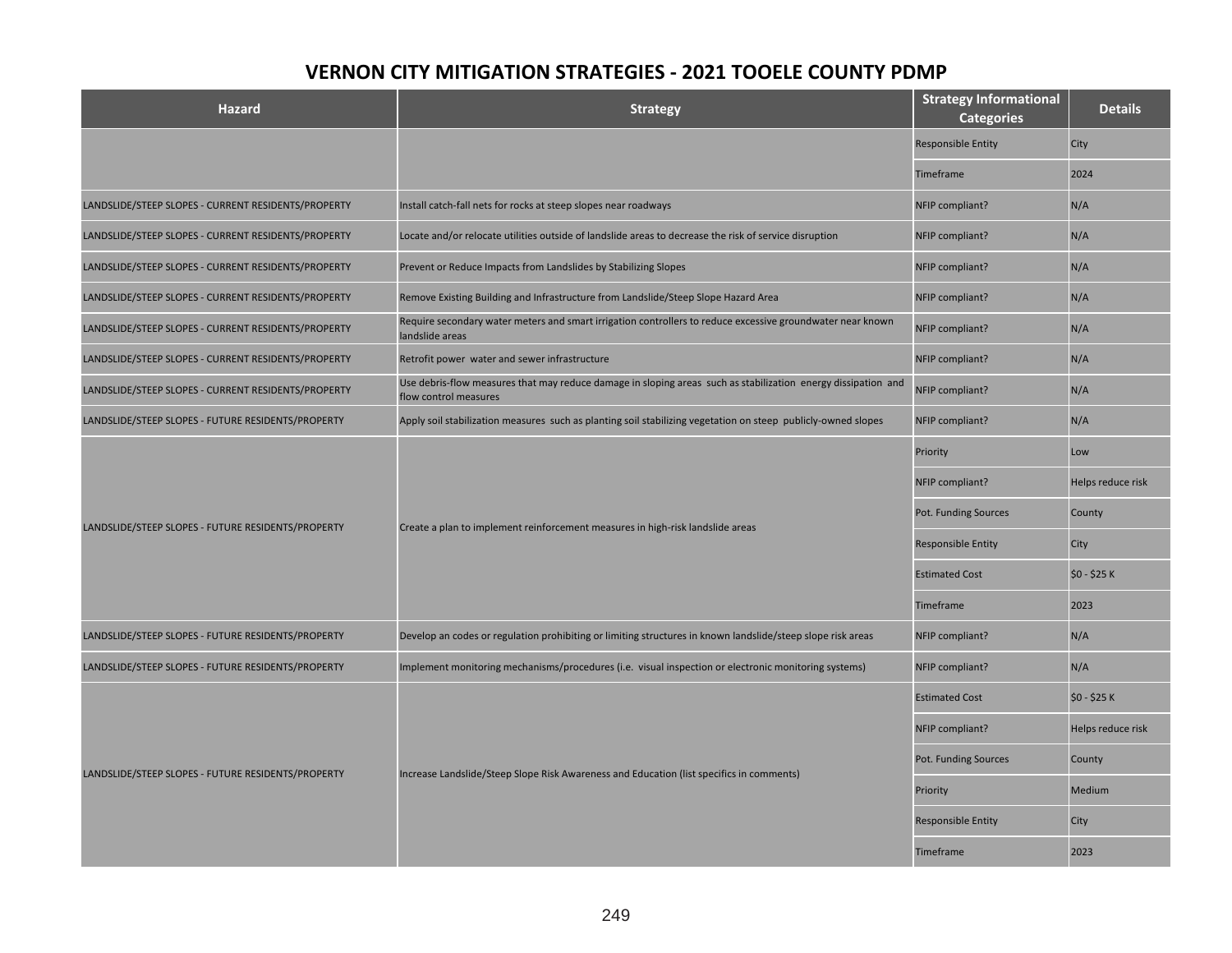| <b>Hazard</b>                                      | <b>Strategy</b>                                                                                                                        | <b>Strategy Informational</b><br><b>Categories</b> | <b>Details</b>    |
|----------------------------------------------------|----------------------------------------------------------------------------------------------------------------------------------------|----------------------------------------------------|-------------------|
| LANDSLIDE/STEEP SLOPES - FUTURE RESIDENTS/PROPERTY | Install catch-fall nets for rocks at steep slopes near roadways                                                                        | NFIP compliant?                                    | N/A               |
| LANDSLIDE/STEEP SLOPES - FUTURE RESIDENTS/PROPERTY | Locate and/or relocate utilities outside of landslide areas to decrease the risk of service disruption                                 | NFIP compliant?                                    | N/A               |
| LANDSLIDE/STEEP SLOPES - FUTURE RESIDENTS/PROPERTY | Prevent or Reduce Impacts from Landslides by Stabilizing Slopes                                                                        | NFIP compliant?                                    | N/A               |
| LANDSLIDE/STEEP SLOPES - FUTURE RESIDENTS/PROPERTY | Remove Existing Building and Infrastructure from Landslide/Steep Slope Hazard Area                                                     | NFIP compliant?                                    | N/A               |
| LANDSLIDE/STEEP SLOPES - FUTURE RESIDENTS/PROPERTY | Require secondary water meters and smart irrigation controllers to reduce excessive groundwater near known<br>landslide areas          | NFIP compliant?                                    | N/A               |
| LANDSLIDE/STEEP SLOPES - FUTURE RESIDENTS/PROPERTY | Retrofit power water and sewer infrastructure                                                                                          | NFIP compliant?                                    | N/A               |
| LANDSLIDE/STEEP SLOPES - FUTURE RESIDENTS/PROPERTY | Use debris-flow measures that may reduce damage in sloping areas such as stabilization energy dissipation and<br>flow control measures | NFIP compliant?                                    | N/A               |
| PROBLEM SOILS - CURRENT RESIDENTS/PROPERTY         | Adopt an ordinance promoting permafrost sensitive construction practices                                                               | NFIP compliant?                                    | N/A               |
|                                                    |                                                                                                                                        | Priority                                           | Low               |
|                                                    | Develop a code or regulation prohibiting or limiting structures in known problem soil areas                                            | Pot. Funding Sources                               | Local             |
|                                                    |                                                                                                                                        | NFIP compliant?                                    | Helps reduce risk |
| PROBLEM SOILS - CURRENT RESIDENTS/PROPERTY         |                                                                                                                                        | <b>Responsible Entity</b>                          | City              |
|                                                    |                                                                                                                                        | <b>Estimated Cost</b>                              | \$0 - \$25 K      |
|                                                    |                                                                                                                                        | <b>Timeframe</b>                                   | 2023              |
| PROBLEM SOILS - CURRENT RESIDENTS/PROPERTY         | Promote community awareness of risks and impacts from building in problem soil areas                                                   | NFIP compliant?                                    | N/A               |
|                                                    |                                                                                                                                        | Priority                                           | Medium            |
|                                                    |                                                                                                                                        | NFIP compliant?                                    | Helps reduce risk |
| PROBLEM SOILS - CURRENT RESIDENTS/PROPERTY         | Require geotechnical study to determine risk to structures in various geographic areas                                                 | Pot. Funding Sources                               | County            |
|                                                    |                                                                                                                                        | <b>Responsible Entity</b>                          | County            |
|                                                    |                                                                                                                                        | <b>Estimated Cost</b>                              | \$0 - \$25 K      |
|                                                    |                                                                                                                                        | Timeframe                                          | 2022              |
| PROBLEM SOILS - CURRENT RESIDENTS/PROPERTY         | Restrict development in areas with soil that is considered poor or unsuitable for development                                          | NFIP compliant?                                    | N/A               |
| PROBLEM SOILS - CURRENT RESIDENTS/PROPERTY         | Retrofit or remove existing structures from problem soil areas                                                                         | NFIP compliant?                                    | N/A               |
| PROBLEM SOILS - FUTURE RESIDENTS/PROPERTY          | Adopt an ordinance promoting permafrost sensitive construction practices                                                               | NFIP compliant?                                    | N/A               |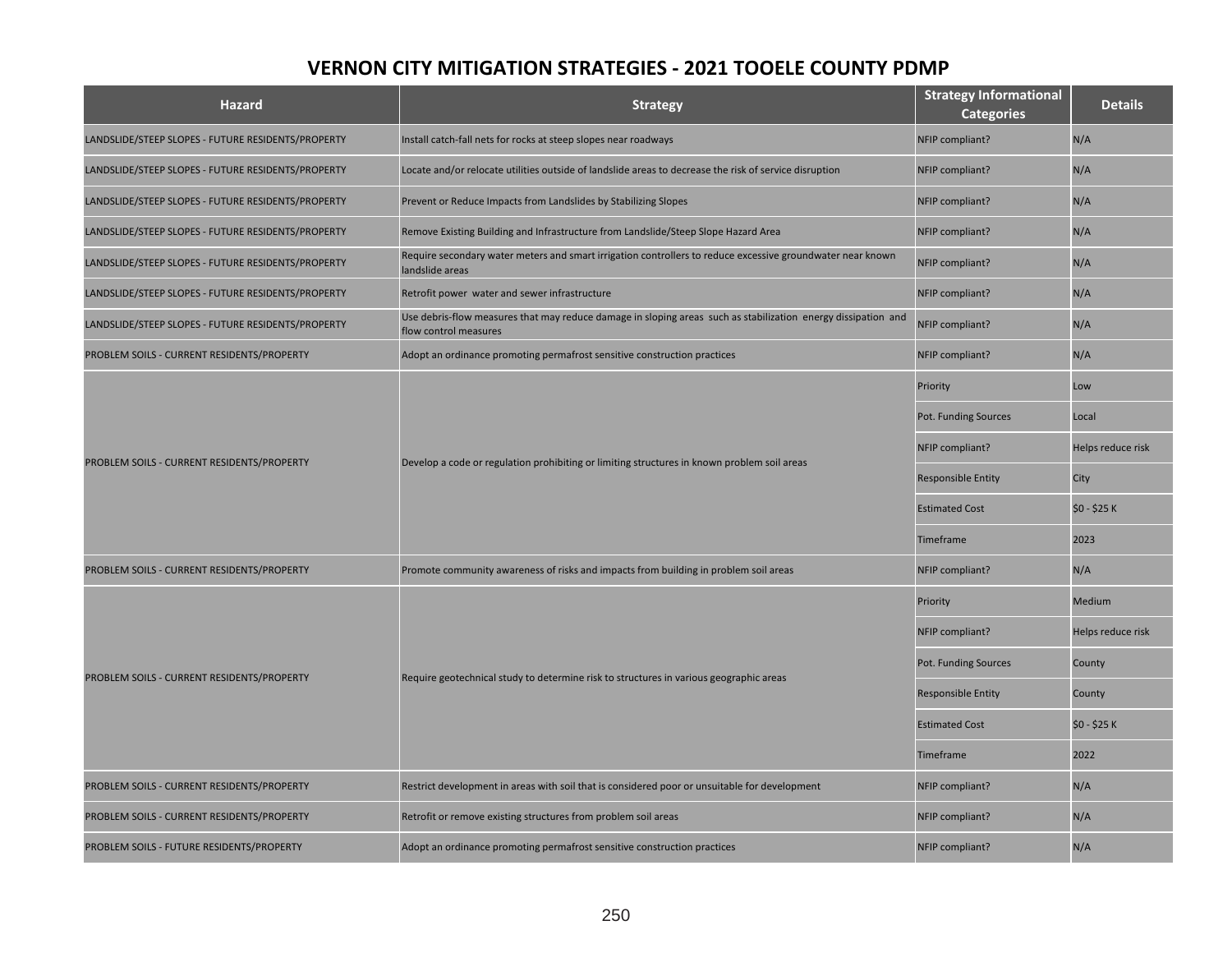| <b>Hazard</b>                             | <b>Strategy</b>                                                                                                                          | <b>Strategy Informational</b><br><b>Categories</b> | <b>Details</b>    |
|-------------------------------------------|------------------------------------------------------------------------------------------------------------------------------------------|----------------------------------------------------|-------------------|
|                                           |                                                                                                                                          | Priority                                           | Low               |
|                                           |                                                                                                                                          | NFIP compliant?                                    | Helps reduce risk |
|                                           |                                                                                                                                          | Pot. Funding Sources                               | County            |
| PROBLEM SOILS - FUTURE RESIDENTS/PROPERTY | Develop a code or regulation prohibiting or limiting structures in known problem soil areas                                              | <b>Responsible Entity</b>                          | City              |
|                                           |                                                                                                                                          | <b>Estimated Cost</b>                              | \$0 - \$25 K      |
|                                           |                                                                                                                                          | Timeframe                                          | 2023              |
| PROBLEM SOILS - FUTURE RESIDENTS/PROPERTY | Promote community awareness of risks and impacts from building in problem soil areas                                                     | NFIP compliant?                                    | N/A               |
|                                           |                                                                                                                                          | Priority                                           | High              |
|                                           |                                                                                                                                          | NFIP compliant?                                    | Helps reduce risk |
|                                           | Require geotechnical study to determine risk to structures in various geographic areas                                                   | Pot. Funding Sources                               | County            |
| PROBLEM SOILS - FUTURE RESIDENTS/PROPERTY |                                                                                                                                          | <b>Responsible Entity</b>                          | County            |
|                                           |                                                                                                                                          | <b>Estimated Cost</b>                              | \$0 - \$25 K      |
|                                           |                                                                                                                                          | <b>Timeframe</b>                                   | 2023              |
| PROBLEM SOILS - FUTURE RESIDENTS/PROPERTY | Restrict development in areas with soil that is considered poor or unsuitable for development                                            | NFIP compliant?                                    | N/A               |
| PROBLEM SOILS - FUTURE RESIDENTS/PROPERTY | Retrofit or remove existing structures from problem soil areas                                                                           | NFIP compliant?                                    | N/A               |
| RADON - CURRENT RESIDENTS/PROPERTY        | Advertise radon testing equipment                                                                                                        | NFIP compliant?                                    | N/A               |
| RADON - CURRENT RESIDENTS/PROPERTY        | Develop and distribute radon hazard guides for homeowners and businesses                                                                 | NFIP compliant?                                    | N/A               |
| RADON - CURRENT RESIDENTS/PROPERTY        | Develop radon prevention standards and regulations for new housing including installation of ventilation systems<br>in high hazard areas | NFIP compliant?                                    | N/A               |
| RADON - CURRENT RESIDENTS/PROPERTY        | Encourage homeowners to install radon systems in home                                                                                    | NFIP compliant?                                    | N/A               |
| RADON - CURRENT RESIDENTS/PROPERTY        | Encourage homeowners to test for radon                                                                                                   | NFIP compliant?                                    | N/A               |
| RADON - CURRENT RESIDENTS/PROPERTY        | Require testing at existing facilities and homes during and/or immediately after construction                                            | NFIP compliant?                                    | N/A               |
| RADON - CURRENT RESIDENTS/PROPERTY        | Retrofit homes with radon ventilation systems                                                                                            | NFIP compliant?                                    | N/A               |
| RADON - CURRENT RESIDENTS/PROPERTY        | Review and/or Develop Codes Ordinances and Policies                                                                                      | NFIP compliant?                                    | N/A               |
| RADON - FUTURE RESIDENTS/PROPERTY         | Advertise radon testing equipment                                                                                                        | NFIP compliant?                                    | N/A               |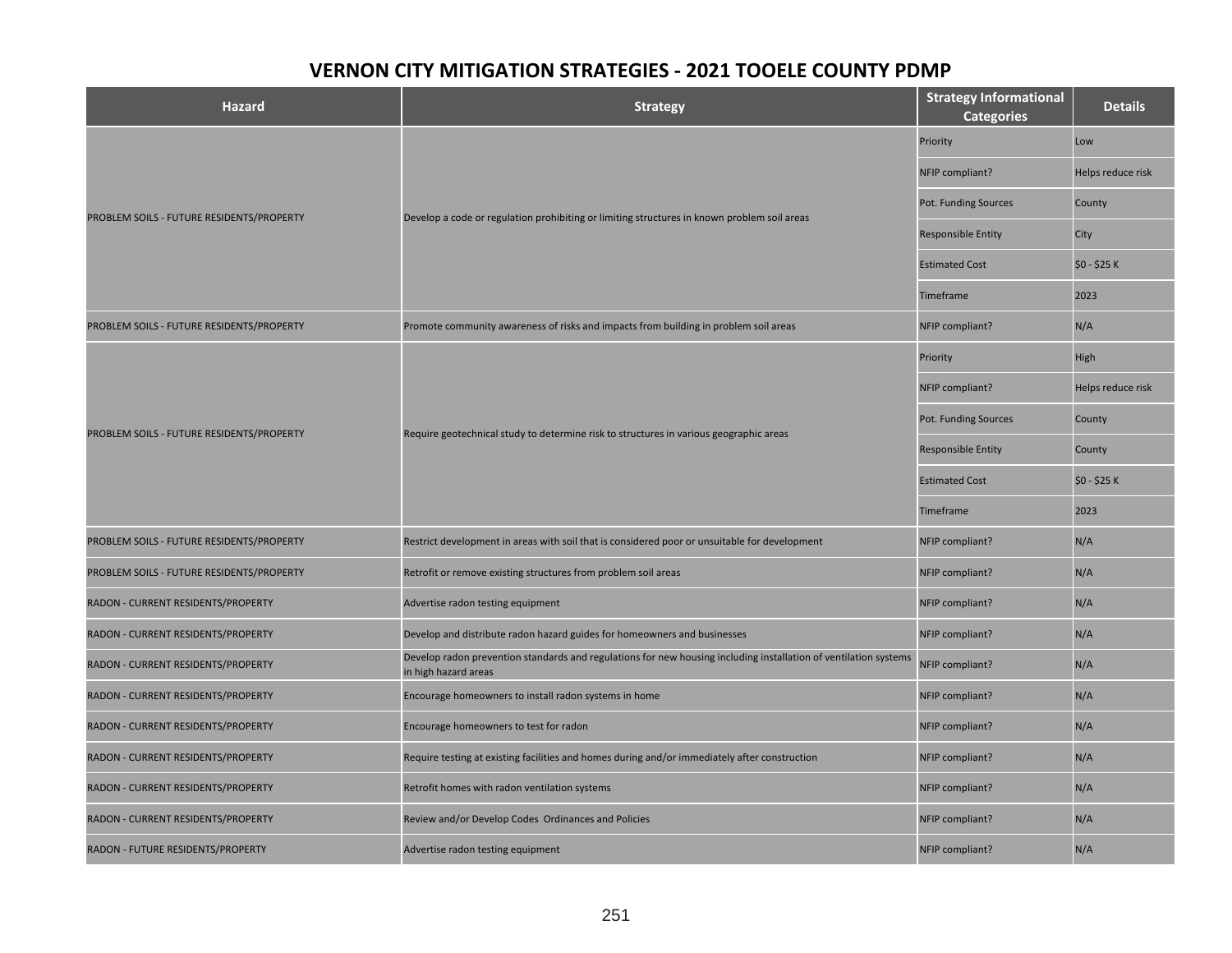| <b>Hazard</b>                               | <b>Strategy</b>                                                                                                                          | <b>Strategy Informational</b><br><b>Categories</b> | <b>Details</b>    |
|---------------------------------------------|------------------------------------------------------------------------------------------------------------------------------------------|----------------------------------------------------|-------------------|
| RADON - FUTURE RESIDENTS/PROPERTY           | Develop and distribute radon hazard guides for homeowners and businesses                                                                 | NFIP compliant?                                    | N/A               |
| RADON - FUTURE RESIDENTS/PROPERTY           | Develop radon prevention standards and regulations for new housing including installation of ventilation systems<br>in high hazard areas | NFIP compliant?                                    | N/A               |
| RADON - FUTURE RESIDENTS/PROPERTY           | Encourage homeowners to install radon systems in home                                                                                    | NFIP compliant?                                    | N/A               |
| RADON - FUTURE RESIDENTS/PROPERTY           | Encourage homeowners to test for radon                                                                                                   | NFIP compliant?                                    | N/A               |
| RADON - FUTURE RESIDENTS/PROPERTY           | Require testing at existing facilities and homes during and/or immediately after construction                                            | NFIP compliant?                                    | N/A               |
| RADON - FUTURE RESIDENTS/PROPERTY           | Retrofit homes with radon ventilation systems                                                                                            | NFIP compliant?                                    | N/A               |
| RADON - FUTURE RESIDENTS/PROPERTY           | Review and/or Develop Codes Ordinances and Policies                                                                                      | NFIP compliant?                                    | N/A               |
|                                             |                                                                                                                                          | Priority                                           | Low               |
|                                             |                                                                                                                                          | NFIP compliant?                                    | Helps reduce risk |
|                                             | Conduct Outreach Activities Increase and Public Awareness (specify below in comments)                                                    | Pot. Funding Sources                               | County            |
| SEVERE WEATHER - CURRENT RESIDENTS/PROPERTY |                                                                                                                                          | Responsible Entity                                 | City              |
|                                             |                                                                                                                                          | <b>Estimated Cost</b>                              | \$0 - \$25 K      |
|                                             |                                                                                                                                          | Timeframe                                          | 2023              |
| SEVERE WEATHER - CURRENT RESIDENTS/PROPERTY | Protect Life Safety and Property Damage of Residential Buildings through applicable architecture and retrofits                           | NFIP compliant?                                    | N/A               |
|                                             |                                                                                                                                          | Priority                                           | High              |
|                                             |                                                                                                                                          | NFIP compliant?                                    | Helps reduce risk |
| SEVERE WEATHER - CURRENT RESIDENTS/PROPERTY |                                                                                                                                          | Pot. Funding Sources                               | County            |
|                                             | Provide Weather-Related Information through Print Broadcast and Social Media                                                             | <b>Responsible Entity</b>                          | County            |
|                                             |                                                                                                                                          | <b>Estimated Cost</b>                              | \$0 - \$25 K      |
|                                             |                                                                                                                                          | Timeframe                                          | 2022              |
| SEVERE WEATHER - CURRENT RESIDENTS/PROPERTY | Reducing Impacts of Wind Hail Lightning through structural projects i.e. windbreaks                                                      | NFIP compliant?                                    | N/A               |
| SEVERE WEATHER - CURRENT RESIDENTS/PROPERTY | Retrofit Public Buildings and Critical Facilities/Infrastructure (specify below in comments)                                             | NFIP compliant?                                    | N/A               |
| SEVERE WEATHER - CURRENT RESIDENTS/PROPERTY | Review and/or Develop Codes Ordinances and Policies                                                                                      | NFIP compliant?                                    | N/A               |
| SEVERE WEATHER - CURRENT RESIDENTS/PROPERTY | Use natural environmental features as wind buffers in site design                                                                        | NFIP compliant?                                    | N/A               |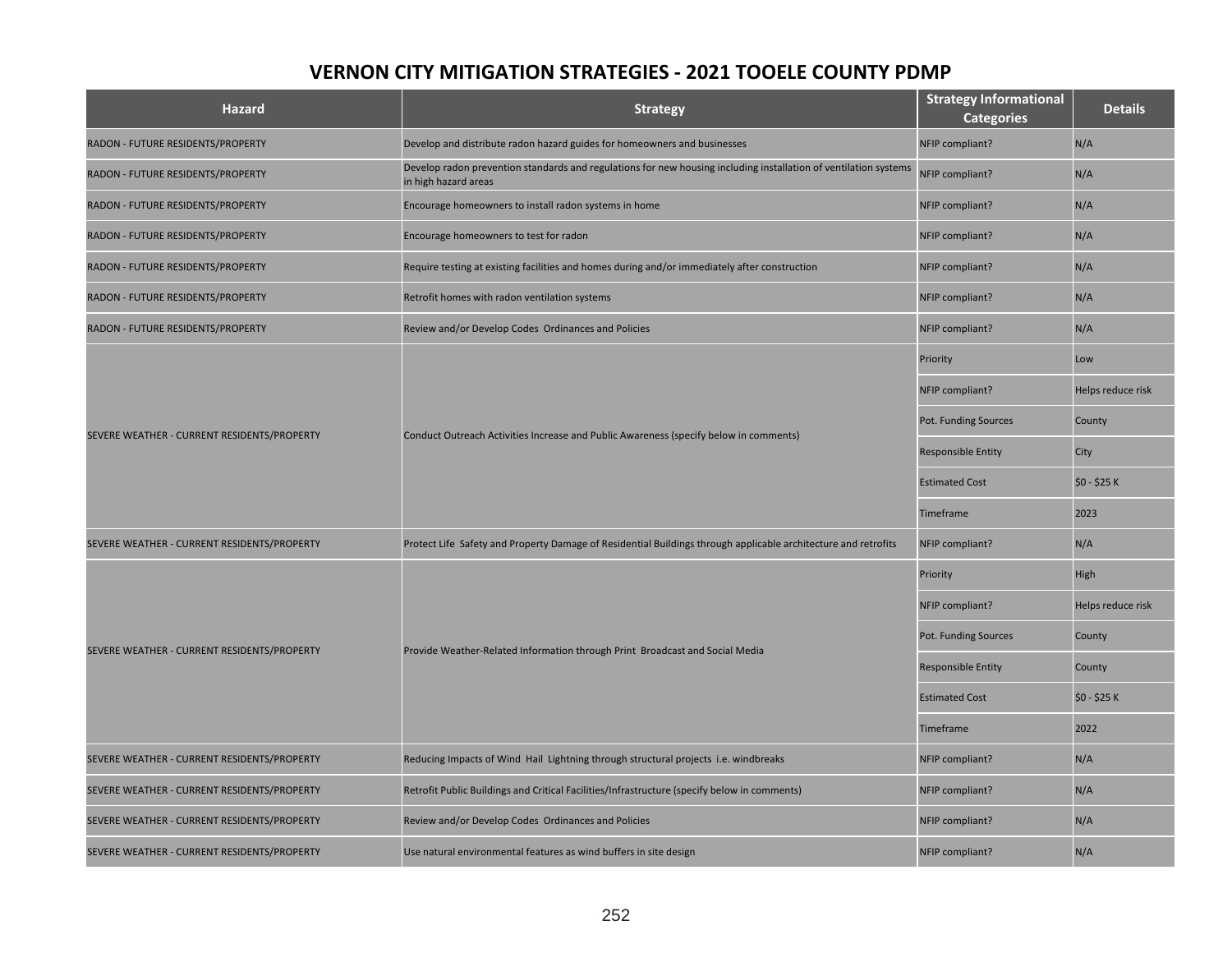| <b>Hazard</b>                              | <b>Strategy</b>                                                                                                                    | <b>Strategy Informational</b><br><b>Categories</b> | <b>Details</b>    |
|--------------------------------------------|------------------------------------------------------------------------------------------------------------------------------------|----------------------------------------------------|-------------------|
|                                            |                                                                                                                                    | Priority                                           | Medium            |
|                                            |                                                                                                                                    | Pot. Funding Sources                               | Local             |
|                                            |                                                                                                                                    | NFIP compliant?                                    | Helps reduce risk |
| SEVERE WEATHER - FUTURE RESIDENTS/PROPERTY | Conduct Outreach Activities Increase and Public Awareness (specify below in comments)                                              | <b>Responsible Entity</b>                          | City              |
|                                            |                                                                                                                                    | <b>Estimated Cost</b>                              | \$0 - \$25 K      |
|                                            |                                                                                                                                    | <b>Timeframe</b>                                   | 2023              |
| SEVERE WEATHER - FUTURE RESIDENTS/PROPERTY | Protect Life Safety and Property Damage of Residential Buildings through applicable architecture and retrofits                     | NFIP compliant?                                    | N/A               |
|                                            |                                                                                                                                    | Priority                                           | High              |
|                                            |                                                                                                                                    | NFIP compliant?                                    | Helps reduce risk |
|                                            | Provide Weather-Related Information through Print Broadcast and Social Media                                                       | Pot. Funding Sources                               | County            |
| SEVERE WEATHER - FUTURE RESIDENTS/PROPERTY |                                                                                                                                    | <b>Responsible Entity</b>                          | County            |
|                                            |                                                                                                                                    | <b>Estimated Cost</b>                              | \$0 - \$25 K      |
|                                            |                                                                                                                                    | <b>Timeframe</b>                                   | 2022              |
| SEVERE WEATHER - FUTURE RESIDENTS/PROPERTY | Reducing Impacts of Wind Hail Lightning through structural projects i.e. windbreaks                                                | NFIP compliant?                                    | N/A               |
| SEVERE WEATHER - FUTURE RESIDENTS/PROPERTY | Retrofit Public Buildings and Critical Facilities/Infrastructure (specify below in comments)                                       | NFIP compliant?                                    | N/A               |
| SEVERE WEATHER - FUTURE RESIDENTS/PROPERTY | Review and/or Develop Codes Ordinances and Policies                                                                                | NFIP compliant?                                    | N/A               |
| SEVERE WEATHER - FUTURE RESIDENTS/PROPERTY | Use natural environmental features as wind buffers in site design                                                                  | NFIP compliant?                                    | N/A               |
| TORNADO - CURRENT RESIDENTS/PROPERTY       | Appropriate engineering controls (such as deflection structures) are designed and installed to mitigate the hazard NFIP compliant? |                                                    | N/A               |
| TORNADO - CURRENT RESIDENTS/PROPERTY       | Conduct Outreach Activities to Increase Awareness of Tornado Risk (Specify below in comments)                                      | NFIP compliant?                                    | N/A               |
| TORNADO - CURRENT RESIDENTS/PROPERTY       | Develop an tornado codes or regulation prohibiting or limiting structures in known tornado areas                                   | NFIP compliant?                                    | N/A               |
| TORNADO - CURRENT RESIDENTS/PROPERTY       | Encourage Construction of Safe Rooms (Specify below in comments)                                                                   | NFIP compliant?                                    | N/A               |
| TORNADO - CURRENT RESIDENTS/PROPERTY       | Require Wind-Resistant Building Techniques                                                                                         | NFIP compliant?                                    | N/A               |
| TORNADO - CURRENT RESIDENTS/PROPERTY       | Require Wind-Resistant Building Techniques                                                                                         | NFIP compliant?                                    | N/A               |
| TORNADO - FUTURE RESIDENTS/PROPERTY        | Appropriate engineering controls (such as deflection structures) are designed and installed to mitigate the hazard NFIP compliant? |                                                    | N/A               |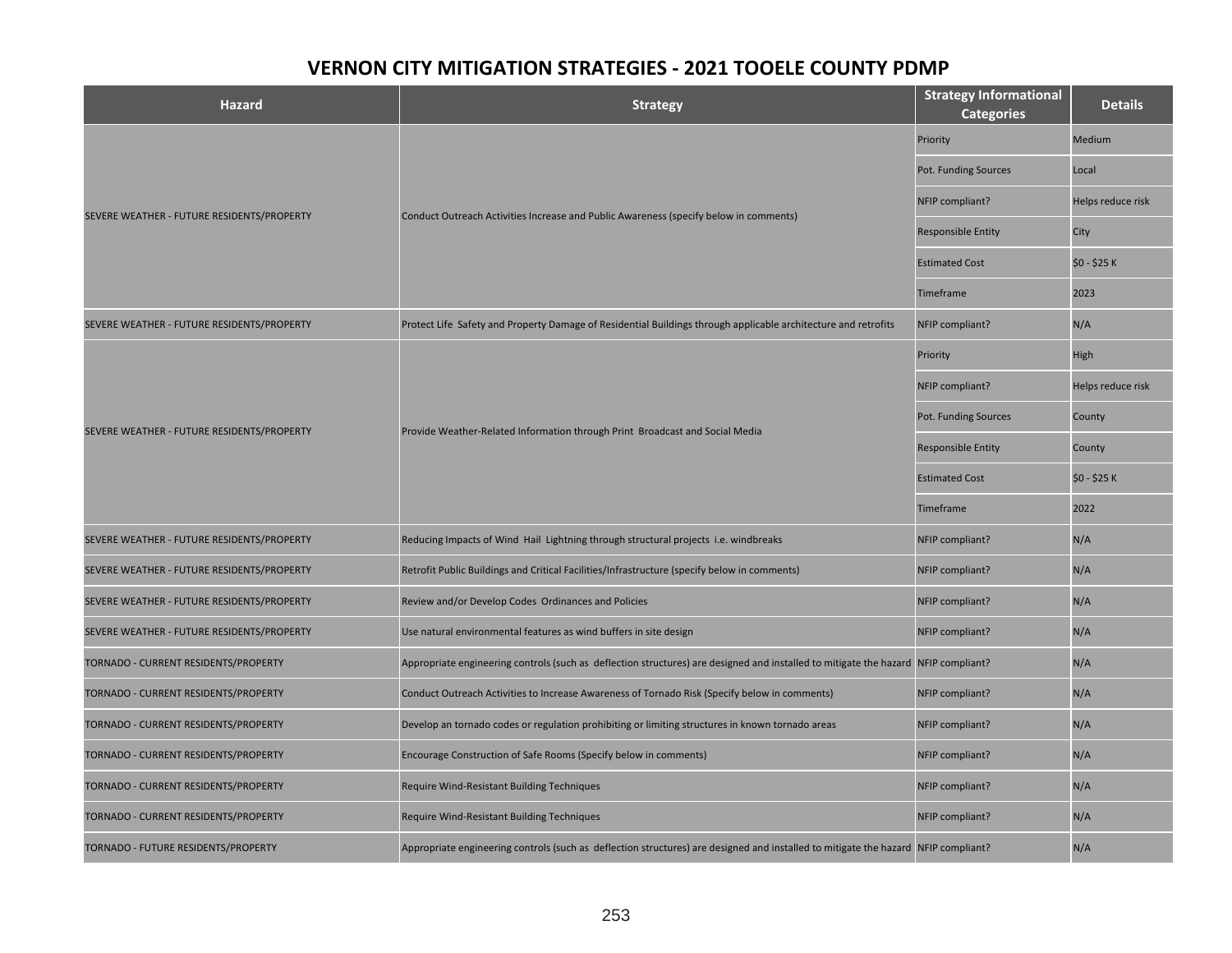| Hazard                                | <b>Strategy</b>                                                                                   | <b>Strategy Informational</b><br><b>Categories</b> | <b>Details</b>    |
|---------------------------------------|---------------------------------------------------------------------------------------------------|----------------------------------------------------|-------------------|
| TORNADO - FUTURE RESIDENTS/PROPERTY   | Conduct Outreach Activities to Increase Awareness of Tornado Risk (Specify below in comments)     | NFIP compliant?                                    | N/A               |
| TORNADO - FUTURE RESIDENTS/PROPERTY   | Develop an tornado codes or regulation prohibiting or limiting structures in known tornado areas  | NFIP compliant?                                    | N/A               |
| TORNADO - FUTURE RESIDENTS/PROPERTY   | Encourage Construction of Safe Rooms (Specify below in comments)                                  | NFIP compliant?                                    | N/A               |
| TORNADO - FUTURE RESIDENTS/PROPERTY   | Require Wind-Resistant Building Techniques                                                        | NFIP compliant?                                    | N/A               |
| TORNADO - FUTURE RESIDENTS/PROPERTY   | Require Wind-Resistant Building Techniques                                                        | NFIP compliant?                                    | N/A               |
|                                       |                                                                                                   | Priority                                           | Medium            |
|                                       |                                                                                                   | NFIP compliant?                                    | Helps reduce risk |
| WILDFIRE - CURRENT RESIDENTS/PROPERTY | Address density and quantity of development as well emergency access landscaping and water supply | Pot. Funding Sources                               | County            |
|                                       |                                                                                                   | <b>Responsible Entity</b>                          | County            |
|                                       |                                                                                                   | <b>Estimated Cost</b>                              | \$0 - \$25 K      |
|                                       |                                                                                                   | Timeframe                                          | 2022              |
|                                       | Adopt and Enforce Building Codes and Development Standards                                        | Priority                                           | High              |
|                                       |                                                                                                   | NFIP compliant?                                    | Helps reduce risk |
| WILDFIRE - CURRENT RESIDENTS/PROPERTY |                                                                                                   | Pot. Funding Sources                               | County            |
|                                       |                                                                                                   | <b>Responsible Entity</b>                          | County            |
|                                       |                                                                                                   | <b>Estimated Cost</b>                              | \$25 K - \$50 K   |
|                                       |                                                                                                   | Timeframe                                          | 2022              |
|                                       |                                                                                                   | Priority                                           | High              |
|                                       |                                                                                                   | NFIP compliant?                                    | Helps reduce risk |
| WILDFIRE - CURRENT RESIDENTS/PROPERTY | Develop a community wildfire preparedness plan                                                    | Pot. Funding Sources                               | County            |
|                                       |                                                                                                   | <b>Responsible Entity</b>                          | County            |
|                                       |                                                                                                   | <b>Estimated Cost</b>                              | \$25 K - \$50 K   |
|                                       |                                                                                                   | Timeframe                                          | 2022              |
|                                       |                                                                                                   | Priority                                           | High              |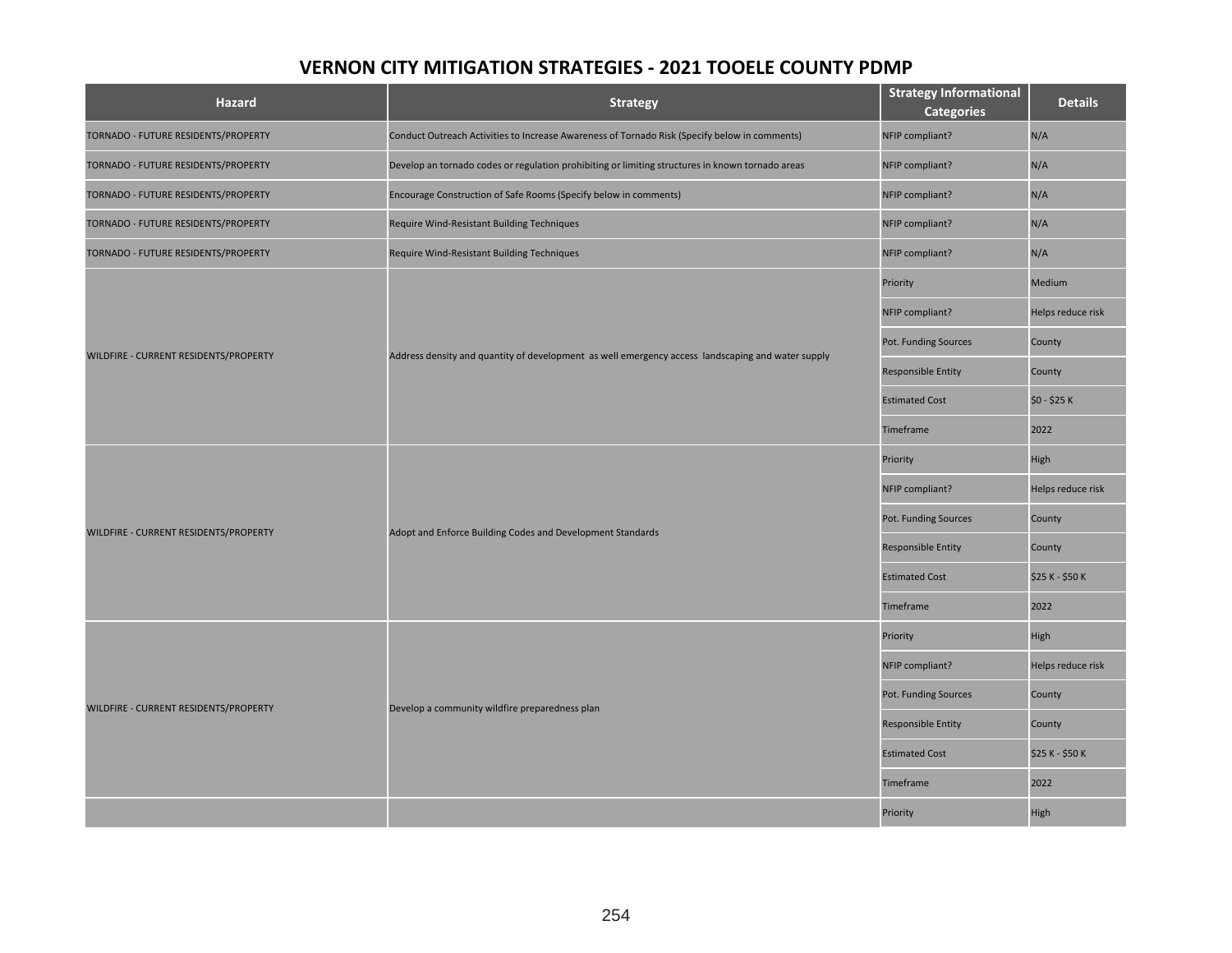| <b>Hazard</b>                         | <b>Strategy</b>                                                                                                                                               | <b>Strategy Informational</b><br><b>Categories</b> | <b>Details</b>    |
|---------------------------------------|---------------------------------------------------------------------------------------------------------------------------------------------------------------|----------------------------------------------------|-------------------|
|                                       |                                                                                                                                                               | NFIP compliant?                                    | Helps reduce risk |
|                                       | Develop wildfire and/or Wildland Urban Interface (WUI) codes or regulation prohibiting or limiting structures in                                              | Pot. Funding Sources                               | County            |
| WILDFIRE - CURRENT RESIDENTS/PROPERTY | known wildfire risk areas                                                                                                                                     | Responsible Entity                                 | County            |
|                                       |                                                                                                                                                               | <b>Estimated Cost</b>                              | \$0 - \$25 K      |
|                                       |                                                                                                                                                               | Timeframe                                          | 2022              |
|                                       |                                                                                                                                                               | Priority                                           | High              |
|                                       |                                                                                                                                                               | NFIP compliant?                                    | Helps reduce risk |
| WILDFIRE - CURRENT RESIDENTS/PROPERTY |                                                                                                                                                               | Pot. Funding Sources                               | County            |
|                                       | Educate Property Owners about Wildfire Mitigation Techniques (List specifics below in comments)                                                               | Responsible Entity                                 | County            |
|                                       |                                                                                                                                                               | <b>Estimated Cost</b>                              | \$0 - \$25 K      |
|                                       |                                                                                                                                                               | Timeframe                                          | 2022              |
|                                       | Ensure newly constructed government-owned facilities are code compliant for wildfire hazards and promote the<br>use of enhanced wildfire mitigation practices | Priority                                           | High              |
|                                       |                                                                                                                                                               | NFIP compliant?                                    | Helps reduce risk |
| WILDFIRE - CURRENT RESIDENTS/PROPERTY |                                                                                                                                                               | Pot. Funding Sources                               | County            |
|                                       |                                                                                                                                                               | <b>Responsible Entity</b>                          | County            |
|                                       |                                                                                                                                                               | <b>Estimated Cost</b>                              | \$0 - \$25 K      |
|                                       |                                                                                                                                                               | Timeframe                                          | 2022              |
|                                       |                                                                                                                                                               | Priority                                           | High              |
|                                       |                                                                                                                                                               | NFIP compliant?                                    | Helps reduce risk |
| WILDFIRE - CURRENT RESIDENTS/PROPERTY | Implement a Fuels Management Program                                                                                                                          | Pot. Funding Sources                               | County            |
|                                       |                                                                                                                                                               | Responsible Entity                                 | County            |
|                                       |                                                                                                                                                               | <b>Estimated Cost</b>                              | \$25 K - \$50 K   |
|                                       |                                                                                                                                                               | Timeframe                                          | 2022              |
|                                       |                                                                                                                                                               | Priority                                           | High              |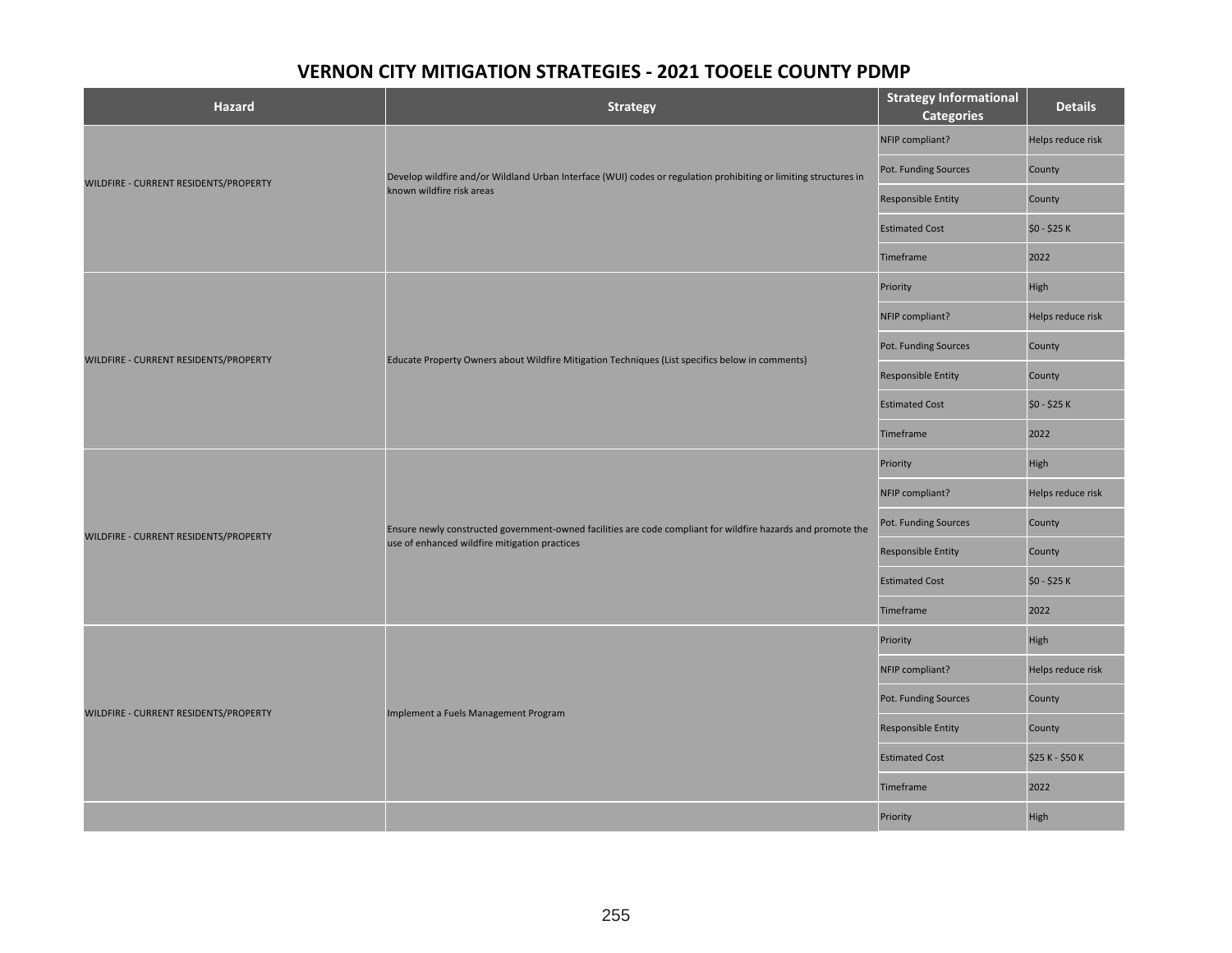| <b>Hazard</b>                         | <b>Strategy</b>                                                                          | <b>Strategy Informational</b><br><b>Categories</b> | <b>Details</b>    |
|---------------------------------------|------------------------------------------------------------------------------------------|----------------------------------------------------|-------------------|
|                                       |                                                                                          | NFIP compliant?                                    | Helps reduce risk |
|                                       | Include considerations of wildfire hazards in land use public safety and other processes | Pot. Funding Sources                               | County            |
| WILDFIRE - CURRENT RESIDENTS/PROPERTY |                                                                                          | Responsible Entity                                 | County            |
|                                       |                                                                                          | <b>Estimated Cost</b>                              | \$25 K - \$50 K   |
|                                       |                                                                                          | Timeframe                                          | 2022              |
|                                       |                                                                                          | Priority                                           | High              |
|                                       |                                                                                          | NFIP compliant?                                    | Helps reduce risk |
| WILDFIRE - CURRENT RESIDENTS/PROPERTY |                                                                                          | Pot. Funding Sources                               | County            |
|                                       | Mandate wildfire planning be incorporated into development and land use planning         | Responsible Entity                                 | County            |
|                                       |                                                                                          | <b>Estimated Cost</b>                              | \$0 - \$25 K      |
|                                       |                                                                                          | Timeframe                                          | 2022              |
|                                       | Mitigate Against Post-Wildfire Flooding via structural projects in drainage areas        | Priority                                           | High              |
|                                       |                                                                                          | NFIP compliant?                                    | Helps reduce risk |
| WILDFIRE - CURRENT RESIDENTS/PROPERTY |                                                                                          | Pot. Funding Sources                               | County            |
|                                       |                                                                                          | <b>Responsible Entity</b>                          | County            |
|                                       |                                                                                          | <b>Estimated Cost</b>                              | \$0 - \$25 K      |
|                                       |                                                                                          | Timeframe                                          | 2022              |
|                                       |                                                                                          | Priority                                           | High              |
|                                       |                                                                                          | NFIP compliant?                                    | Helps reduce risk |
|                                       | Participate in Firewise Program                                                          | Pot. Funding Sources                               | County            |
| WILDFIRE - CURRENT RESIDENTS/PROPERTY |                                                                                          | <b>Responsible Entity</b>                          | County            |
|                                       |                                                                                          | <b>Estimated Cost</b>                              | \$0 - \$25 K      |
|                                       |                                                                                          | Timeframe                                          | 2022              |
|                                       |                                                                                          | Priority                                           | Medium            |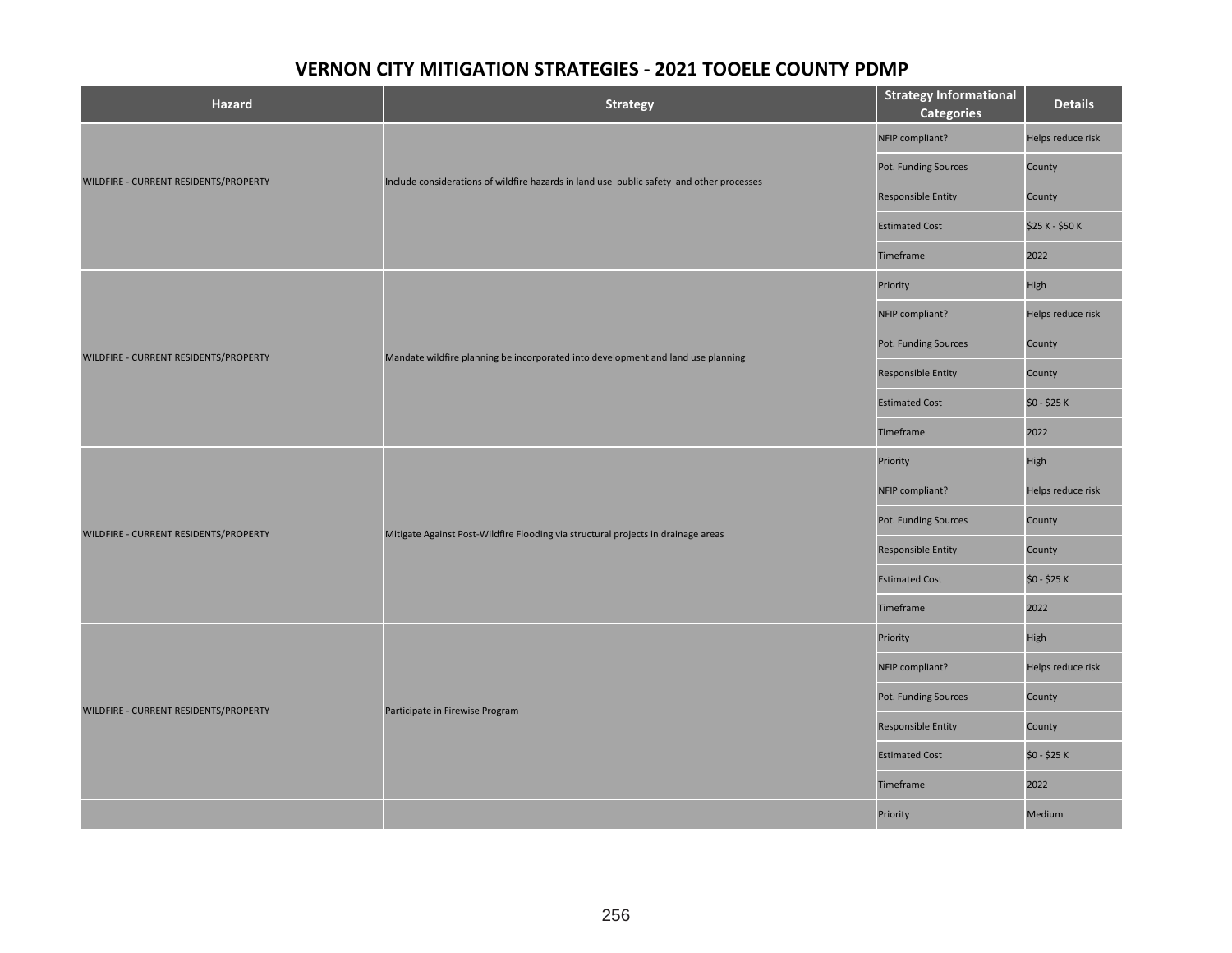| <b>Hazard</b>                         | <b>Strategy</b>                                                                                                       | <b>Strategy Informational</b><br><b>Categories</b> | <b>Details</b>    |
|---------------------------------------|-----------------------------------------------------------------------------------------------------------------------|----------------------------------------------------|-------------------|
|                                       |                                                                                                                       | NFIP compliant?                                    | Helps reduce risk |
|                                       | Promote conservation of open space or wildland-urban boundary zones to separate developed areas from high-            | Pot. Funding Sources                               | County            |
| WILDFIRE - CURRENT RESIDENTS/PROPERTY | hazard areas                                                                                                          | <b>Responsible Entity</b>                          | County            |
|                                       |                                                                                                                       | <b>Estimated Cost</b>                              | \$0 - \$25 K      |
|                                       |                                                                                                                       | Timeframe                                          | 2022              |
|                                       |                                                                                                                       | Priority                                           | Medium            |
|                                       |                                                                                                                       | NFIP compliant?                                    | Helps reduce risk |
| WILDFIRE - CURRENT RESIDENTS/PROPERTY | Set guidelines for annexation and service extensions in high-risk areas                                               | Pot. Funding Sources                               | County            |
|                                       |                                                                                                                       | Responsible Entity                                 | County            |
|                                       |                                                                                                                       | <b>Estimated Cost</b>                              | \$25 K - \$50 K   |
|                                       |                                                                                                                       | Timeframe                                          | 2022              |
|                                       | Structural and defensible space requirements                                                                          | Priority                                           | High              |
|                                       |                                                                                                                       | NFIP compliant?                                    | Helps reduce risk |
| WILDFIRE - CURRENT RESIDENTS/PROPERTY |                                                                                                                       | Pot. Funding Sources                               | County            |
|                                       |                                                                                                                       | <b>Responsible Entity</b>                          | County            |
|                                       |                                                                                                                       | <b>Estimated Cost</b>                              | \$25 K - \$50 K   |
|                                       |                                                                                                                       | Timeframe                                          | 2022              |
|                                       |                                                                                                                       | Priority                                           | Medium            |
|                                       |                                                                                                                       | NFIP compliant?                                    | Helps reduce risk |
| WILDFIRE - CURRENT RESIDENTS/PROPERTY | Use zoning and/or a special wildfire overlay district to designate high-risk areas and specify the conditions for the | Pot. Funding Sources                               | County            |
|                                       | use and development of specific areas                                                                                 | <b>Responsible Entity</b>                          | County            |
|                                       |                                                                                                                       | <b>Estimated Cost</b>                              | \$0 - \$25 K      |
|                                       |                                                                                                                       | Timeframe                                          | 2022              |
|                                       |                                                                                                                       | Priority                                           | High              |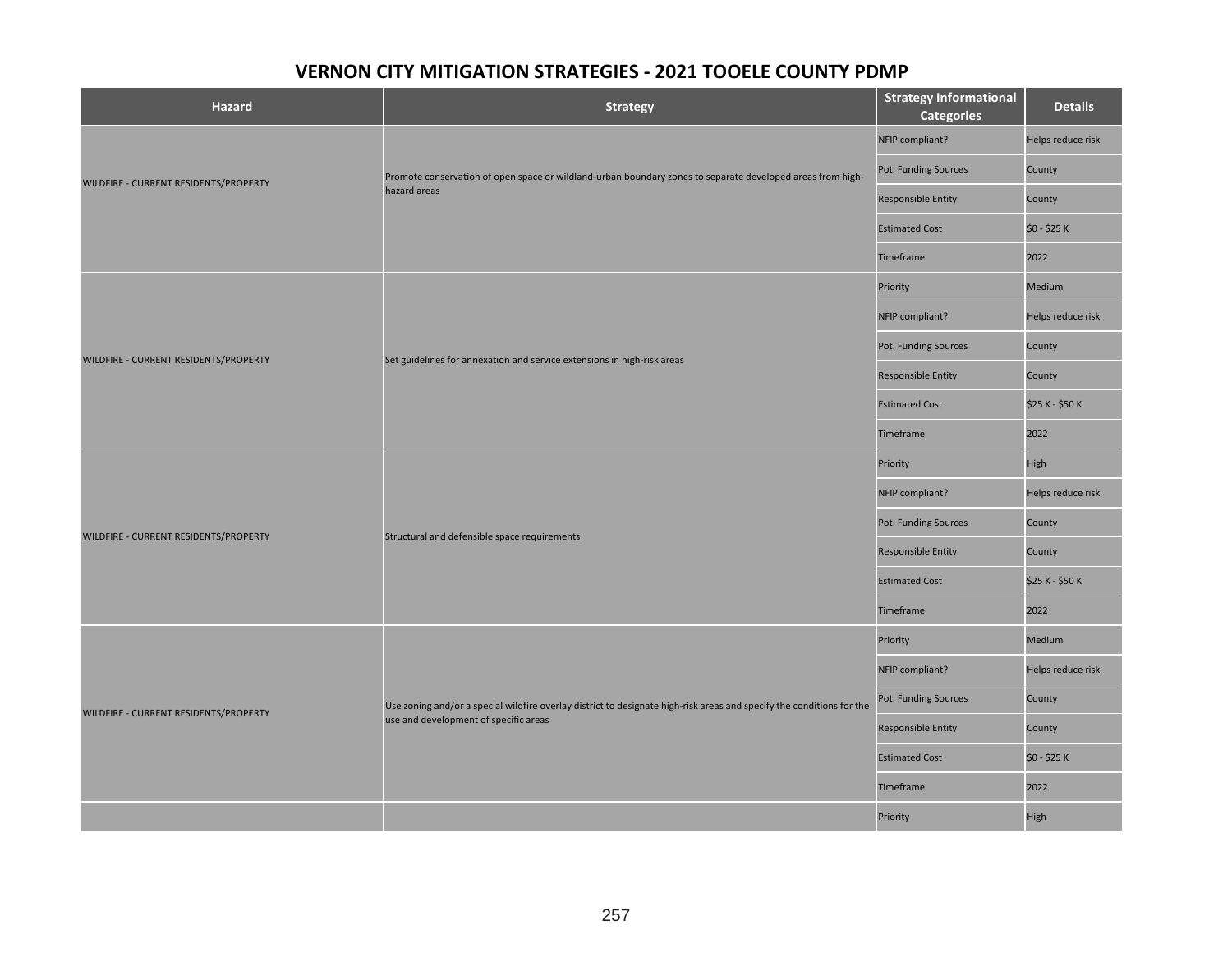| <b>Hazard</b>                        | <b>Strategy</b>                                                                                                  | <b>Strategy Informational</b><br><b>Categories</b> | <b>Details</b>    |
|--------------------------------------|------------------------------------------------------------------------------------------------------------------|----------------------------------------------------|-------------------|
|                                      |                                                                                                                  | NFIP compliant?                                    | Helps reduce risk |
|                                      |                                                                                                                  | Pot. Funding Sources                               | County            |
| WILDFIRE - FUTURE RESIDENTS/PROPERTY | Address density and quantity of development as well emergency access landscaping and water supply                | Responsible Entity                                 | City              |
|                                      |                                                                                                                  | <b>Estimated Cost</b>                              | \$0 - \$25 K      |
|                                      |                                                                                                                  | Timeframe                                          | 2023              |
|                                      |                                                                                                                  | Priority                                           | High              |
|                                      |                                                                                                                  | NFIP compliant?                                    | Helps reduce risk |
|                                      |                                                                                                                  | Pot. Funding Sources                               | County            |
| WILDFIRE - FUTURE RESIDENTS/PROPERTY | Adopt and Enforce Building Codes and Development Standards                                                       | Responsible Entity                                 | County            |
|                                      |                                                                                                                  | <b>Estimated Cost</b>                              | \$0 - \$25 K      |
|                                      |                                                                                                                  | Timeframe                                          | 2022              |
|                                      | Develop a community wildfire preparedness plan                                                                   | Priority                                           | High              |
|                                      |                                                                                                                  | NFIP compliant?                                    | Helps reduce risk |
| WILDFIRE - FUTURE RESIDENTS/PROPERTY |                                                                                                                  | Pot. Funding Sources                               | County            |
|                                      |                                                                                                                  | Responsible Entity                                 | County            |
|                                      |                                                                                                                  | <b>Estimated Cost</b>                              | \$0 - \$25 K      |
|                                      |                                                                                                                  | Timeframe                                          | 2022              |
|                                      |                                                                                                                  | Priority                                           | High              |
|                                      |                                                                                                                  | NFIP compliant?                                    | Helps reduce risk |
|                                      | Develop wildfire and/or Wildland Urban Interface (WUI) codes or regulation prohibiting or limiting structures in | Pot. Funding Sources                               | County            |
| WILDFIRE - FUTURE RESIDENTS/PROPERTY | known wildfire risk areas                                                                                        | <b>Responsible Entity</b>                          | City              |
|                                      |                                                                                                                  | <b>Estimated Cost</b>                              | \$0 - \$25 K      |
|                                      |                                                                                                                  | Timeframe                                          | 2022              |
|                                      |                                                                                                                  | Priority                                           | Medium            |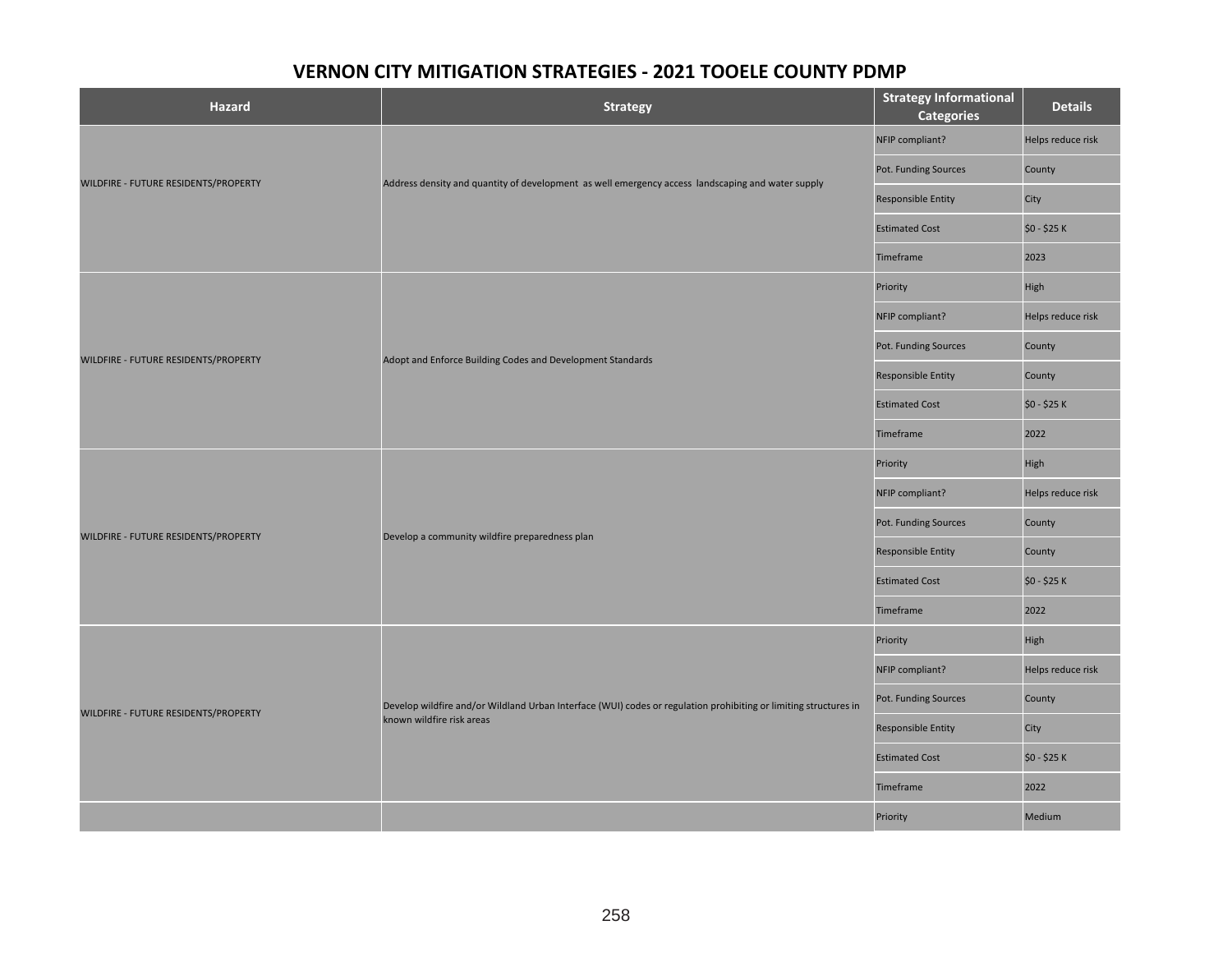| <b>Hazard</b>                        | Strategy                                                                                                     | <b>Strategy Informational</b><br><b>Categories</b> | <b>Details</b>    |
|--------------------------------------|--------------------------------------------------------------------------------------------------------------|----------------------------------------------------|-------------------|
|                                      |                                                                                                              | NFIP compliant?                                    | Helps reduce risk |
| WILDFIRE - FUTURE RESIDENTS/PROPERTY | Educate Property Owners about Wildfire Mitigation Techniques (List specifics below in comments)              | Pot. Funding Sources                               | County            |
|                                      |                                                                                                              | <b>Responsible Entity</b>                          | County            |
|                                      |                                                                                                              | <b>Estimated Cost</b>                              | \$0 - \$25 K      |
|                                      |                                                                                                              | Timeframe                                          | 2024              |
|                                      |                                                                                                              | Priority                                           | High              |
|                                      |                                                                                                              | NFIP compliant?                                    | Helps reduce risk |
| WILDFIRE - FUTURE RESIDENTS/PROPERTY | Ensure newly constructed government-owned facilities are code compliant for wildfire hazards and promote the | Pot. Funding Sources                               | County            |
|                                      | use of enhanced wildfire mitigation practices                                                                | <b>Responsible Entity</b>                          | City              |
|                                      |                                                                                                              | <b>Estimated Cost</b>                              | \$0 - \$25 K      |
|                                      |                                                                                                              | Timeframe                                          | 2022              |
|                                      | Implement a Fuels Management Program                                                                         | Priority                                           | Medium            |
|                                      |                                                                                                              | NFIP compliant?                                    | Helps reduce risk |
| WILDFIRE - FUTURE RESIDENTS/PROPERTY |                                                                                                              | Pot. Funding Sources                               | County            |
|                                      |                                                                                                              | <b>Responsible Entity</b>                          | County            |
|                                      |                                                                                                              | <b>Estimated Cost</b>                              | \$0 - \$25 K      |
|                                      |                                                                                                              | Timeframe                                          | 2023              |
|                                      |                                                                                                              | Priority                                           | High              |
|                                      |                                                                                                              | NFIP compliant?                                    | Helps reduce risk |
| WILDFIRE - FUTURE RESIDENTS/PROPERTY | Include considerations of wildfire hazards in land use public safety and other processes                     | Pot. Funding Sources                               | County            |
|                                      |                                                                                                              | <b>Responsible Entity</b>                          | County            |
|                                      |                                                                                                              | <b>Estimated Cost</b>                              | \$0 - \$25 K      |
|                                      |                                                                                                              | Timeframe                                          | 2022              |
|                                      |                                                                                                              | Priority                                           | High              |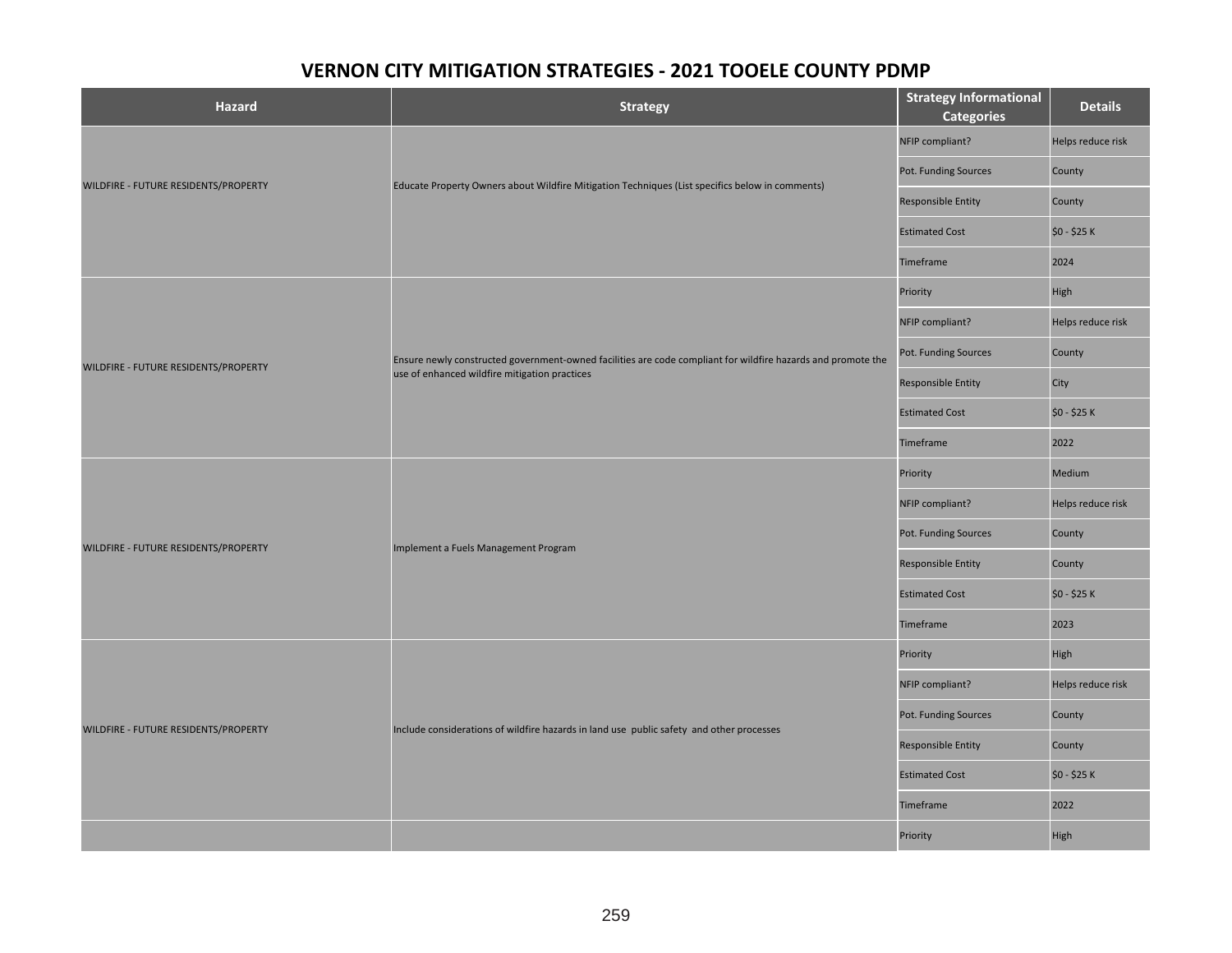| <b>Hazard</b>                        | <b>Strategy</b>                                                                                            | <b>Strategy Informational</b><br><b>Categories</b> | <b>Details</b>    |
|--------------------------------------|------------------------------------------------------------------------------------------------------------|----------------------------------------------------|-------------------|
|                                      |                                                                                                            | NFIP compliant?                                    | Helps reduce risk |
|                                      | Mandate wildfire planning be incorporated into development and land use planning                           | Pot. Funding Sources                               | County            |
| WILDFIRE - FUTURE RESIDENTS/PROPERTY |                                                                                                            | <b>Responsible Entity</b>                          | County            |
|                                      |                                                                                                            | <b>Estimated Cost</b>                              | \$0 - \$25 K      |
|                                      |                                                                                                            | Timeframe                                          | 2023              |
|                                      |                                                                                                            | Priority                                           | High              |
|                                      |                                                                                                            | NFIP compliant?                                    | Helps reduce risk |
| WILDFIRE - FUTURE RESIDENTS/PROPERTY | Mitigate Against Post-Wildfire Flooding via structural projects in drainage areas                          | Pot. Funding Sources                               | County            |
|                                      |                                                                                                            | <b>Responsible Entity</b>                          | County            |
|                                      |                                                                                                            | <b>Estimated Cost</b>                              | \$0 - \$25 K      |
|                                      |                                                                                                            | Timeframe                                          | 2024              |
|                                      | Participate in Firewise Program                                                                            | Priority                                           | Medium            |
|                                      |                                                                                                            | NFIP compliant?                                    | Helps reduce risk |
| WILDFIRE - FUTURE RESIDENTS/PROPERTY |                                                                                                            | Pot. Funding Sources                               | County            |
|                                      |                                                                                                            | <b>Responsible Entity</b>                          | County            |
|                                      |                                                                                                            | <b>Estimated Cost</b>                              | \$0 - \$25 K      |
|                                      |                                                                                                            | Timeframe                                          | 2023              |
|                                      |                                                                                                            | Priority                                           | High              |
|                                      |                                                                                                            | NFIP compliant?                                    | Helps reduce risk |
| WILDFIRE - FUTURE RESIDENTS/PROPERTY | Promote conservation of open space or wildland-urban boundary zones to separate developed areas from high- | Pot. Funding Sources                               | County            |
|                                      | hazard areas                                                                                               | Responsible Entity                                 | County            |
|                                      |                                                                                                            | <b>Estimated Cost</b>                              | \$0 - \$25 K      |
|                                      |                                                                                                            | Timeframe                                          | 2022              |
|                                      |                                                                                                            | Priority                                           | High              |